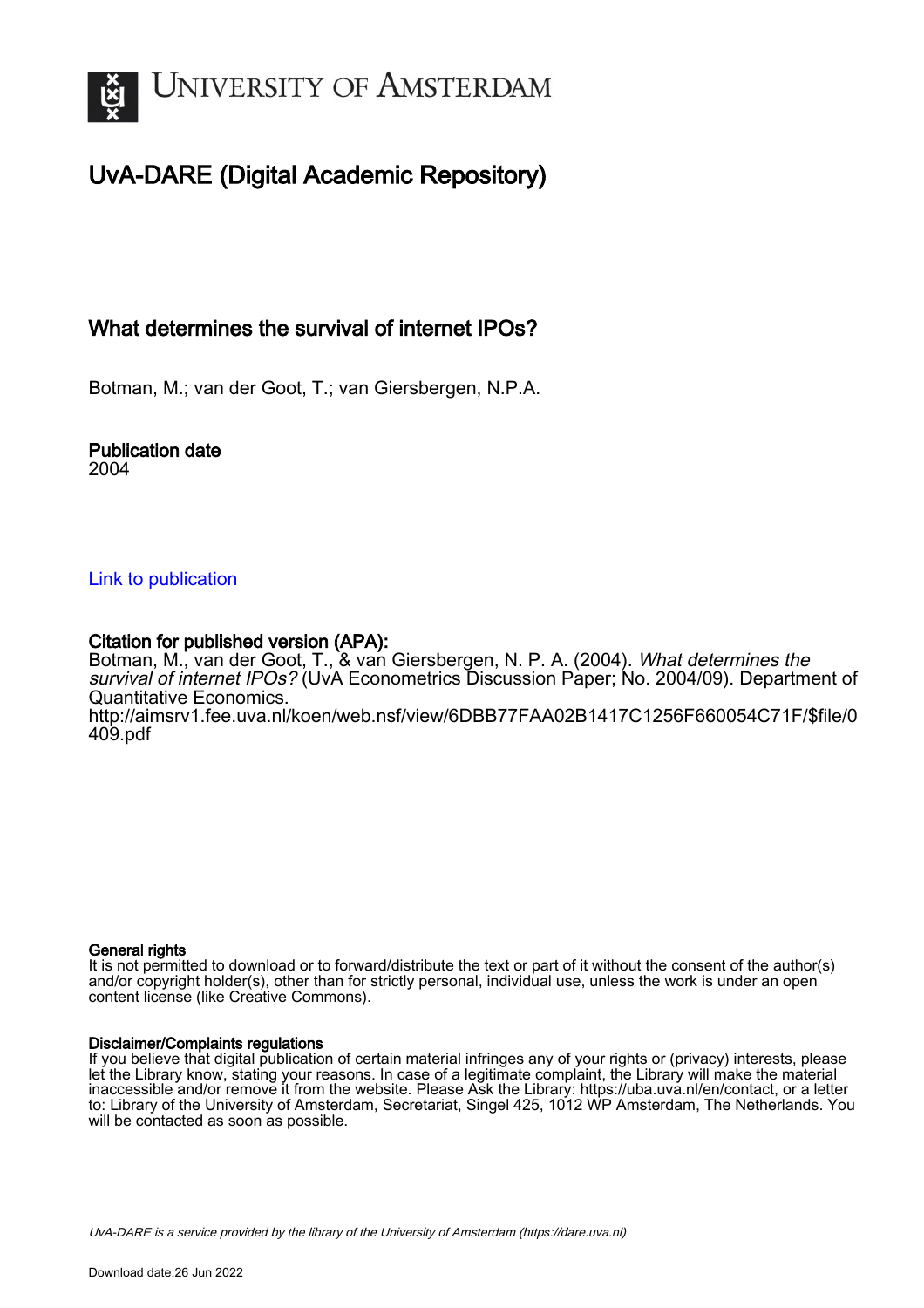

Discussion Paper: 2004/09

# What Determines the Survival of Internet IPOs?

# Michiel Botman, Tjalling van der Goot and Noud P.A. van Giersbergen

# **www.fee.uva.nl/ke/UvA-Econometrics**

Department of Quantitative Economics Faculty of Economics and Econometrics Universiteit van Amsterdam Roetersstraat 11 1018 WB AMSTERDAM The Netherlands



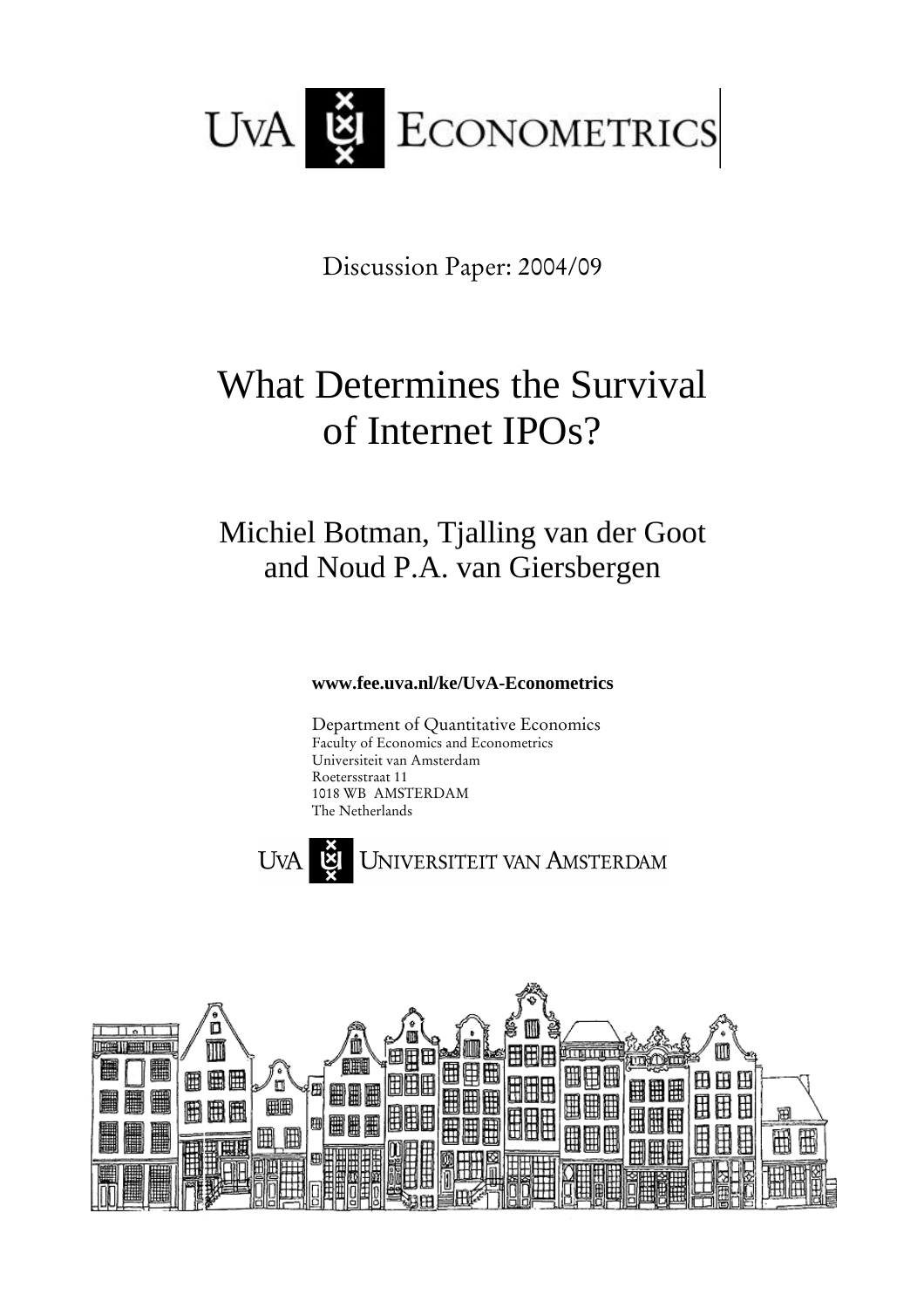# **What Determines the Survival of Internet IPOs?**

Michiel Botman University of Amsterdam

Tjalling van der Goot\* University of Amsterdam

Noud van Giersbergen University of Amsterdam

This paper has been designated for the outstanding Empirical Research award of the 2004 Southern Finance Association conference at Naples (Fl). We would like to thank participants of the Southern Finance Association meeting, in particular Bharat Jain, for their comments on an earlier version of the paper. \* Corresponding author. The usual disclaimer applies. Correspondence address: Department of Business Studies, University of Amsterdam, Roetersstraat 11, 1018 WB Amsterdam, The Netherlands. Phone: +31 20 525 4171, Fax: +31 20 525 5281, E-mail: L.R.T.vanderGoot@uva.nl.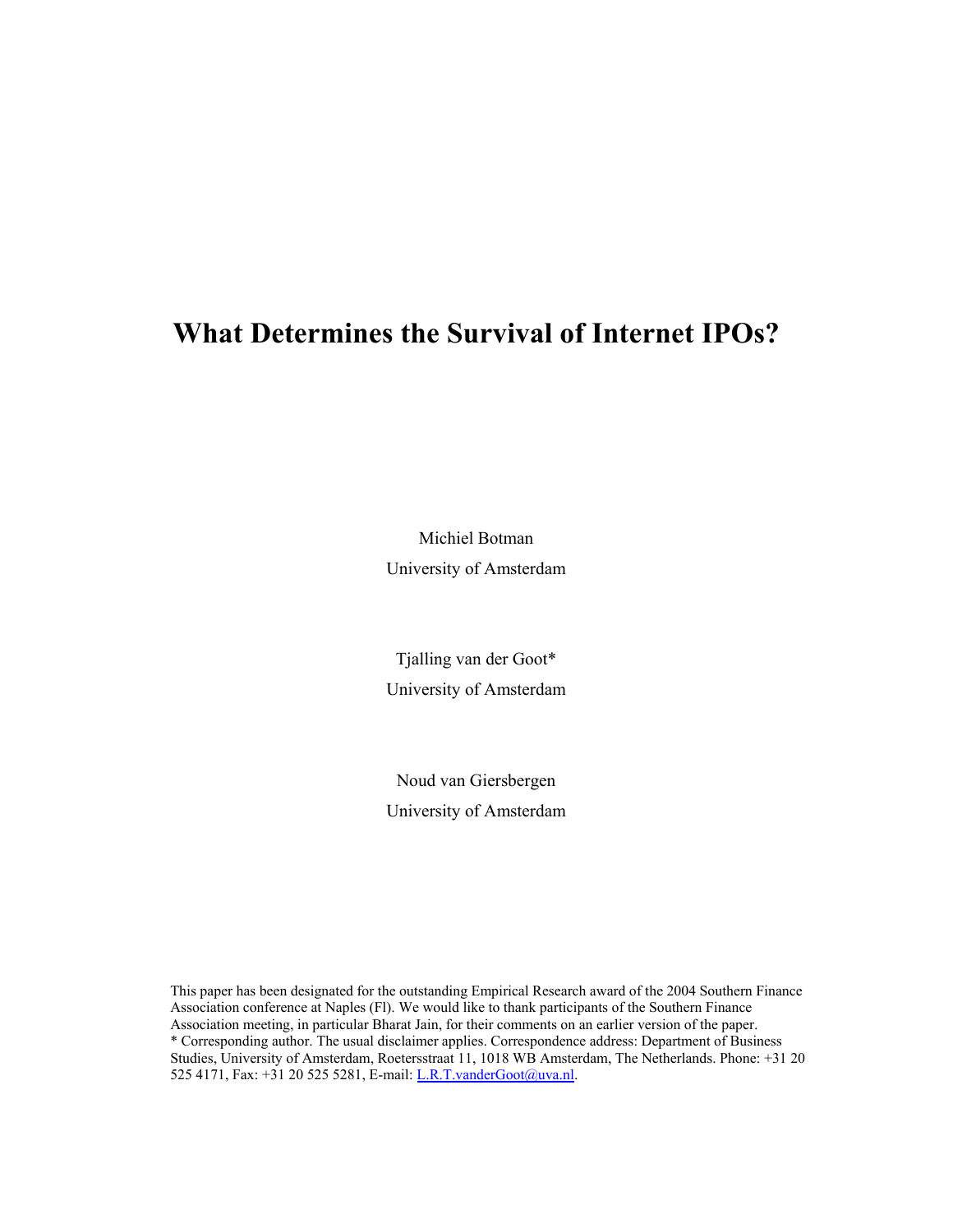# **What Determines the Survival of Internet IPOs?**

#### **Abstract**

This paper investigates the determinants of survival, acquisition and non-survival for internet firms that have gone public at the NASDAQ stock exchange from December 1996 through February 2001. We analyze two models, survivors *versus* non-survivors and survivors *versus* acquired firms with the help of the Cox proportional hazard method. We have selected all internet firms that went public during the internet bubble. The paper presents a model that includes a number of new and earlier examined, explanatory variables simultaneously that are often studied separately and for noninternet firms in other studies. The key issue of the study is that our models provide a prediction of the rate of non-survival or acquisition of internet firms.

The empirical results provide evidence that compared to both acquired firms and nonsurvivors, survivors' owners retain a larger share in the firm at IPO. Our study presents a number of novel findings. Survivors differ significantly from non-survivors in the number of risk factors in the IPO prospectus and underwriter reputation. Furthermore, our results are consistent with risk factors indicating the economic fundamentals of an internet IPO rather than being a mechanism against legal liability. Although internet firms belong to a relatively young branch of industry, the outcome provides evidence that top bracket lead managers are successful in selecting high quality internet IPOs. Also, our empirical results document that during the last phase of the internet bubble the industry was turning into a hot market with weaker firms going public due to reduced scrutiny of investors. Our findings hold under a number of robustness checks.

Keywords: internet firms, financial and market information, initial public offering JEL codes: G1, M4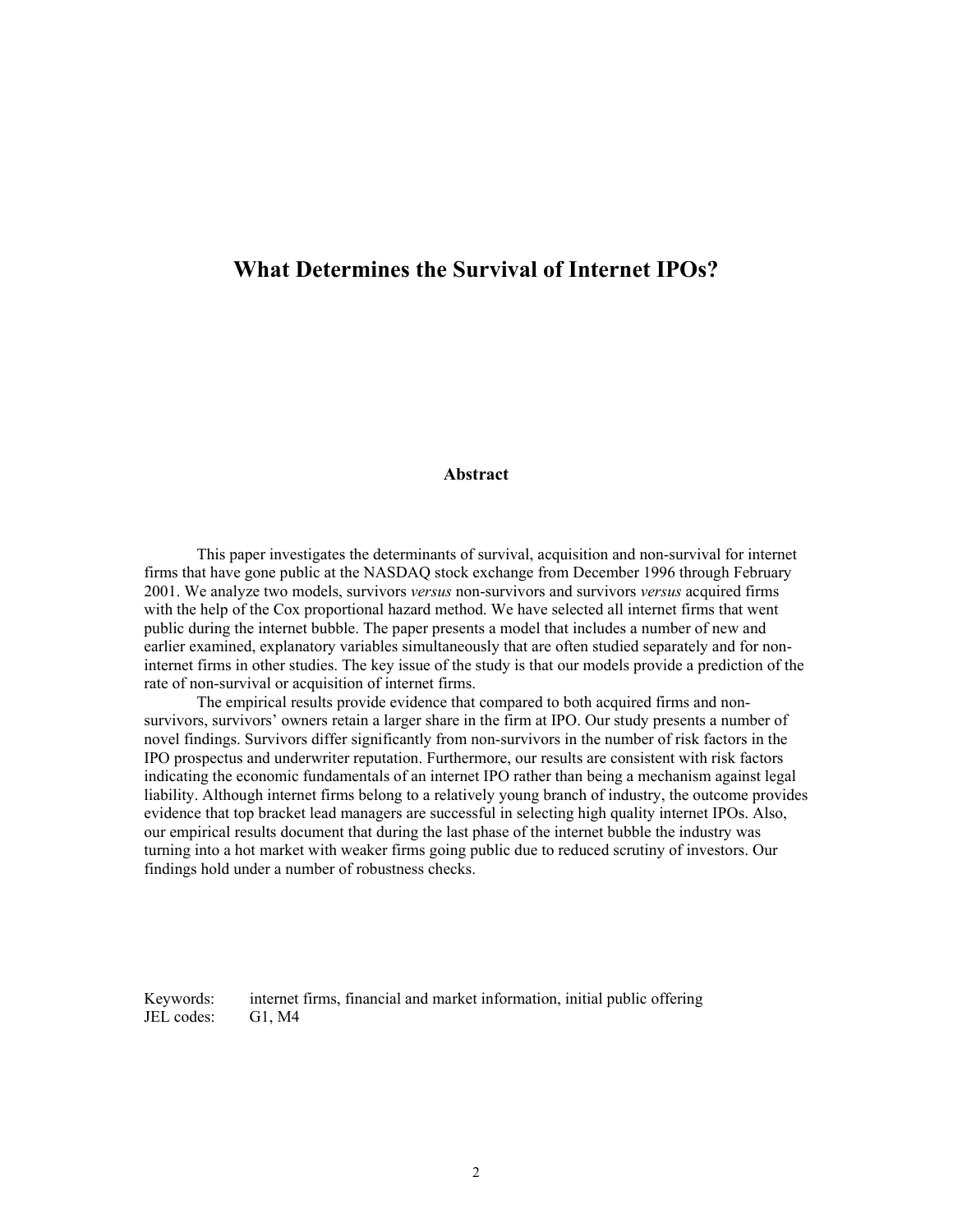### **What Determines the Survival of Internet IPOs?**

#### **1. Introduction**

This paper studies internet firms that have gone public at the NASDAQ stock exchange during the period December 1996 through February 2001. Due to the relatively high market values of internet firms during the internet bubble years 1998-1999 and the sharp decline of their market valuations from early 2000 onwards, prior research on internet firms has focused on explaining pre and post downturn market values and the internet stock downturn phenomenon itself. The contribution of this paper is that it investigates the rate of non-survival or acquisition of internet firms directly. Survivors are classified as firms that remain listed on the exchange from the time of IPO (initial public offering) throughout the studied period. Acquired firms are firms, which after IPO are acquired by an existing firm or taken private. Non-survivors are classified as firms that are delisted from the exchange.

Our research design was specifically chosen to focus on the key issue of this study: the variables that predict the rate of success, failure, and acquisition of firms in the internet industry. We use both financial and non-financial information that is available to investors from the IPO prospectuses. The effect of financial information is measured through several financial multiples, such as net sales over assets and operating income over assets. In addition to financial information, we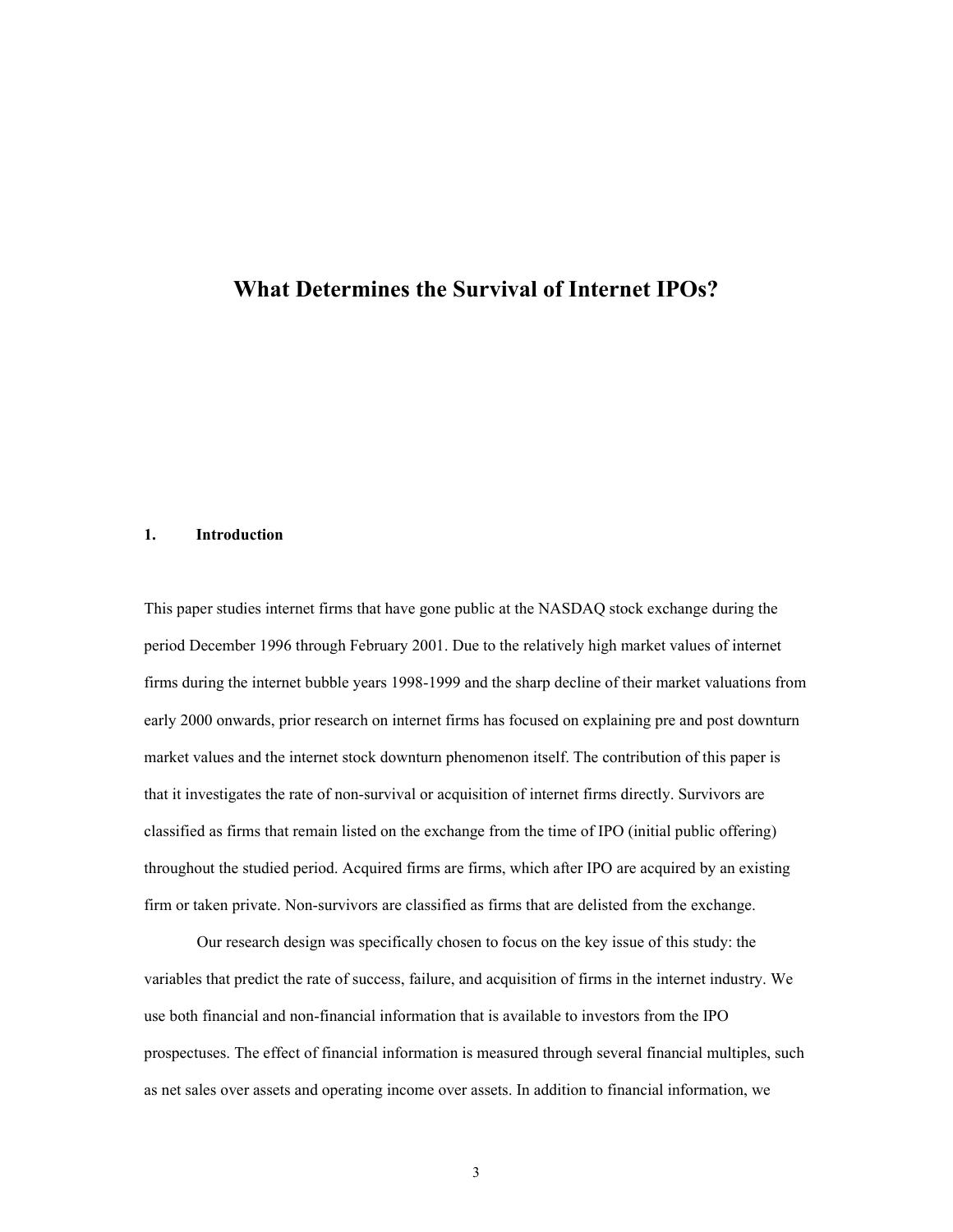examine firm-specific non-financial information, such as firm risk, lead investment bank reputation, and insider ownership retention. Finally, we control our results for a number of different sub-sectors of the internet industry. Although many papers have analyzed internet firm value (for instance Bartov *et al*, 2002; Demers and Lev, 2001; Demers and Lewellen, 2003; Johnston and Madura, 2002; Knauff *et al*, 2003; Ljungqvist and Wilhelm, 2003; Loughran and Ritter, 2002 and 2003), to the best of our knowledge, this paper is the first that focuses on the analysis of survival determinants for internet firms only. Also, our model incorporates a number of new and earlier examined, explanatory variables simultaneously that are often studied separately and for non-internet firms in other studies.

Due to the structure of the data involved, *i.e.* having a duration dependent variable where some survival periods are censored (see section 4 hereafter), we use the Cox (1972) proportional hazard method to investigate, which variables determine the rate of success and failure of internet firms. In addition to comparing mean differences, which can be classified as a two-sample analysis, we account for all cross-correlations between the explanatory variables by using Cox regression model. The Cox proportional hazard method is used because of its flexibility. This method does not assume a particular parametric baseline hazard function, since economic theory does not provide a parametric specification. Instead, the method provides the impact explanatory variables have on the hazard rate, whatever functional form the hazard rate may have. In this paper, the hazard rate gives an indication of the likelihood that an internet firm will be non-surviving or acquired.

The remainder of the paper is organized as follows. Section two describes our data sample and the related statistics. Section three discusses our hypotheses on internet firm survival. The fourth section presents the Cox proportional hazard method. Section five contains the empirical results, and the final section summarizes and concludes the paper.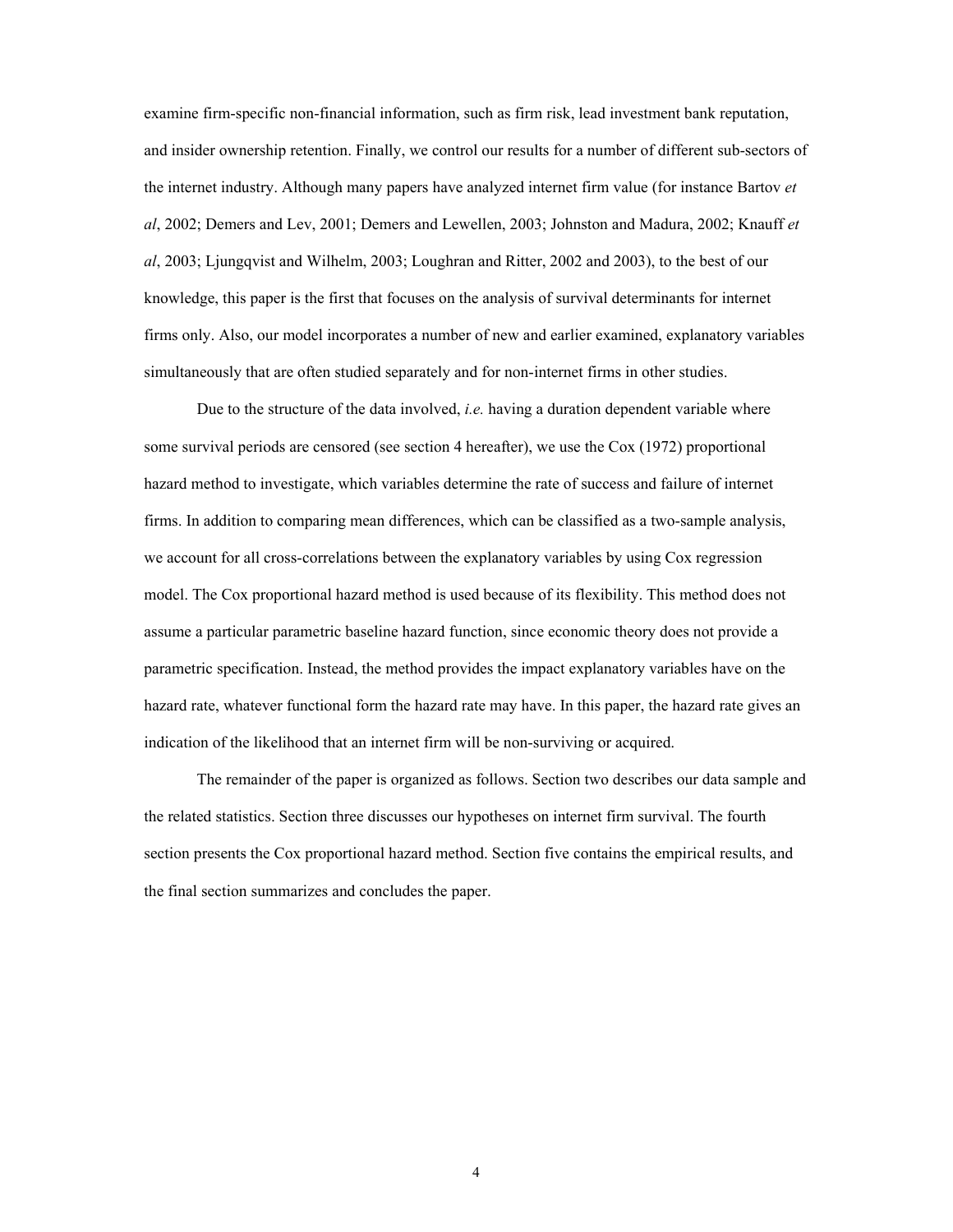#### **2. Data and Descriptive Statistics**

#### *2.1 Sample Selection*

This paper studies the survivability of U.S. internet IPOs that went public during the period December 1996 through February 2001. Following Hand (2000), internet firms are defined as firms obtaining more than fifty percent of their revenues through or because of the internet. Since this definition does not rule out arbitrariness, we have compiled our sample from two sources of internet IPOs. Our first source is a list of 527 internet-related offerings used by Loughran and Ritter (2003), who obtained their data by merging and amending internet identifications of *Thomson Financial Securities Data*, *Dealogic* and *IPOmonitor.com*. Next, we matched this list against the firms marked as internet-related by our second source, www.edgar-online.com. IPOs documented by both sources are included in our initial sample, which contains 382 firms.

 In order to be included in the final sample, firms have to meet two criteria. First, firms must be listed at the NASDAQ stock exchange exchange to create equal delisting norms throughout the sample. Second, the final prospectus must be available at www.sec.gov, including annual accounts covering a full fiscal year. Furthermore, unit offerings and financial institutions are excluded from the sample, as the characteristics of these IPOs differ significantly from other offerings.

 From our initial sample, 13 firms were excluded because they were issued at an exchange other than the NASDAQ. Two firms are left out as their final prospectus is not available. For 31 firms the annual accounts accompanying the prospectus do not cover a full year. A further eight firms are financial institutions and two more firms are left out of the sample as, on closer inspection, the company description in the prospectus does not justify the status of internet related IPO according to the aforementioned definition. After the exclusion of those 56 firms, our final sample consists of 326 internet offerings. Figure 1 illustrates the time distribution of these internet IPOs, with peaks in 1999 and the beginning of 2000.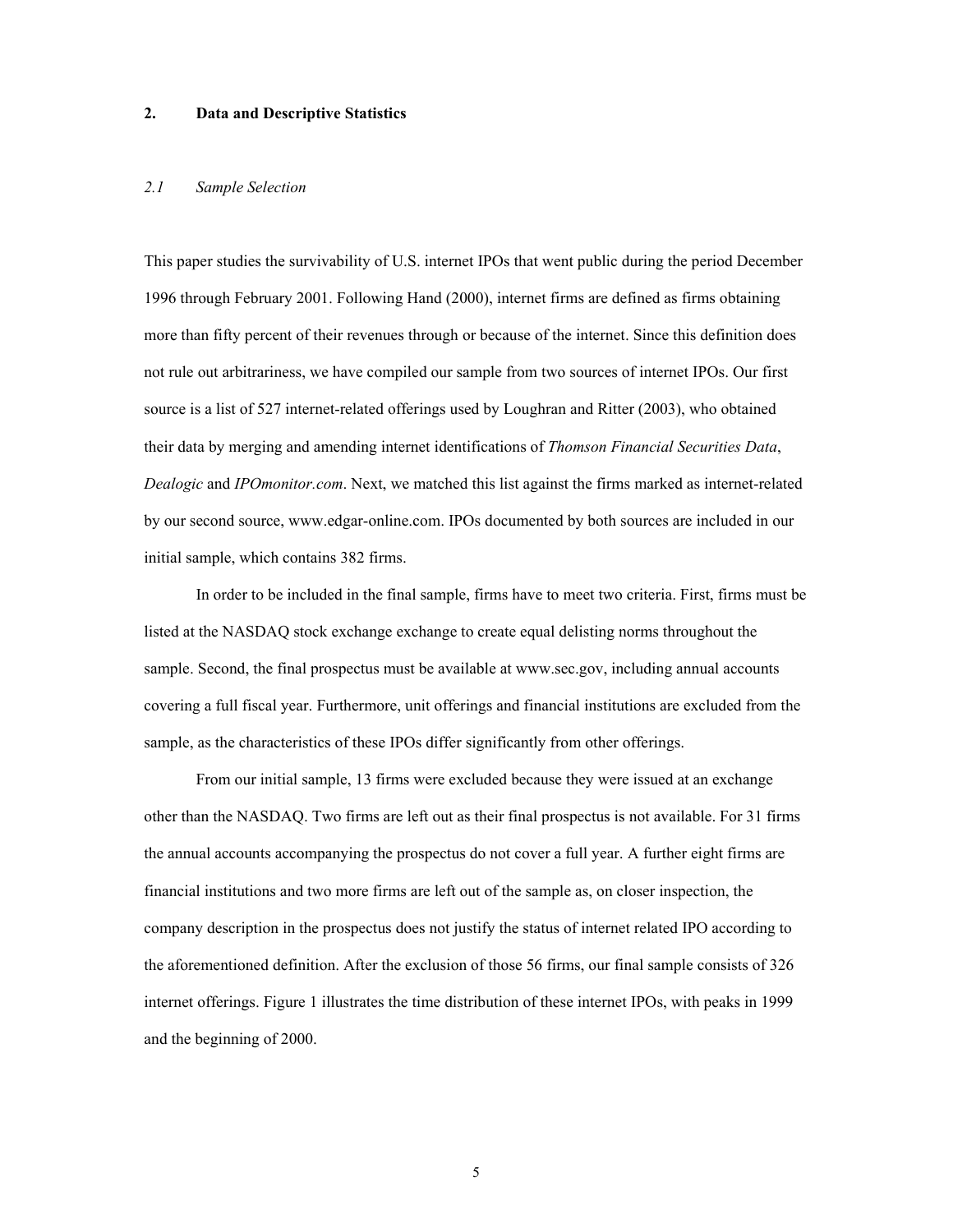#### <Insert Figure 1 about here>

 Many variables used in our analysis have been hand-collected (for instance, the number of risk factors, underwriter reputation, valuation uncertainty, and the financial ratios) from the final offering prospectuses of the issuing firms, which are available at www.sec.gov. The date of the first trading day has been obtained from www.edgar-online.com.

Following Jain and Kini (1999b), we have segmented our sample into three different aftermarket states: survivors, acquired firms and non-survivors. These states of the internet firms in the aftermarket are determined as of April 22, 2003, using data from www.nasdaq.com and www.sec.gov. Survivors are internet IPOs that remain listed on the NASDAQ stock exchange from the time of issue throughout the studied period. Acquired firms are firms that after their IPO are acquired by a public or private firm or taken private through a leveraged buy-out (LBO). Non-survivors are classified as internet firms delisted from the NASDAQ stock exchange due to negative reasons. With respect to our sample, those reasons include both failing firms and firms moving to other exchanges with less strict listing criteria<sup>1</sup>, such as the NASDAQ Small Caps market or the Bulletin Board (OTCBB).

 Compared to firms remaining listed and firms delisted for non-negative reasons Shumway and Warther (1999) find negative returns for firms delisted from the NASDAQ stock exchange for negative reasons. With respect to acquired firms, Andrews and Welbourne (1996) and Jain and Kini (2000) document that these firms underperform compared to surviving firms in the period prior to acquisition. Therefore, we designate survival as more desirable than being acquired from an investor and issuer perspective. Figure 2 illustrates the time allocation of delistings and acquisitions of the firms studied in this paper. Although there are concentrations of delisted firms in some quarters, the burst of the internet bubble of spring 2000 is not evident from these statistics.

#### < Insert Figure 2 about here>

l

<sup>&</sup>lt;sup>1</sup> We refer to www.nasdaq.com for delisting requirements.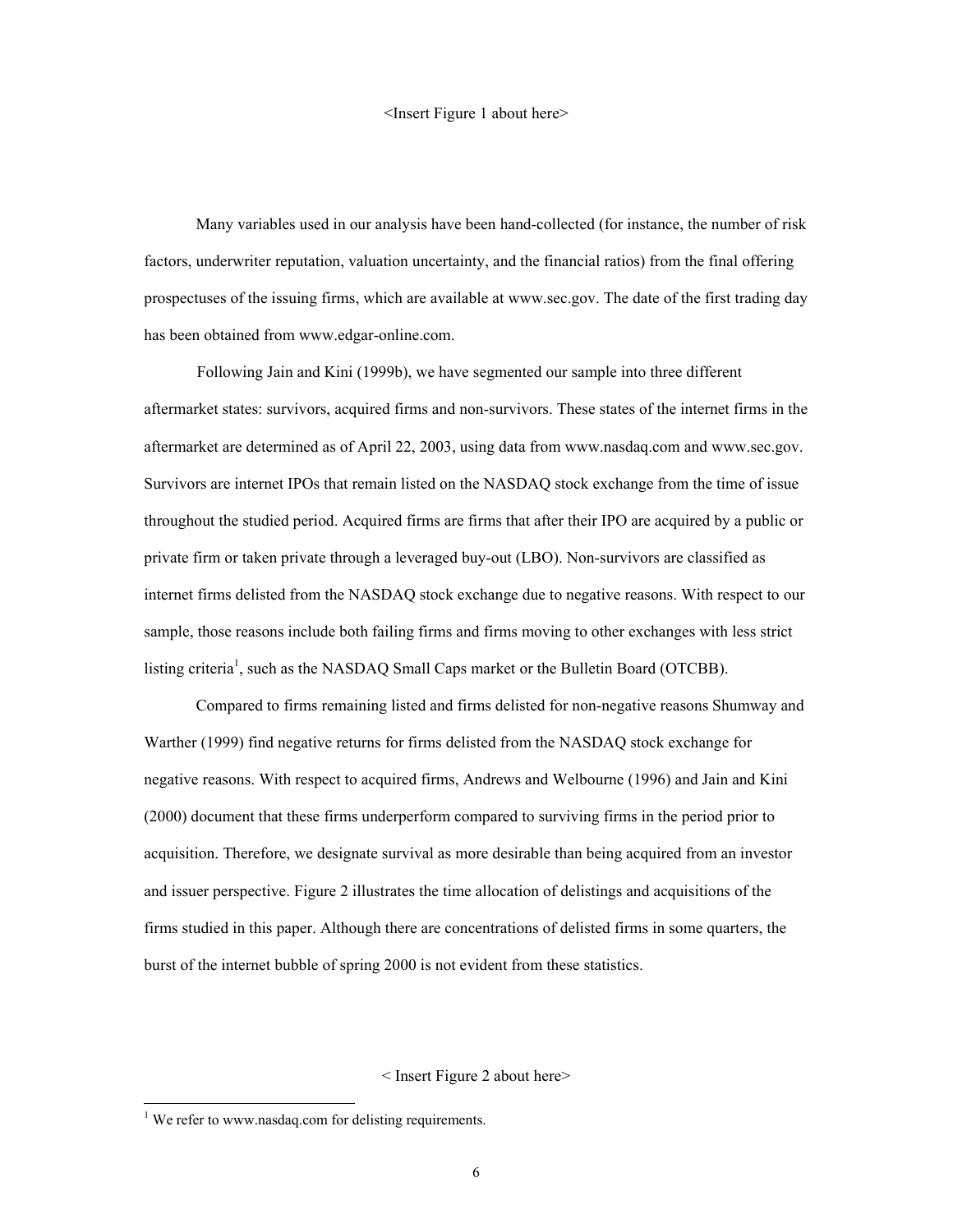Figure 3 provides the distribution of the aftermarket IPO status by year of issuance. As the aftermarket status of our sample firms has been determined on the same date for all firms (April 22, 2003), the examined period differs per firm, depending on its offering date. Firms with a short trading history would be expected to have the highest survival rates and the lowest rates for acquisition and non-survival. However, the figure shows an inverse relation between the trading history and nonsurvivors. This seems to support the notion that during the last phase of the period examined the internet industry was turning into a hot market, with weaker firms going public due to reduced scrutiny of investors (see Ritter, 1984). Another explanation is provided by Schultz and Zaman (2001), who argue that early issuing firms had a first mover advantage in a highly competitive market, which was characterized by consolidation.

<Insert Figure 3 about here>

#### *2.2 Sub-sectors of the Internet Industry*

Based on Knauff *et al* (2003), we divide the internet industry into the following sub-sectors: internet services providers (ISPs), content/portals, e-commerce products, E-commerce services, ITinfrastructure networks, IT-infrastructure equipment, licensed internet software, server-based internet software, professional internet services and internet advertising services. The firms' sub-sectors are based on their primary source of revenues. A brief description per sub-sector follows.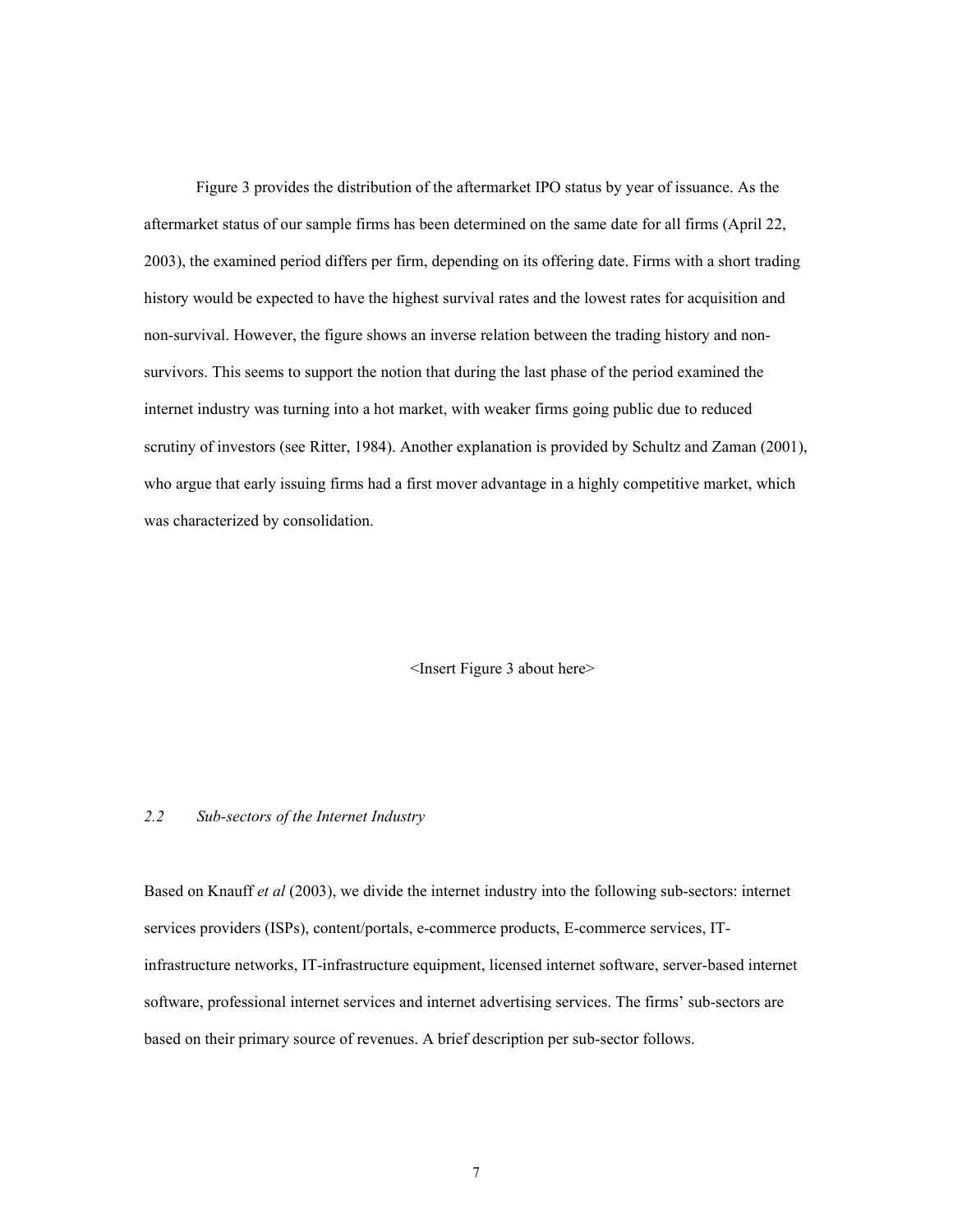#### <Insert Table 1 about here>

ISPs provide consumers and businesses with access to the public internet by supplying IPbased connections to their networks. Their revenues consist of charges for access and/or direct or indirect charges for internet usage. Content providers offer information about products and services free of charge on their internet sites. Portals are entry points or starting sites for the internet, aiming to provide a personal home base for their audience with features such as web-guides, news headlines and chat rooms. Content providers and portals are grouped together as they mainly generate revenues by selling advertisement space on their sites.

Firms engaging in e-commerce are vendors of products and/or services, creating revenues by entering into commercial transactions over a digital infrastructure with consumers as well as businesses. IT-infrastructure firms provide the physical hardware used to enable data exchange over the internet, including network lines, satellites, antennas, routers, switches, modems *et cetera*. Network infrastructure firms generate revenues by selling network capacity, data center capacity and/or hosting services. Firms delivering equipment generate revenues by selling, and in some cases also installing, their merchandise. Internet software firms provide a variety of programs used to operate internet-related computers and other devices. Revenues can be generated either by licensing the software to clients for a fixed period of time, or by charging per executed transaction. Firms employing the last mentioned revenues model generally keep the software on their own servers, to which clients have to connect. Finally, the group of internet services firms consists of companies providing professional internet services and internet advertisement agencies. The former create revenues by charging an hourly fee for their consulting services, while the latter receive a commission on the advertising income generated by their clients.

Table 1 provides the allocation of survivors, non-survivors and acquired firms by sub-sector. The distribution indicates the failure rate is relatively high for firms in the ISP, content/portals, ecommerce products and IT-infrastructure network sub-sectors. Furthermore, the internet services market seems to be characterized more by consolidation compared to other sub-sectors.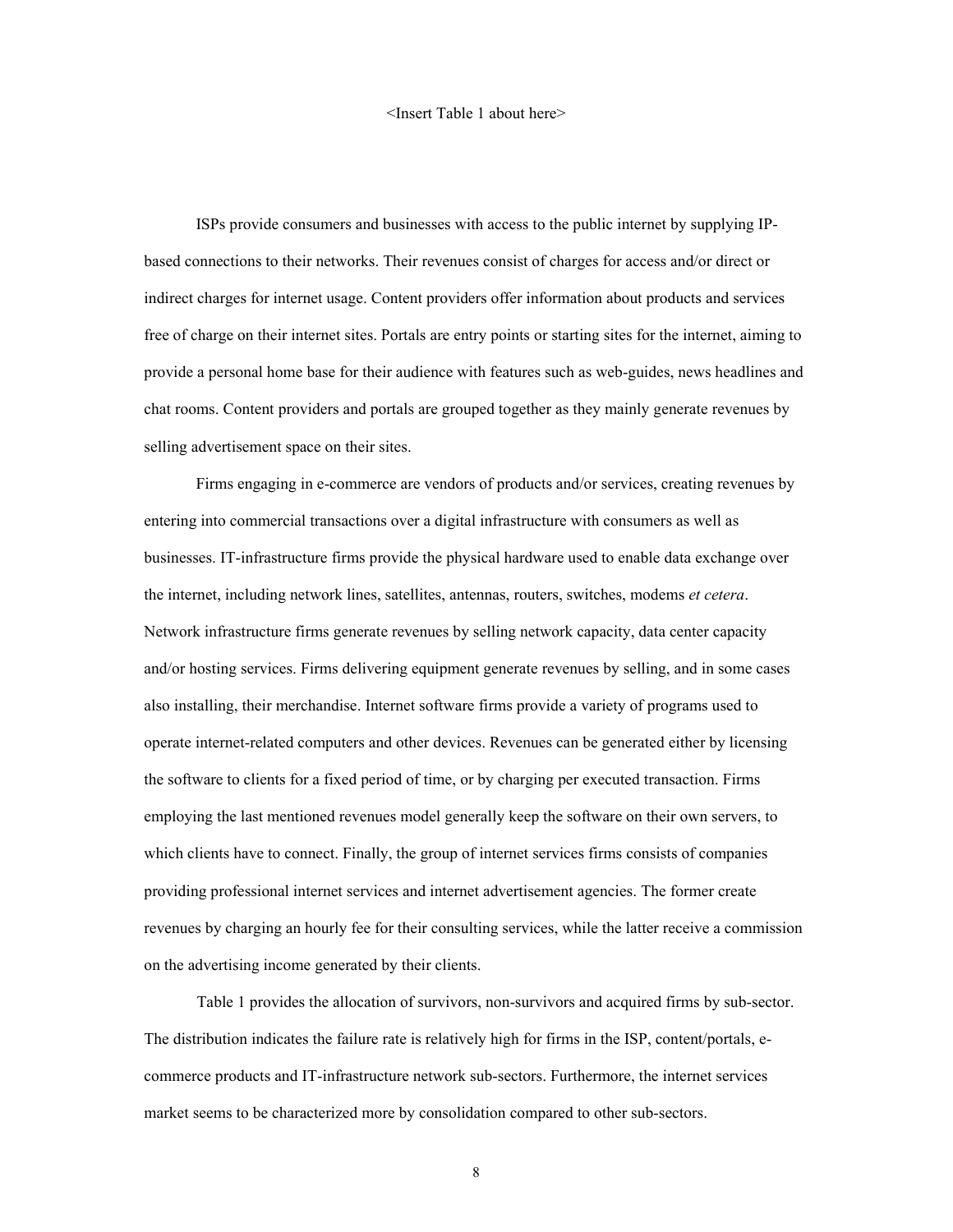#### *2.3 Summary statistics of the independent variables*

In this section we describe the independent variables used to explain the three post-issue states of the Internet IPOs. Table 2 lists the explanatory variables and provides a description of each of them. Table 3 presents the summary statistics of the explanatory variables. The IPO prospectuses mention 31.4 (31.0) risk factors, on average (median). The percentage of underwriters with a high prestige is 89.0. The non-logged average (median) firm size is USD 85.3 (64.0) million. Investor demand has an average (median) value of 25.7 (23.1) percent. Insider ownership retention is 80.6 (81.6) percent, on average (median). The operating history of an IPO firm's internet activities is on average (median) 29.29 (28.30) months or 2.44 (2.36) years.

<Insert Tables 2 and 3 about here>

The Pearson correlation matrix of the explanatory variables is in the appendix. Regarding the IPO firms' financial ratios the correlation matrix shows high correlations between several ratios. As can be seen in the appendix, these concern the following variables: net income over assets, operating income over assets, operating cash flow over assets, total liabilities over total assets, and net working capital over assets. Consequently, we have not included those correlated variables in our model simultaneously. Furthermore, after analyzing the correlation matrix of the subset of the survivors and acquired firms (not reported) we found a relatively high correlation between the variables firm size and investor demand. Because the effect of investor demand for acquired firms is of less importance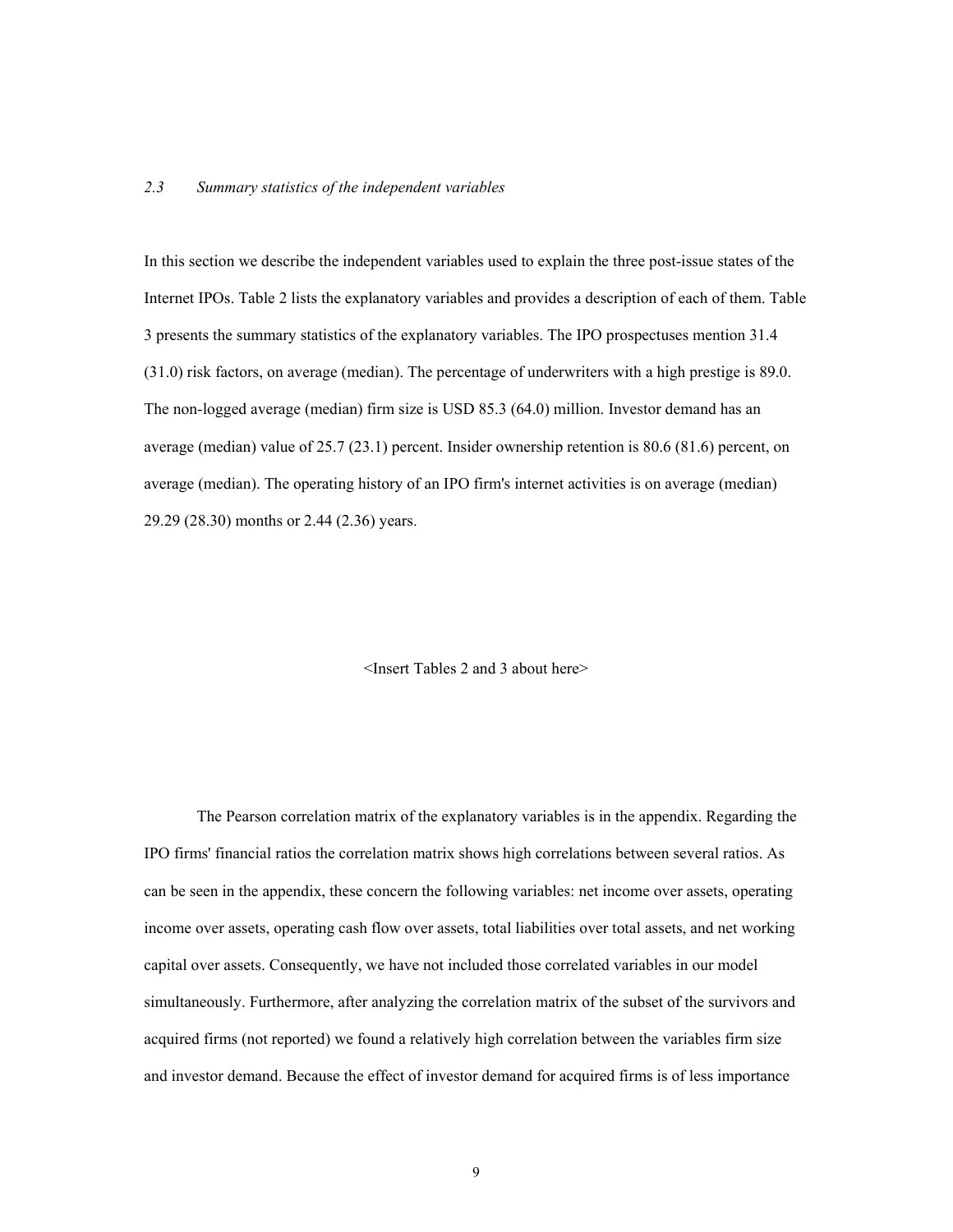than firm size at the moment of acquisition, we have only included firm size and omitted investor demand in our regression of survivors *versus* acquired firms.

Table 4 presents the mean differences of the explanatory variables for the three aftermarket states examined. In general, a majority of the mean differences regarding the offering and firm characteristics are significant, whereas those of the financial ratios except for the net sales over assets and receivables over total assets are not. These findings are consistent with the small relevance of accounting information for the internet industry reported by a number of authors (for instance, see Hand, 2001; Rajgopal *et al*, 2003; and Trueman *et al*, 2000). As can be seen in table 4, surviving firms have the highest percentage of underwriters from the high reputation bracket (96.7 percent). Further, the average values of firm size, investor demand, insider ownership retention, IPO market level, and offer-to-book ratio of survivors are larger than those of the non-survivors and acquired firms, respectively.

<Insert Table 4 about here>

#### **3. Hypotheses**

In this section, we discuss the hypotheses examined. With the exception of hypothesis H3, we use the same hypotheses regarding a firm's hazard rate for both models, *i.e.* the survivors *versus* nonsurvivors model as well as the survivors *versus* acquired firms model.

A common way to quantify firm specific risk is using the standard deviation of aftermarket returns. However, before the offering stakeholders do not know aftermarket returns. Therefore, we follow Beatty and Welch (1996), Hensler *et al* (1997) and Van der Goot (2003) by using the number of risk factors reported in the IPO prospectus as a direct measure for *ex ante* firm-specific risk. Hence, the first hypothesis is: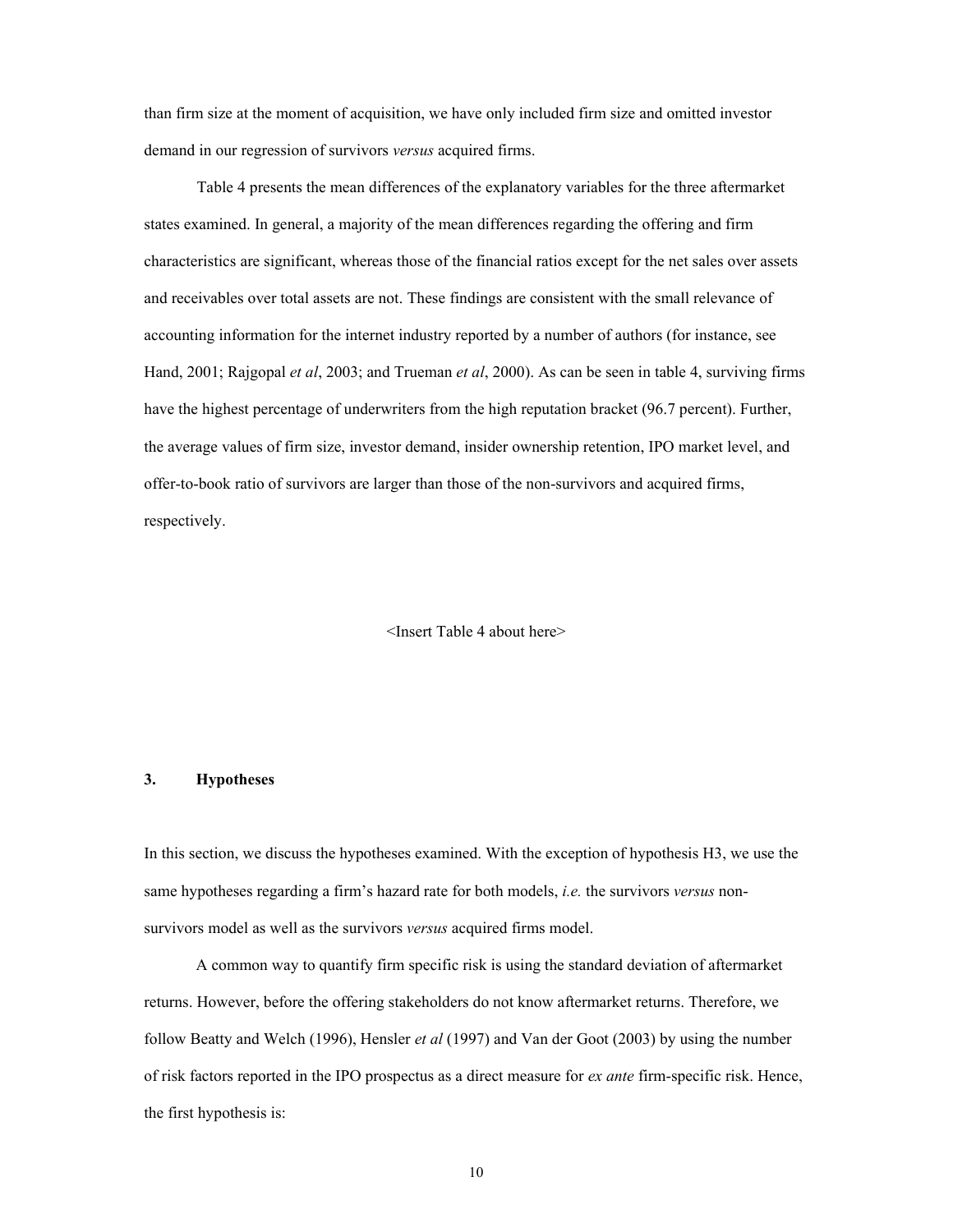*H1*: There is a positive relation between the number of risk factors and the hazard rate of a firm.

Investment banks, also referred to as underwriters, depend on their reputation capital to generate new business. The investment banks with the highest reputation are considered to be more successful at performing activities, such as taking firms public. This creates an incentive to be selective at picking firms for offering, to monitor firms after the offering and to create interest for the firms' stocks by distributing analyst reports (see Hansen and Torregrosa, 1992; Macklin *et al*, 1992; Jain and Kini, 1999a and Aggarwal, 2000). The measure we use for investment bank reputation is based on the relative placement of underwriters in tombstone advertisements, as originally developed by Carter and Manaster (1990) and Carter, Dark and Singh (1998) and later updated and amended by Loughran and Ritter (2003) for the period 1980 through 2000. All authors assign higher scores to higher reputation underwriters, and *vice versa*. We assign a value of 1 to offerings taken public by investment banks with reputations of 8 or 9; a value of 0 is assigned to an IPO if the reputation of the lead manager is lower.

*H2*: A high reputation of the lead manager is inversely related to a firm's hazard rate.

Our third hypothesis is based on the notion that larger firms have better access to the capital market and are better equipped to withstand rough market conditions and adverse outcomes of investment decisions. Many studies document a higher risk of failure for smaller firms (Schultz, 1993; Hensler *et al,* 1997; Jain and Kini, 1999b). However, Banz (1981) reports that the size effect is most pronounced among the smallest NASDAQ firms. Shumway and Warther (1999) argue that this relationship is a consequence of a delisting bias of the NASDAQ data. After correcting for this delisting bias Shumway and Warther (1999) do not find a significant relation between a firm's size and its performance. Since we account for delisting due to acquisition, on the one hand, and non-survival for negative reasons (see section 2.1 before), on the other, we do not expect an association between firm size and non-surviving firms, but we do expect an association between firm size and acquired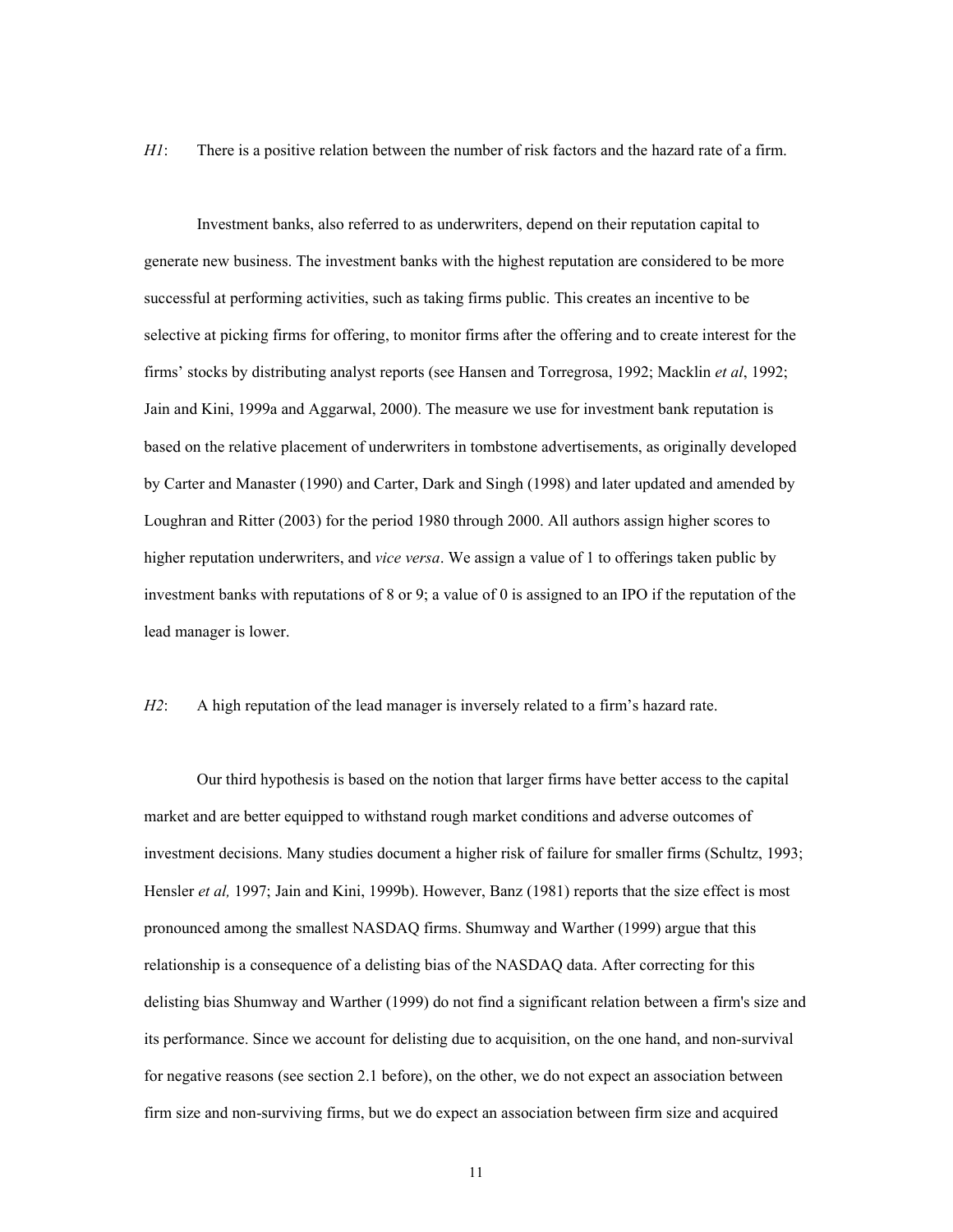firms. Because a small firm is easier to acquire than a large one, we expect an inverse association between acquired firms and firm size. We use the logarithm of the dollar amount of the gross offering proceeds as a measure of size. Therefore, we test two hypotheses:

- *H3.1*: Regarding non-survivors, there is no relationship between firm size and its hazard rate.
- *H3.2*: Regarding acquired firms, there is an inverse relationship between firm size and its hazard rate.

Before an IPO takes place, an investment bank sets a preliminary price range and conducts road shows to market the offering. During the road show, the investment bank receives signals about investors' interest in the offering. Guided by these signals, an investment bank may decide to adjust the initial price range, where upward adjustments indicate high investor demand. Following Hanley (1993), the measure of this investor demand is the price change of the final offer price as percentage of the average value of the initial price range, where we also correct for changes in the number of shares offered. As aforementioned, in the correlation matrix of the subset of surviving and acquired firms, there is a high correlation between firm size and investor demand. Therefore, we have included the latter variable in the model of survivors *versus* non-survivors only.

*H4*: A firm's survival is an increasing function of investor demand.

Investment banks start the process of marketing an IPO by setting an initial price range as required by the regulatory authorities. At that time, there are only limited indications regarding investors' interest in the firm. Consequently, investment banks are depending on their own judgment for setting the preliminary price range. High uncertainty about firm valuation, for instance, due to a limited operating history or the infant industry argument, is likely to result in relatively large spreads of the initial price range. Jain and Kini (1999b) relate this valuation uncertainty to uncertainty about a firm's performance after the offering. They measure valuation uncertainty as the dollar spread of the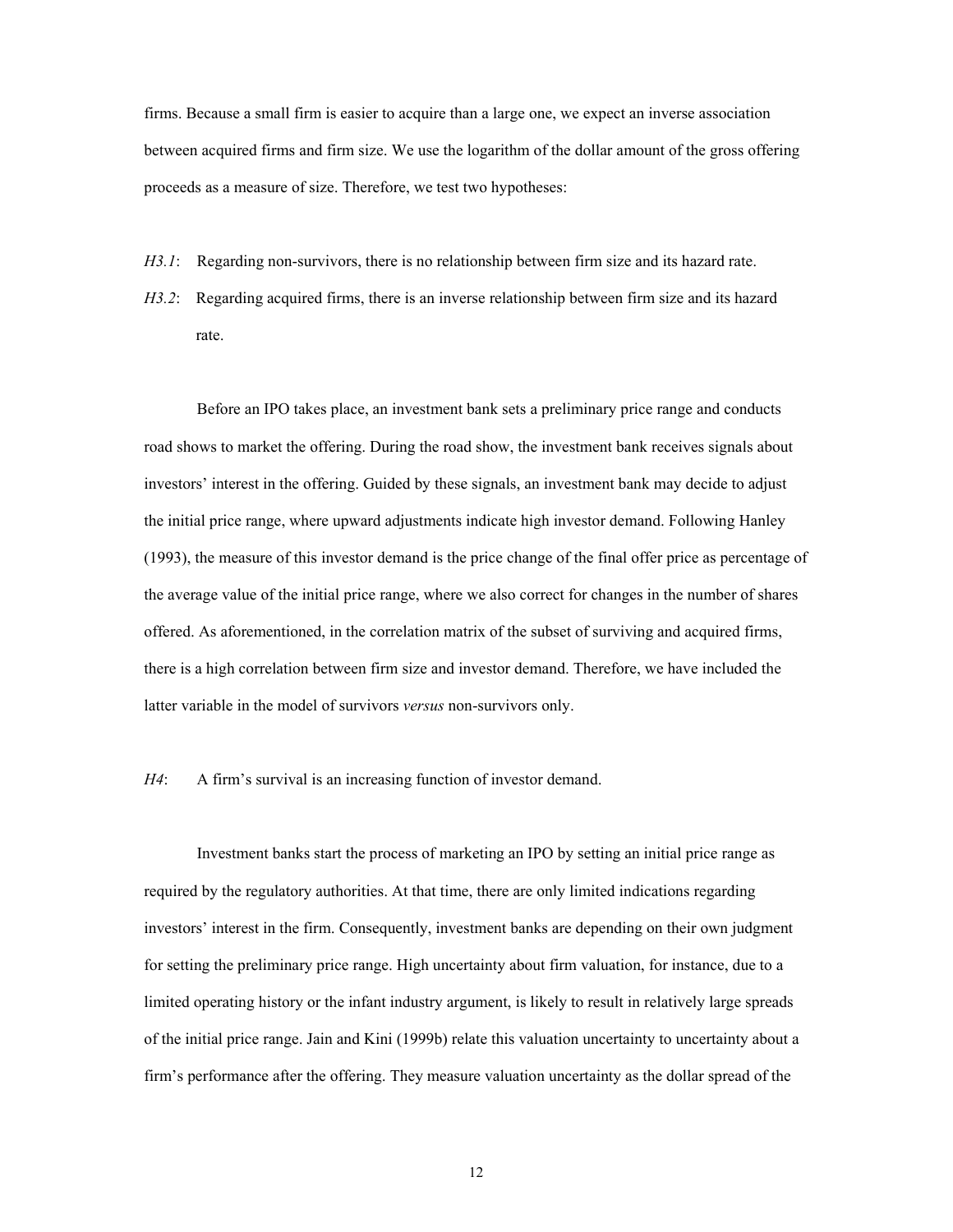initial price range divided by the average value of the initial price range. The authors find a negative relationship between valuation uncertainty and firm survival. Therefore, the prediction is:

*H5*: A firm's hazard rate is an increasing function of valuation uncertainty.

Leland and Pyle (1977) argue that a firm's owners can signal quality in equity markets by retaining equity. Consistent with their signaling theory, a high percentage of insider ownership retention at IPOs serves as a certification that managerial decisions will coincide with the outside shareholders' interest, which results in better firm performance after the offering (Jensen and Meckling, 1976), and a longer survival period (Hensler *et al*, 1997). Insider ownership retention is measured as the number of shares held by the original owners as percentage of the total number of shares outstanding after the offering.

*H6*: A firm's hazard rate is inversely related to the percentage of insider ownership retention at the offering.

Several authors (for instance, Ritter, 1991; Jegadeesh *et al*, 1993; Hensler *et al*, 1997) document the relation between a firm's age at the time of offering and its risk. The rationale behind this finding is twofold. First, older firms are more mature and in a more steady state and, therefore, have less uncertainty about future operating performance. Second, management of mature firms is in a better position to reduce information asymmetry at the time of offering when a firm has a longer operating history. We examine total firm age as well as the age of its internet activities at the time of offering to capture the fact that several non-internet firms have transformed their business model to become internet firms.

*H7*: A firm's hazard rate is a decreasing function of both its whole operating history and the duration of its internet activities at the time of offering.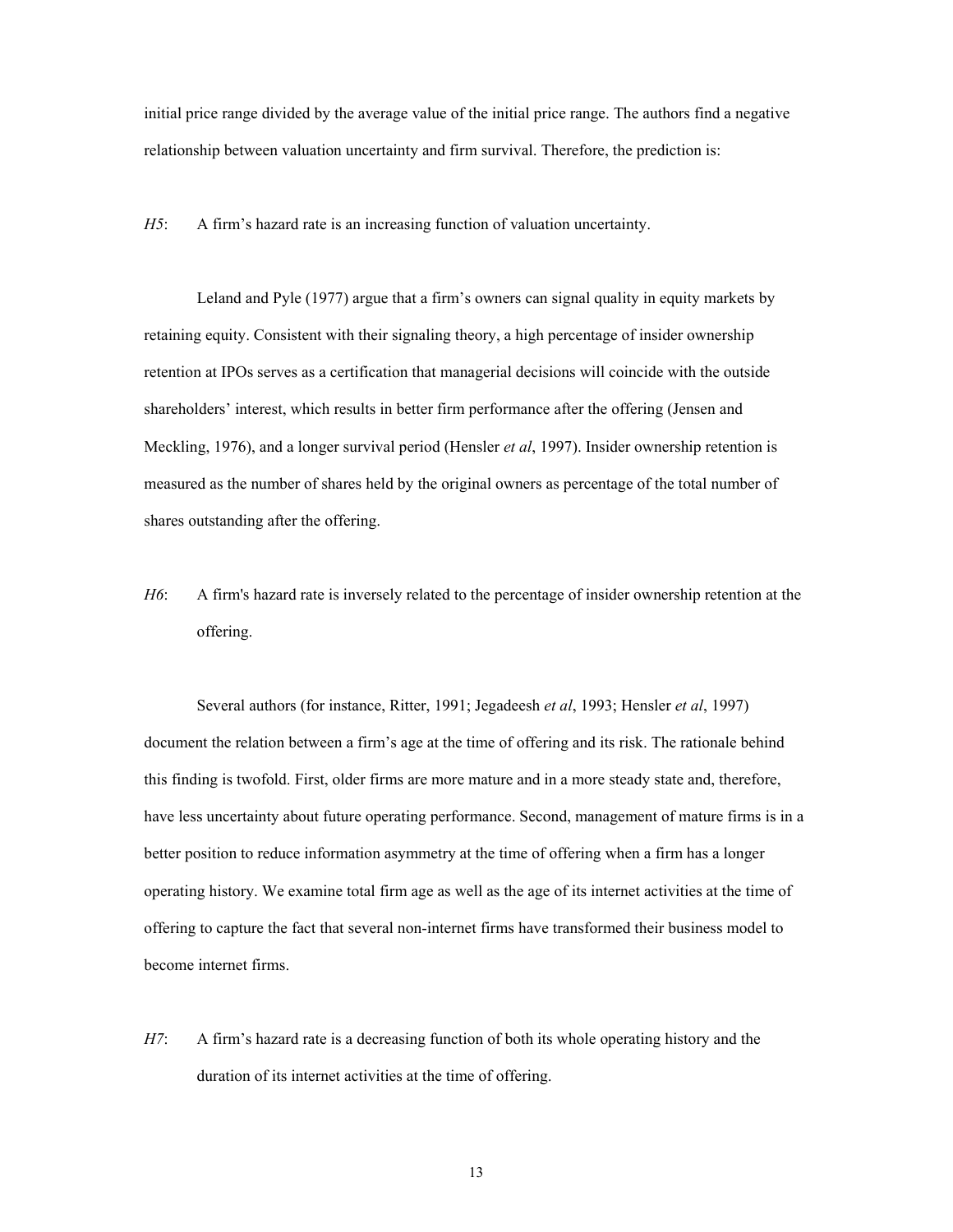Managers recognize periods, in which equity market levels are relatively high, *e.g*. due to over-optimism about the earnings potential of young growth companies. They take advantage of these 'windows of opportunity' by taking their firms public, which results in IPO volume peaks (Lowry and Schwert, 2002). Firms, which have gone public during these peaks, underperform relative to other offerings. This can be attributed to lower quality issuers being unable to withstand periods of economic downturn (Ritter, 1991). This finding is confirmed by Hensler *et al* (1997), who report a negative relation between market level at the IPO and firm survival. Market level is measured as the average value of the NASDAQ Composite Index during the month of offering.

*H8*: There is a positive relationship between market level at the time of offering and a firm's hazard rate.

Further, we examine the relation between a firm's hazard rate and the log of its offer-to-book ratio. The underwriter sets the IPO offering price at a high level when he meets much interest from sophisticated investors during the book-building period. A high price can be seen as an indication of an internet IPO's high growth opportunities. Therefore, a large offer-to-book ratio is a signal of a relatively high quality internet IPO. In addition, when the offering price is high the firm receives a larger amount of money in its IPO with which it can survive longer. Hence, we hypothesize that the firm's hazard rate is a decreasing function of its offer-to-book ratio.

*H9*: There is a negative relation between a firm's hazard rate and its offer-to-book ratio.

Finally, we test the hypothesis that an internet firm's accounting performance prior to the offering affects its survival (for instance, Jain and Kini, 1994; Jain and Kini, 1999b, and Bhabra and Pettway, 2002). Therefore, we have included in our model financial figures hand-collected from the IPO prospectuses. Those figures are net sales over assets, operating income over assets, operating cash flow over liabilities, and receivables over total assets. When an internet firm uses its total assets measured by its net sales over assets more efficient, we expect that its rate of survival will be greater.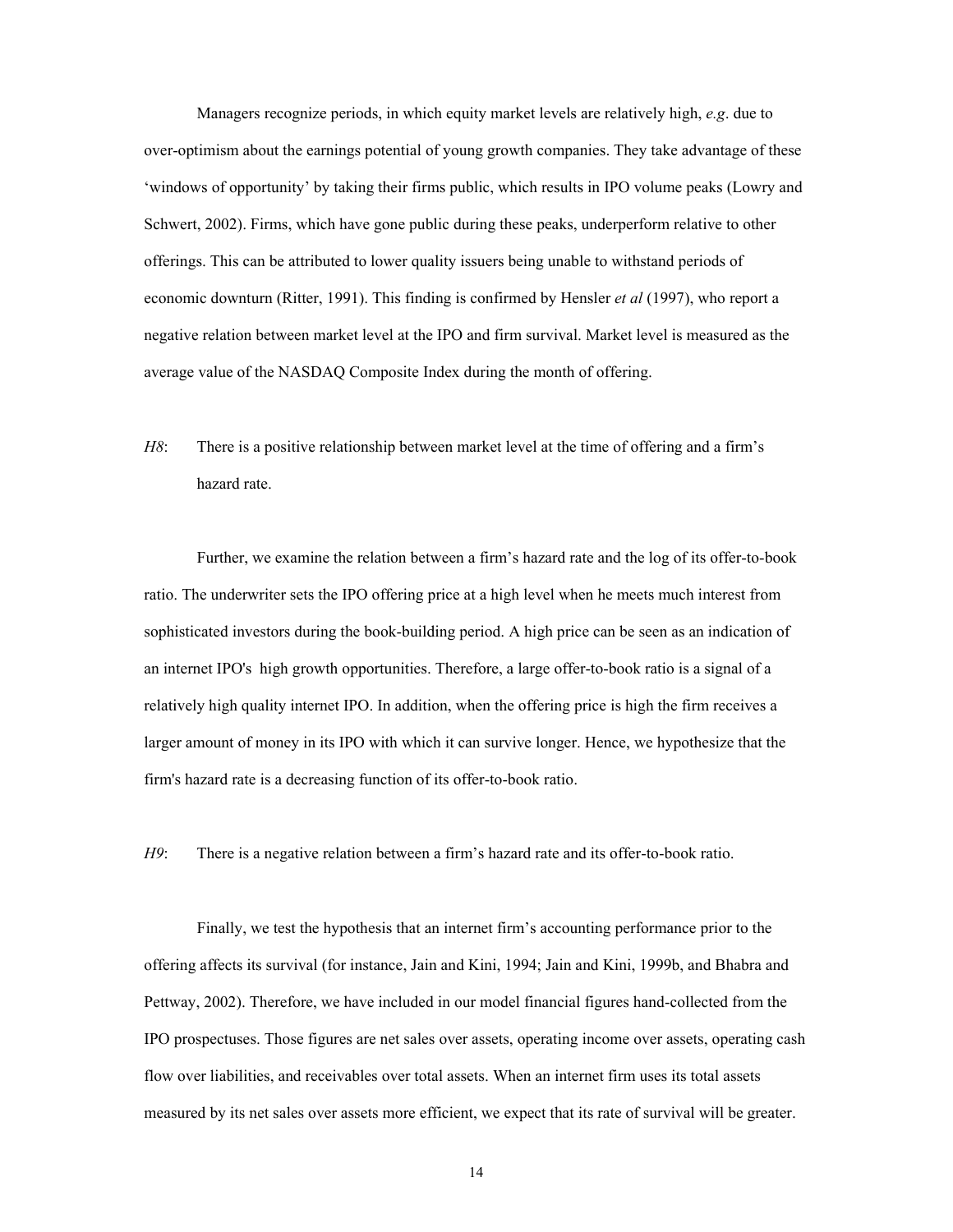Furthermore, more profitable firms are assumed to stay longer in business. Hence, we hypothesize surviving firms have a greater profitability measured by its income over assets. Finally, we expect a positive relationship between an internet firm's survival and its short term liquidity measured by operating cash flow over liabilities and receivables over total assets, respectively. As reported earlier, we have accounted for correlated financial ratios (see Appendix).

*H10*: There is a negative relation between a firm's hazard rate and its net sales over assets, its operating income over assets, operating cash flow over liabilities and receivables over total assets, respectively.

Because it is widely acknowledged that firm performance and survivability differ across industries (for instance, Ritter, 1991; Hensler *et al*, 1997 and Knauff *et al*, 2003), we control for industry-specific survivability by including dummies for the different sub-sectors of the internet industry, which are described in detail in section 2.2.

#### **4. Methodology**

This section describes the methods used to analyze our data. We begin by illustrating the characteristics of our dependent variable. Thereafter, we conduct both nonparametric and semiparametric estimates of the hazard function. These estimates enable plotting of the hazard curve and investigation of the effects of our explanatory variables, respectively.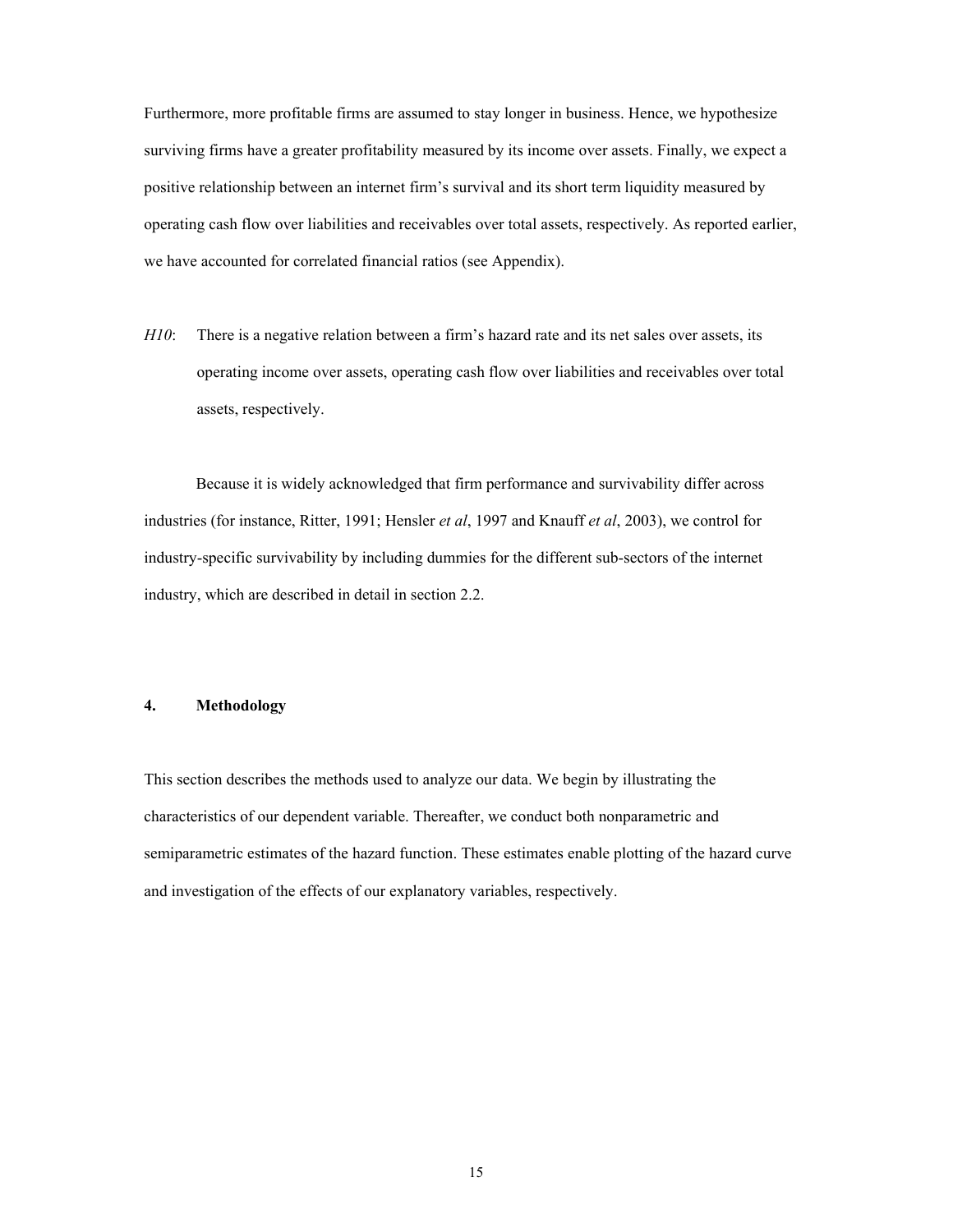The dependent variable in this study is the survival time or *duration* of internet firms on the NASDAQ stock exchange. The duration of acquired firms and non-survivors is measured as the number of months from the IPO through the date of subsequent acquisition or delisting, respectively, dependent on which comes first. The duration of survivors is measured by the number of months from the IPO through the end of the measurement period, April 22, 2003, as their duration has not been completed up to that point.

Duration is completed once an event has occurred that marks a definite end for the duration, *i.e.* a delisting or acquisition. As these events are still to occur for surviving firms, the completed durations for these firms cannot be measured, and instead, only uncompleted durations are observed. These uncompleted durations are called right-censored observations<sup>2</sup>. Models can be estimated with or without censored data, although models including censored data are considered more efficient. Figure 4 graphically illustrates some examples of durations.

We use the Kaplan-Meier methodology (without explanatory variables) for nonparametric estimation of the hazard function. The semiparametric Cox proportional hazard model is used to incorporate explanatory variables. For an extensive theoretical discussion of hazard models, we refer to Kalbfleisch and Prentice (1980), Kiefer (1988) and Lancaster (1990). We refer to delistings and acquisitions as *events* for the remainder of this section.

<Insert Figure 4 about here>

l

 $2^{2}$  Left-censoring occurs when durations have started before the beginning of the measurement period, which is not applicable to our sample data.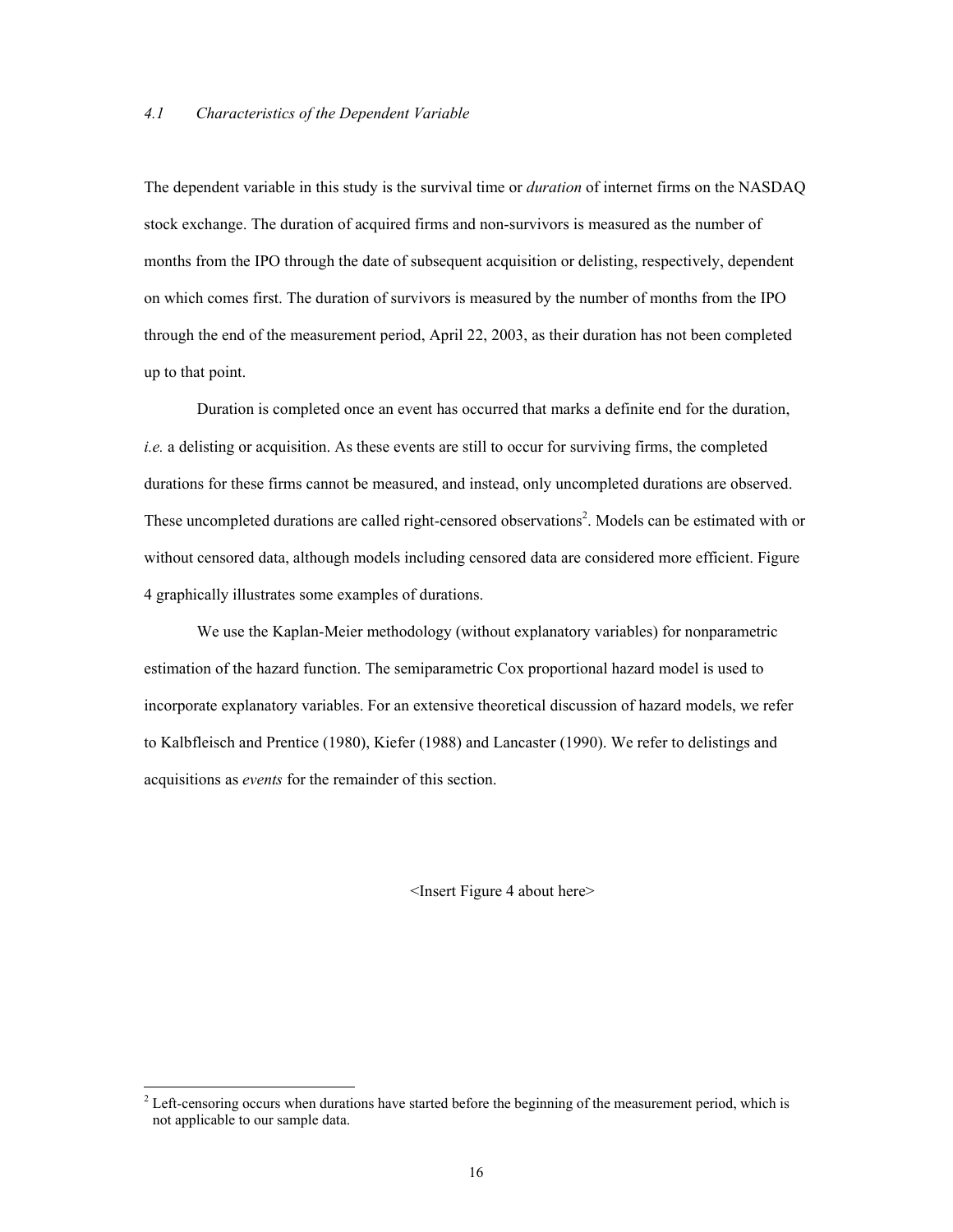As a preliminary analysis, we estimate the shape of the hazard function by the nonparametric Kaplan-Meier (product limit) estimator; see Kaplan and Meier (1958). Let *T* be a random variable measuring the duration of an offering at the NASDAQ stock exchange, with duration distribution function<sup>3</sup>  $F(t)$  = *Pr* ( $T < t$ ) and density function  $f(t) = dF(t)/dt$ . When the distribution function of *T* is specified alternatively, we obtain the survival function  $S(t) = 1 - F(t) = Pr(T \ge t)$ , being the probability that random variable *T* will equal or exceed the value *t*. Now, our duration data can be characterized in terms of the hazard function, i.e. the probability that an event occurs during an infinitesimal small time interval d*t*, given that it has survived up to *t*:

$$
\lambda(t) = \frac{f(t)}{S(t)} \approx \frac{Pr(t \le T < t + dt | T \ge t)}{dt}.
$$
\n(1)

Let  $t_1, t_2, t_3, \ldots, t_n$  denote either the completed or censored durations of the *n* firms in our sample. Suppose we order the completed durations from smallest to largest,  $t_{(1)} < t_{(2)} < ... < t_{(K)}$ , and let  $h_j$  be the number of events after  $t_{(j)}$  months, while  $m_j$  is the number of firms censored between months  $t_{(j)}$  and  $t_{(j+1)}$ . If  $n_j = \sum_{i \ge t(j)}^{t(K)} (m_i + h_i)$ ,  $n_j = \sum_{i \ge t(j)}^{t(K)} (m_i + h_i)$ , the nonparametric Kaplan-Meier estimator for the firms' hazard rate per month is given by

$$
\hat{\lambda}(t) = \frac{h_j}{\tau_j n_j},\tag{2}
$$

for  $t_{(i)} \le t < t_{(i+1)}$ , where  $\tau_j = t_{(i+1)} - t_{(i)}$ . Equation (2) provides an unconditional estimate of the firms' hazard rate at time  $t_{(j)}$ . Figure 5 presents a smoothed plot of this estimation for non-survivors and acquired firms. With respect to non-survivors, the figure illustrates an increasing hazard rate from the

l

<sup>3</sup> Note that this definition is slightly different from the ordinary statistical terminology, *i.e.* cumulative distribution function  $G(t) = Pr (T \le t)$ .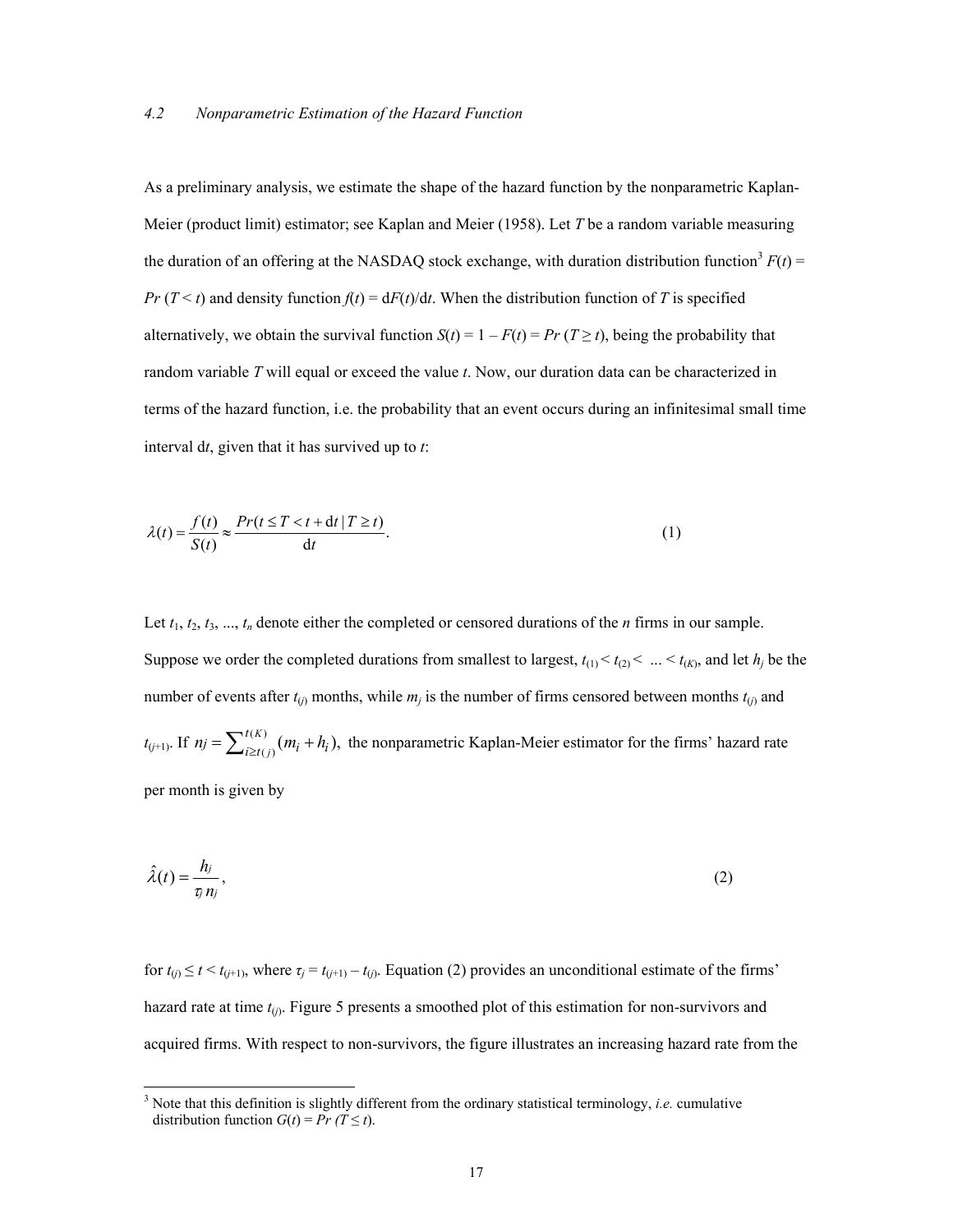offering through around the third year of listing, after which the hazard rate decreases. The peak hazard rate is around two percent per month or around 25 percent annualized. Regarding acquired firms, the figure shows a similar shape. However, the hazard rate peaks earlier compared to the nonsurvivors, at a rate of little more than one percent per month or around 15 percent annualized.

<Insert Figure 5 about here>

#### *4.3 Semiparametric Estimation of the Hazard Function*

As we do not have strong a priori reasons for imposing a particular functional form on the dependence of a firm's hazard rate on its age, we model this particular relationship nonparametrically. In contrast, the effects of the explanatory variables on the hazard rate are modeled parametrically. The semiparametric Cox proportional hazard model can be written as:

$$
\lambda_i(t) = \lambda_0(t) \exp(\beta' x_i),\tag{3}
$$

where *xi* denotes a vector of explanatory variables for the *i*-th firm with unknown coefficients *β*, and  $λ<sub>0</sub>(t)$  is the baseline hazard function. Cox (1972) has shown that *β* can be estimated by maximum likelihood. Although the method is semiparametric in nature, it is still able to deliver accurate estimates, *i.e.* the loss of efficiency is small in comparison to a fully parametric hazard model (see, for instance, Efron, 1977). When accounting for censoring, it can be shown that the log-likelihood function is given by (for instance, see Kalbfleisch and Prentice, 1980)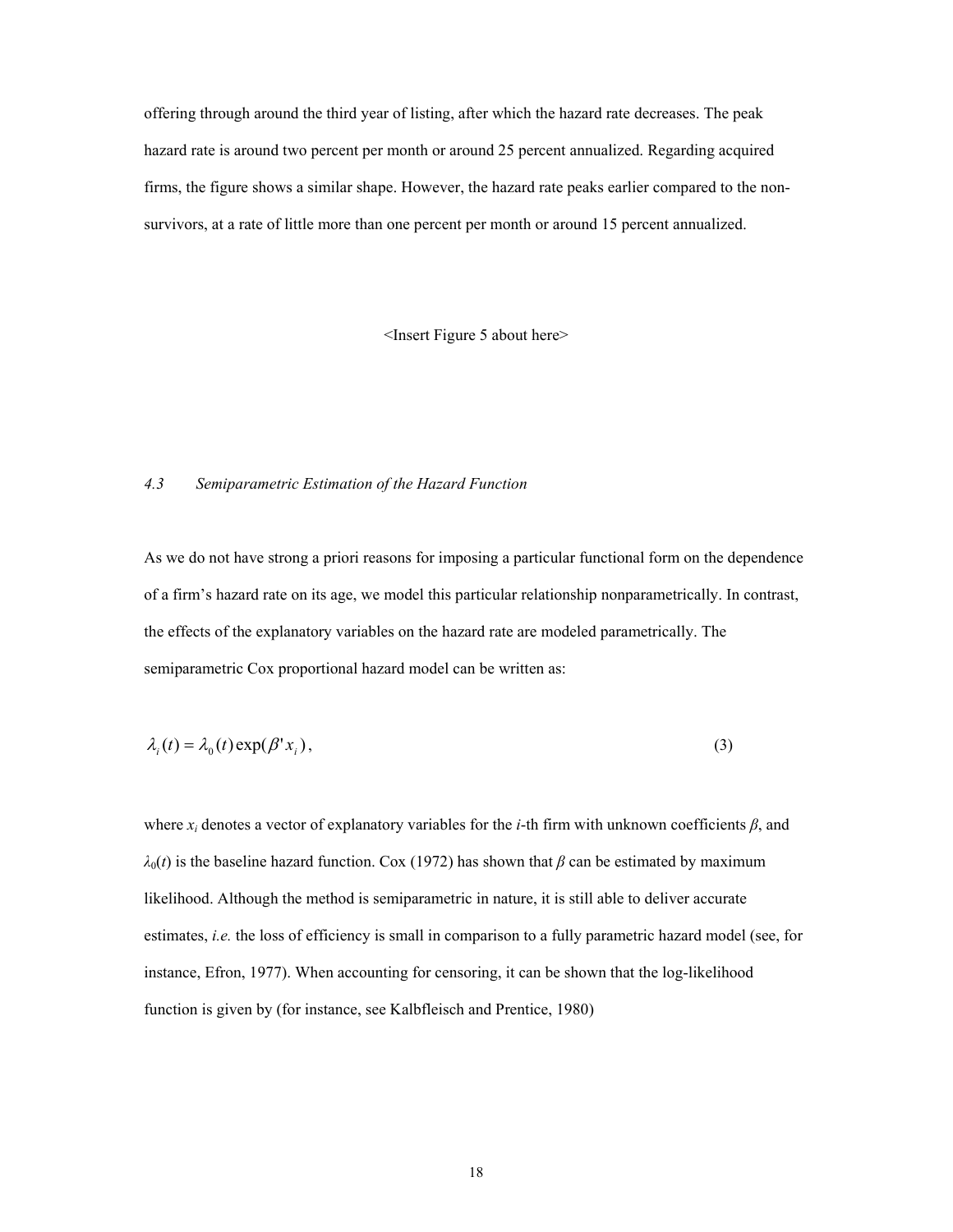$$
\log L(\beta) = \sum_{i=1}^{n} \delta_i \left\{ \beta' \mathbf{x}_i - \log \sum_{l \in R(t_{(j)})} \exp (\beta' x_l) \right\},\tag{4}
$$

where  $\delta_i$  is the censoring indicator, which has a value of 0 for censored durations and 1 for completed durations, and  $R_{(i)}$  is the set of all firms that have remained listed and are uncensored just prior to  $t_{(i)}$ . To account for ties<sup>4</sup>, we have used the Breslow (1974) approximation. Maximum likelihood estimates of *β* can be obtained through numerical methods.

The significance of the explanatory variables in the model can be measured by the likelihood ratio statistic, given by  $-2 \left( \log(L_0) - \log(L_n) \right)$ , where  $\log(L_0)$  denotes the maximum log-likelihood value under the restriction  $\beta = 0$ , and  $log(L_n)$  denotes the maximum log-likelihood of the unrestricted estimated model. The likelihood ratio statistic is asymptotically  $\chi^2(k)$  distributed, where *k* denotes the dimension of *β*.

This semiparametric estimation of the hazard function does not allow us to differentiate between survivors, acquired firms and non-survivors in a single regression. Therefore, in order to be complete in our analysis, the next section discusses two regressions: survivors *versus* non-survivors and survivors *versus* acquired firms.

#### **5. Empirical Results**

l

Table 5 presents the results for the two Cox regression models of the duration of internet IPO nonsurvival and acquisition, respectively. As can be seen in the table, the Likelihood Ratio statistic is significant at the 1 percent level for the survivors *versus* non-survivors model. The regression for survivors *versus* acquired firms is significant at the 5 percent level. The columns labeled *Hazard Ratio* 

<sup>&</sup>lt;sup>4</sup> A tie is the occurrence of more than one event, in this case a delisting or acquisition, within a single time interval *t*.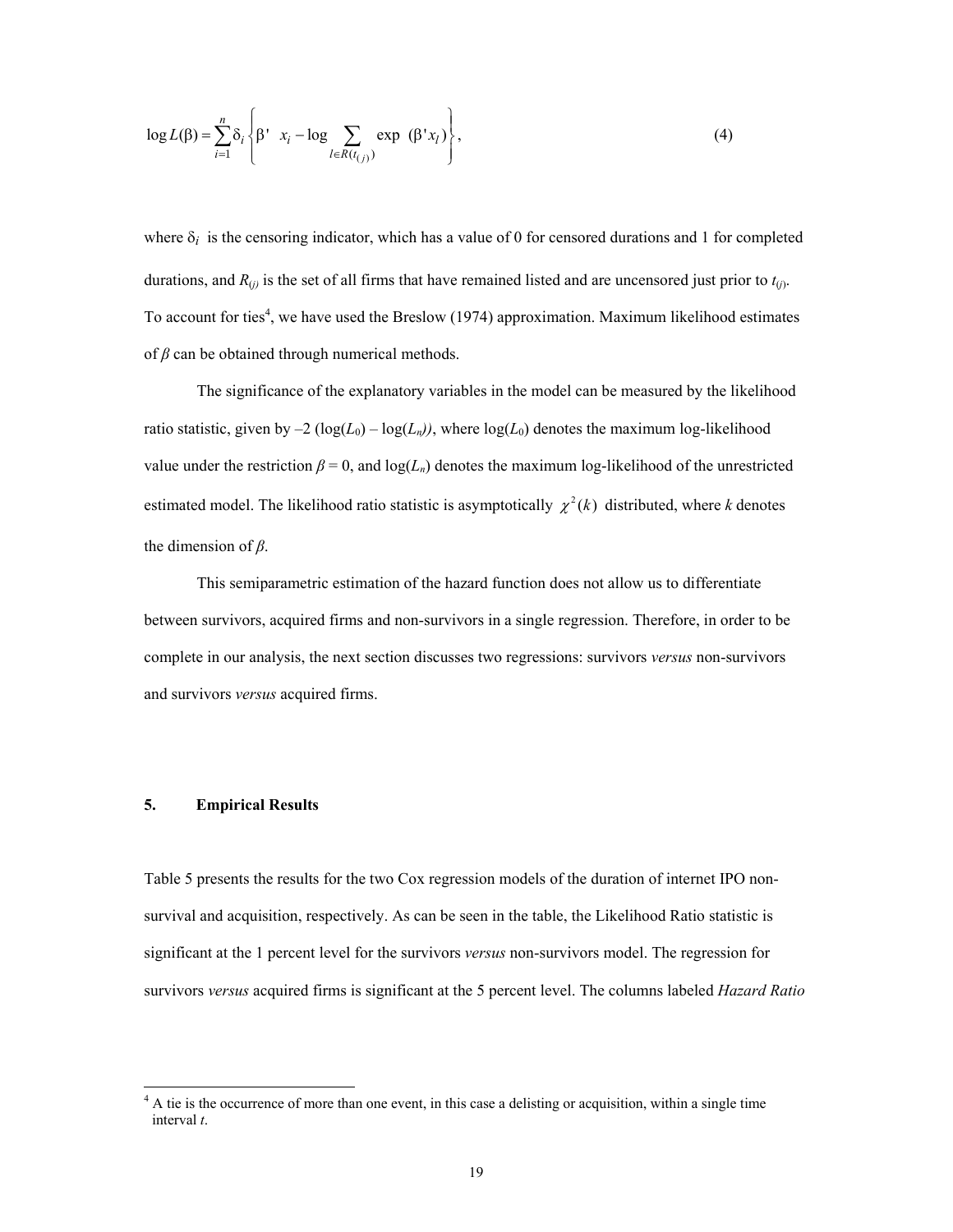in table 5 provide the impact on the hazard rate, given a unit change of the explanatory variable<sup>5</sup>. Since several financial ratios under investigation are highly correlated (see Appendix), we do not include net income over assets, operating cash flow over assets, liabilities over assets and net working capital over assets in our regressions. Regressions containing these variables generate qualitatively similar results. In sections 5.1 and 5.2 we will discuss the regressions of both the survivors *versus* non-survivors, and survivors *versus* acquired firms models. In section 5.3 we will report a number of additional analyses.

#### *5.1 Survivors versus Non-survivors*

l

The regression estimate of survivors *versus* non-survivors shows that non-survivors have more firmspecific risk, more valuation uncertainty, and a higher market level when they went public. Further, non-survivors are related to lower prestigious underwriters, lower investor demand, less insider ownership retention, lower offer-to-book ratio and ditto operating cash flow over liabilities, all at a statistically significant level. All significant independent variables have the predicted sign. Additionally, three sub-sectors of the internet industry, E-commerce products, network related ITinfrastructure and internet software on server, have a significant effect on the probability of survival.

Furthermore, table 5 illustrates that several hypothesized relations are not significant in the model for survivors *versus* non-survivors. Supportive for both the study by Shumway and Warther (1999) and hypothesis H3.1 our regressions show there is no significant size effect for internet firms. Although directionally consistent with our prediction, we do not find a significant relationship between firm age and survivability. Opposite to the hypothesis H7 the empirical results show that firm survival is a decreasing, not significant function of the operating history of a firm's internet activities. An explanation for the latter two findings could be that the hypothesized advantage of a mature firm is offset by the first mover advantage of a younger IPO, as described by Schultz and Zaman (2001).

<sup>5</sup> For instance, when looking at the regression for survivors *versus* non-survivors, an increase of Firm Risk with one risk factor effects the hazard rate with a factor 1.033 (or a 3.3 percent *increase*). Similarly, a one unit increase of Investor Demand affects the hazard rate with a factor 0.238 (equal to a *decrease* of 76.2 percent).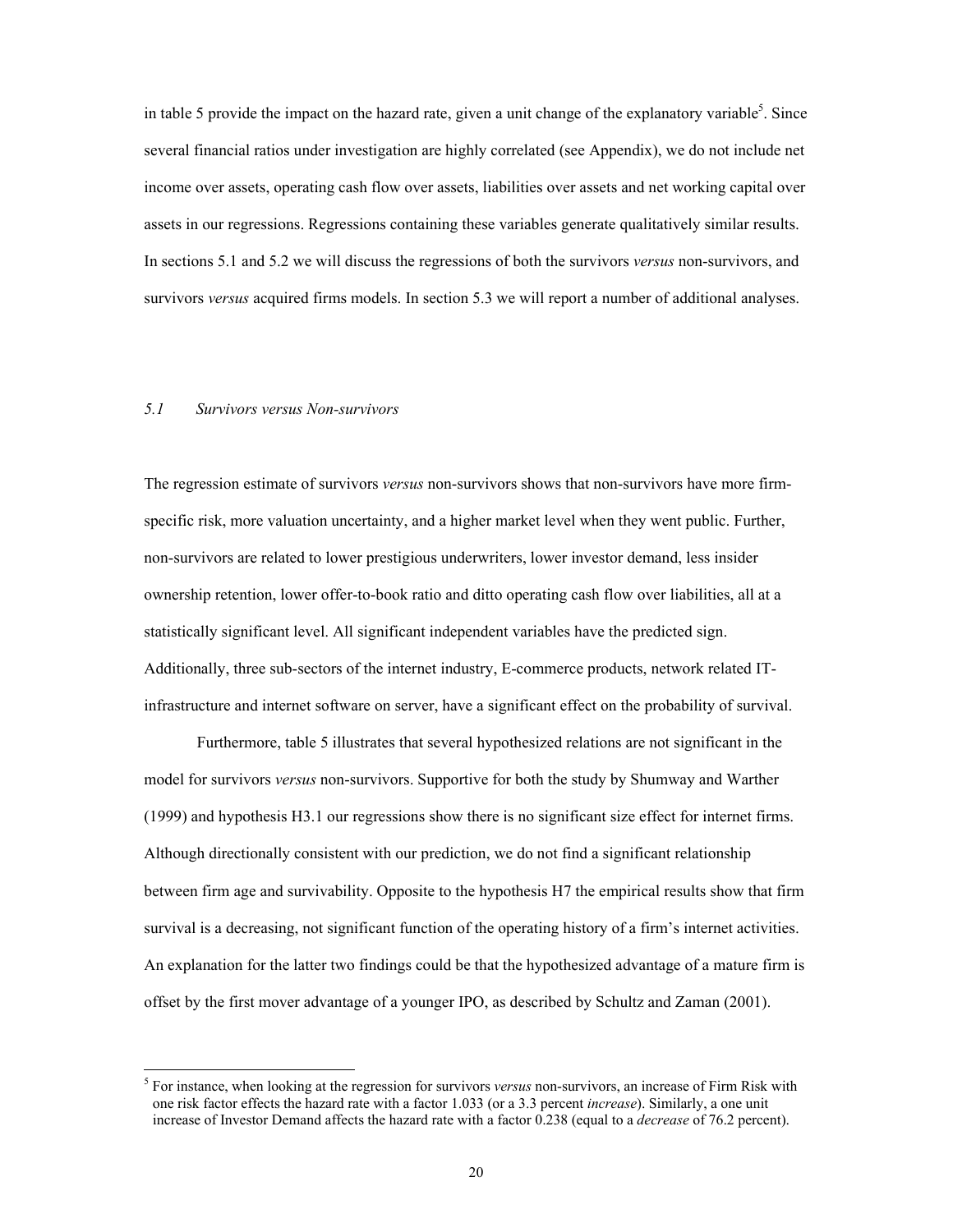Only one of the four financial ratios (operating cash flow over liabilities) is significant and in line with our hypothesis H10. The outcome supports that the internet firms' financial statements prior to the IPO has a limited relation with firm survival. This is consistent with the findings of Trueman *et al* (2000) that accounting information has been of limited use to investors in valuing internet firms.

To illustrate the estimated proportional hazard model, figure 6 shows two estimated survivor functions for different values of the explanatory variables. The value of the survivor function can be obtained by the equation

$$
S(t \mid x) = S_0(t)^{\exp(\beta' x)},\tag{5}
$$

where  $S_0(t)$  denotes the baseline survivor function and *x* denotes a vector containing the explanatory variables. The curve with triangles in figure 6 is obtained by setting *x* equal to the means of these variables for all non-survivor firms issued before the year 2000, while the dotted curve is obtained by setting *x* equal to the means of the explanatory variables for all non-survivor firms issued in the year 2000. Figure 6 clearly shows that, on average, the non-surviving firms gone public in 2000 have a smaller rate of survival than non-surviving firms issued before 2000. This difference is mainly due to a substantial decrease in the level of investor demand and a significant increase in the market level (numbers not reported). Intuitively, these two independent variables measure characteristics related to investor behavior. Apparently, the market conditions before the year 2000 were different from the conditions during 2000, which in our model lead to a considerable lower surviving rate. Note that the decreasing survival rate through time shown in figure 6 partially explains the phenomenon shown in figure 3, *viz*. the non-survival rate observed in the year 2000 is not smaller than the non-survival rate observed before the year 2000.

<Insert Table 5 and Figure 6 about here>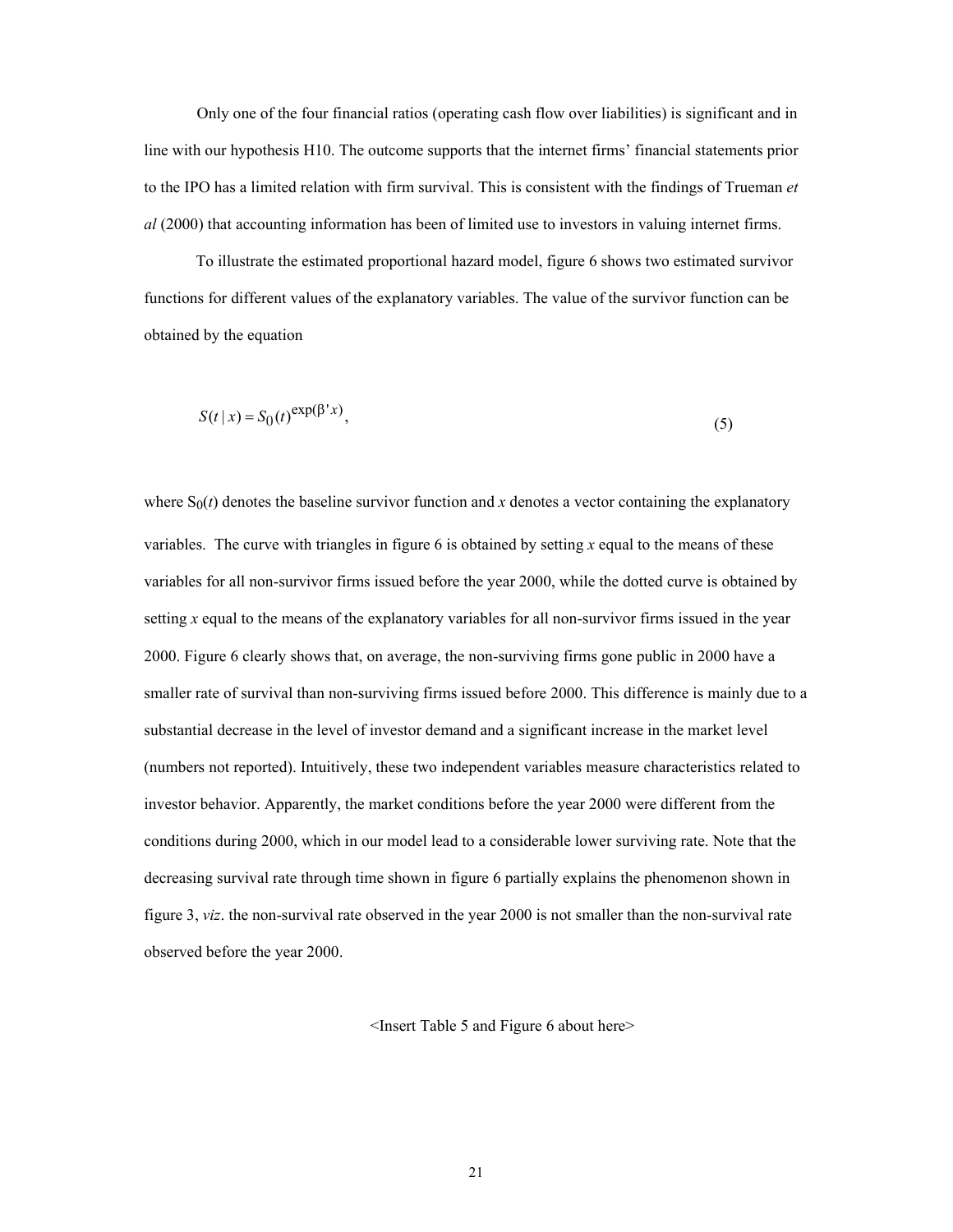#### 5*.2 Survivors versus Acquired Firms*

As reported earlier, we have found a relatively high correlation between firm size and investor demand. Because after the IPO the effect of investor demand for acquired firms is of less importance than firm size, we have only included firm size in our regression of survivors *versus* acquired firms. The significant and inverse relation between firm size and a firm's hazard rate is consistent with the greater likelihood of small internet firms of being acquired. Furthermore, the regression estimate of survivors *versus* acquired firms illustrates that insider ownership retention is less for acquired firms. With respect to insider ownership retention, there may be an additional explanation for acquired firms, apart from the signaling hypothesis aforementioned. It is consistent with one of the possible motives for going public, namely the subsequent sale of the firm (Zingales, 1995; Field, 1998 and, Jain and Kini, 1999b).

Opposite to our hypothesis H7, there is a significant and positive relation between the likelihood that a firm is acquired and the operating history of its internet activities. This finding seems to indicate that firms with a long operating history possess a greater level of experience that is more valuable to the acquirer. Furthermore, supporting hypothesis H9, the likelihood that a firm will be acquired is inversely related to its offer-to-book ratio. The latter is consistent with lower quality firms, and therefore, cheaper firms, are acquired. In addition, two sub-sectors of the internet industry, service related E-commerce and server-based internet software, significantly and positively affect the probability of survival.

 The regression results for survivors *versus* acquired firms show the majority of the regression coefficients is not significant. Although table 4 illustrates that several independent variables differ significantly between surviving and acquired firms, these differences have limited explanatory power in the survivors *versus* non-survivors model.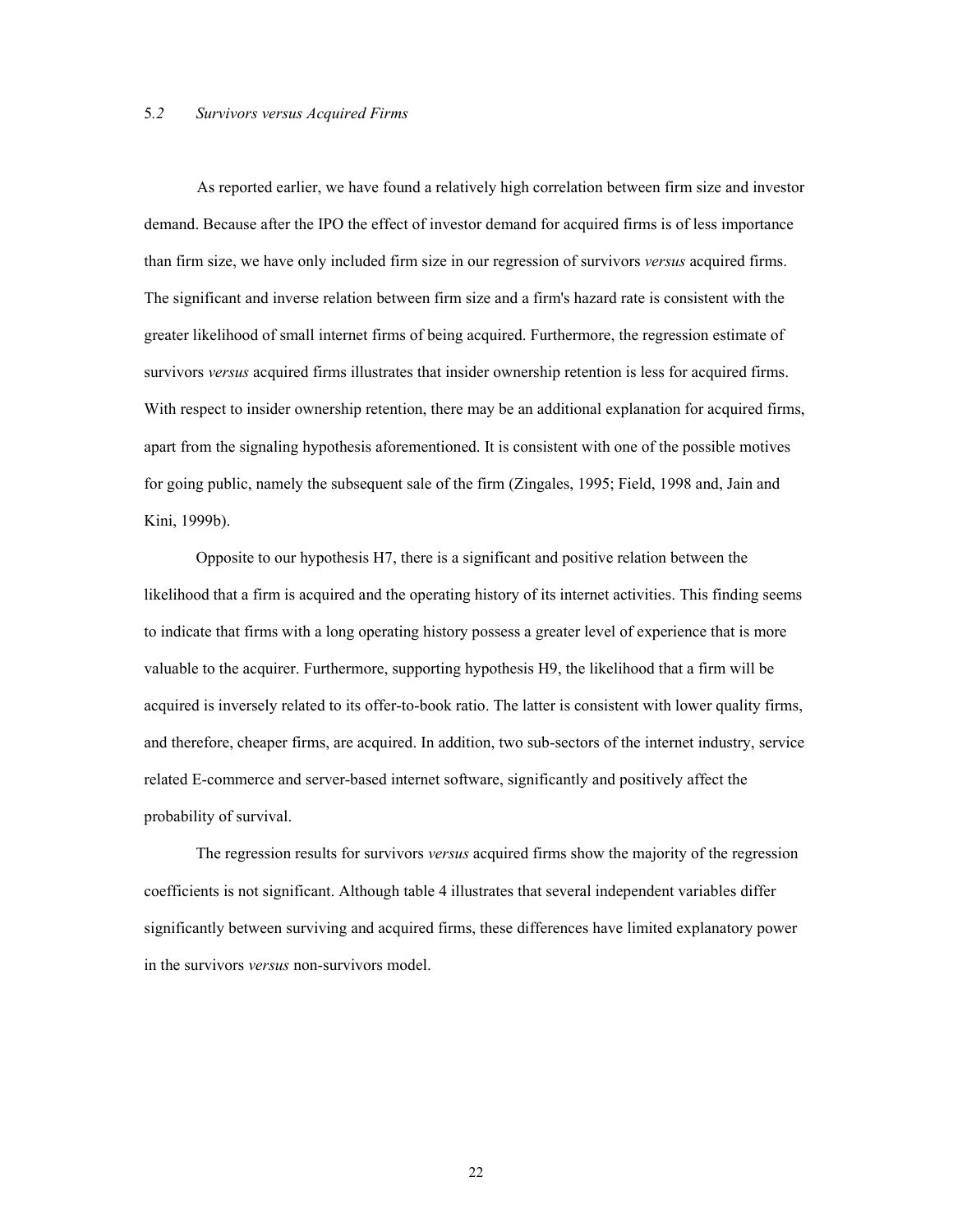#### *5.3 Robustness*

After controlling for outliers the mean differences from table 4 are qualitatively similar. Furthermore, in order to check the robustness of both our models we have run the regressions presented in table 5 using the significant explanatory variables only. Again, the results of both regressions were qualitatively similar to the results of table 5.

Since the hazard rate is modeled, the usual diagnostic procedures with respect to the residuals cannot be applied to identify outliers in the proportional hazard model. However, there is a way to determine if any of the observations has a disproportionate influence on the estimated parameters. By comparing the estimate based on the full sample, say  $\hat{\beta}$ , to the estimated parameter that is obtained by deleting the *i*-th observation, say  $\hat{\beta}^{(i)}$ , we are able to examine the influence of the *i*-th observation on the estimate. The difference  $\hat{\beta} - \hat{\beta}^{(i)}$  is known as 'dfbeta' in the literature. Note that 'dfbeta' is a vector having the same dimension as the number of explanatory variables in the model. To get an idea of influential observations, a one-dimensional influence index was constructed by summing the absolute value of the standardized 'dfbetas'. Both proportional hazard models were re-estimated by leaving out observations that could be classified as influential, *i.e.* observations with high values on the onedimensional influence index (12 observations of the survivors *versus* non-survivors model and 13 observations of the survivors *versus* acquired firms model). For the non-survivor *versus* survivors regression, the same variables remain significant. However, for the acquired *versus* survivors regression, one additional variable (receivables over total assets) became significant at the 5% level. Further investigation showed that the insignificance on the full sample was the result of only 3 observations (1 acquired firm and 2 survivors). Hence, it appears that receivables over total assets are at least partially useful in explaining the likelihood of being acquired.

In addition to the analyses above, we have run a number of Cox regressions using alternative explanatory variables (not reported). With respect to underwriter reputation, we varied the reputation indicators to be included in our dummy variable. Also, we have run regressions using a number of alternative variables for firm size, such as the log of total offer value and the log of the number of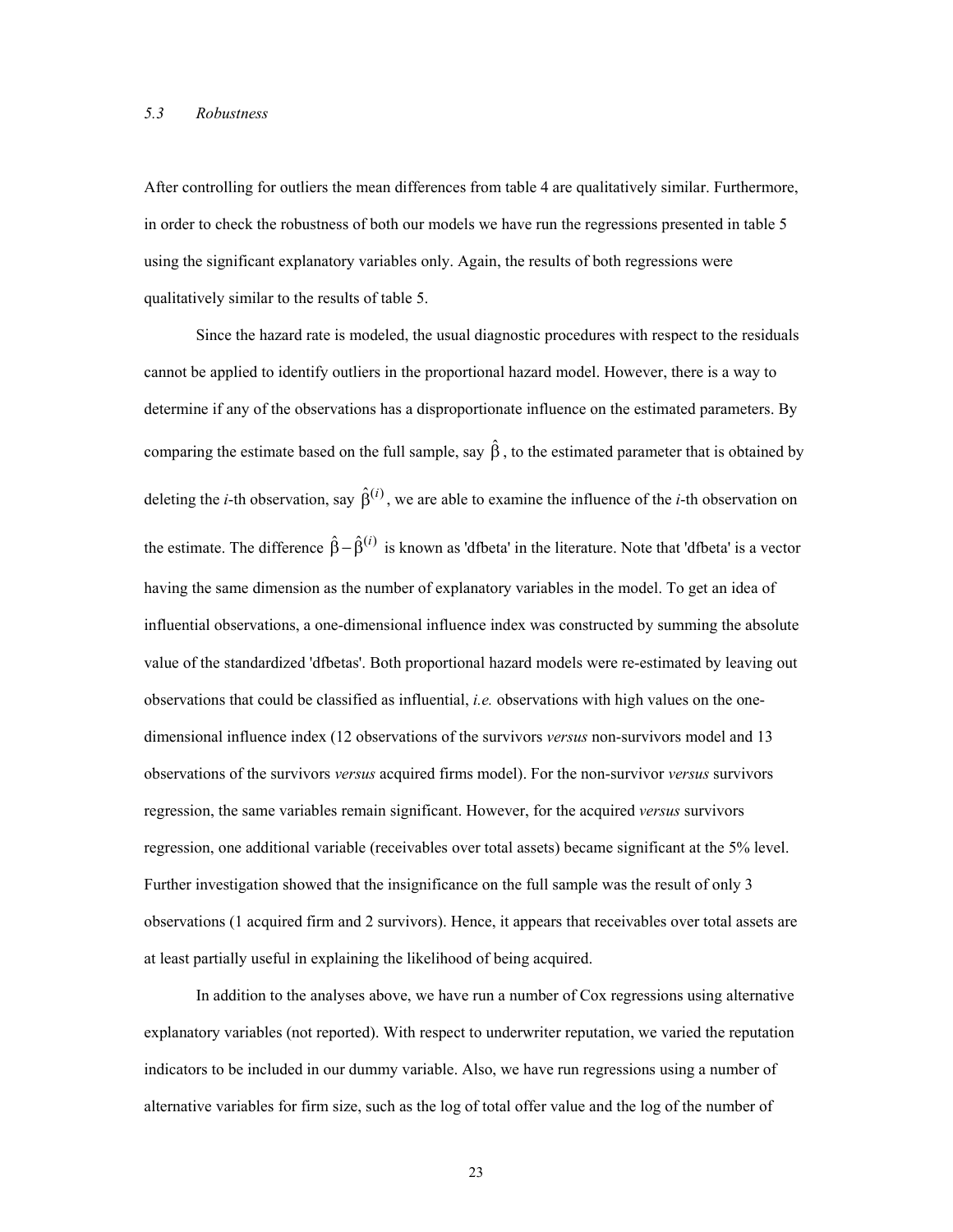employees. As an alternative for insider ownership retention, we have modeled management ownership retention. Finally, in addition to market level at the time of offering, we have controlled for the year and quarter of the year of the offering by including dummies. All those alternative model specifications provided qualitatively similar results.

#### **6. Conclusions**

This study analyses the determinants of survival and acquisition of internet firms that have gone public at the NASDAQ stock exchange from December 1996 through February 2001. We examine both financial and non-financial information that is available to investors from the IPO prospectuses.

We investigate two models, survivors *versus* non-survivors and survivors *versus* acquired firms using Cox proportional hazard method. Both models include simultaneously a number of new and earlier examined, explanatory variables that are often studied separately and for non-internet firms in other studies. By taking the correlations between the variables into account, our analysis is safeguarded against spurious relationships. The results show that two explanatory variables, insider ownership retention and the offer-to-book ratio, are significant in both models. Consistent with the hypothesis both non-surviving and acquired internet firms have an inverse relationship between their hazard rate and offer-to-book ratio. Furthermore, compared to both acquired firms and non-survivors, survivors' owners retain a larger share in the firm at IPO. Retainend ownership serves as a certification that managerial decisions will coincide with outside shareholders' interests.

One would expect firms with a short period of listing to have a higher survival rate and, hence, a lower rate of being acquired or non-surviving. However, figure 3 shows a somewhat inverse relation between the period of listing and non-surviving. In addition, figure 6 provides further evidence that during the last phase of the period examined the internet industry was turning into a hot market with weaker firms going public due to reduced scrutiny of investors. Also, consistent with Schultz and Zaman (2001) it appears that early issuing firms have a first mover advantage in a highly competitive market.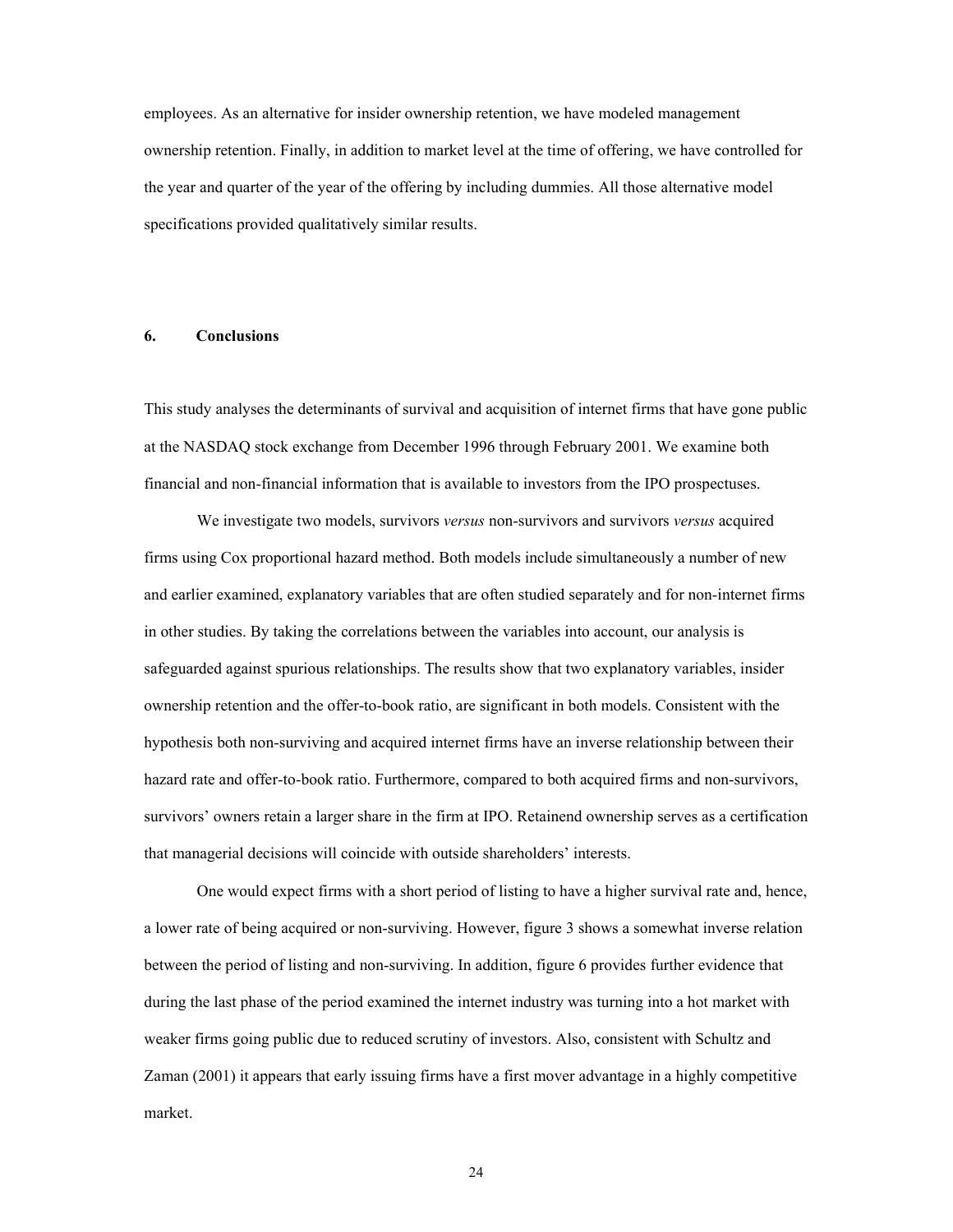Our findings document that non-surviving internet firms can be detected in many ways. In addition to insider ownership retention, survivors differ significantly from non-survivors with respect to a number of offering and firm characteristics as well as financial ratios. The empirical results provide evidence that surviving firms are associated with lower risk, higher underwriter reputation, higher investor demand, lower valuation uncertainty, higher insider ownership retention, a lower NASDAQ market level, and a higher offer-to-book ratio. The findings are consistent with the number of risk factors reported in the prospectuses indicating the firms´ economic fundamentals rather than being a way of reducing legal liability. Furthermore, the latter is supportive for high reputation lead managers being successful in selecting high quality internet firms.

 Regarding the survivors *versus* acquired firms model it appears that, opposite to our prediction, acquired firms have a smaller firm size and a longer operating history in the internet industry. An explanation for the former finding could be that smaller firms can be easier acquired, whereas the latter outcome is consistent with firms of having more experience in the internet industry. Their relatively lower offer-to-book ratio (table 4) is an indication of acquired firms being cheaper and, therefore, are more apt to be acquired. Since we account for delisting due to acquisition, on the one hand, and non-survival for negative reasons, on the other, we do not find a significant relation between a firm's size and its non-survival. The latter outcome is supportive for Shumway and Warther (1999). Furthermore, the other explanatory variables in the survivors *versus* acquired firms model are not significant. As can be seen in table 5, the number of significant variables is less in the survivors *versus* acquired firms than in the survivors *versus* non-survivors model. The latter is consistent with information asymmetry of acquired firms being smaller.

We have two concluding remarks regarding variables that are not significant in our models. First, the absence of a significant relationship between the age of the IPO firm and its survival rate may be attributed to the fact that non-internet related activities prior to becoming an internet firm are less relevant. Second, the financial ratios regarding the internet firms' performance prior to IPO only have a limited effect on firm survival and acquisition. An explanation is that internet firms have been far from steady state at the time of offering. Another explanation could be that the internet IPO market was 'hot'. Irrespective of a firm's economic fundamentals investors were willing to buy the shares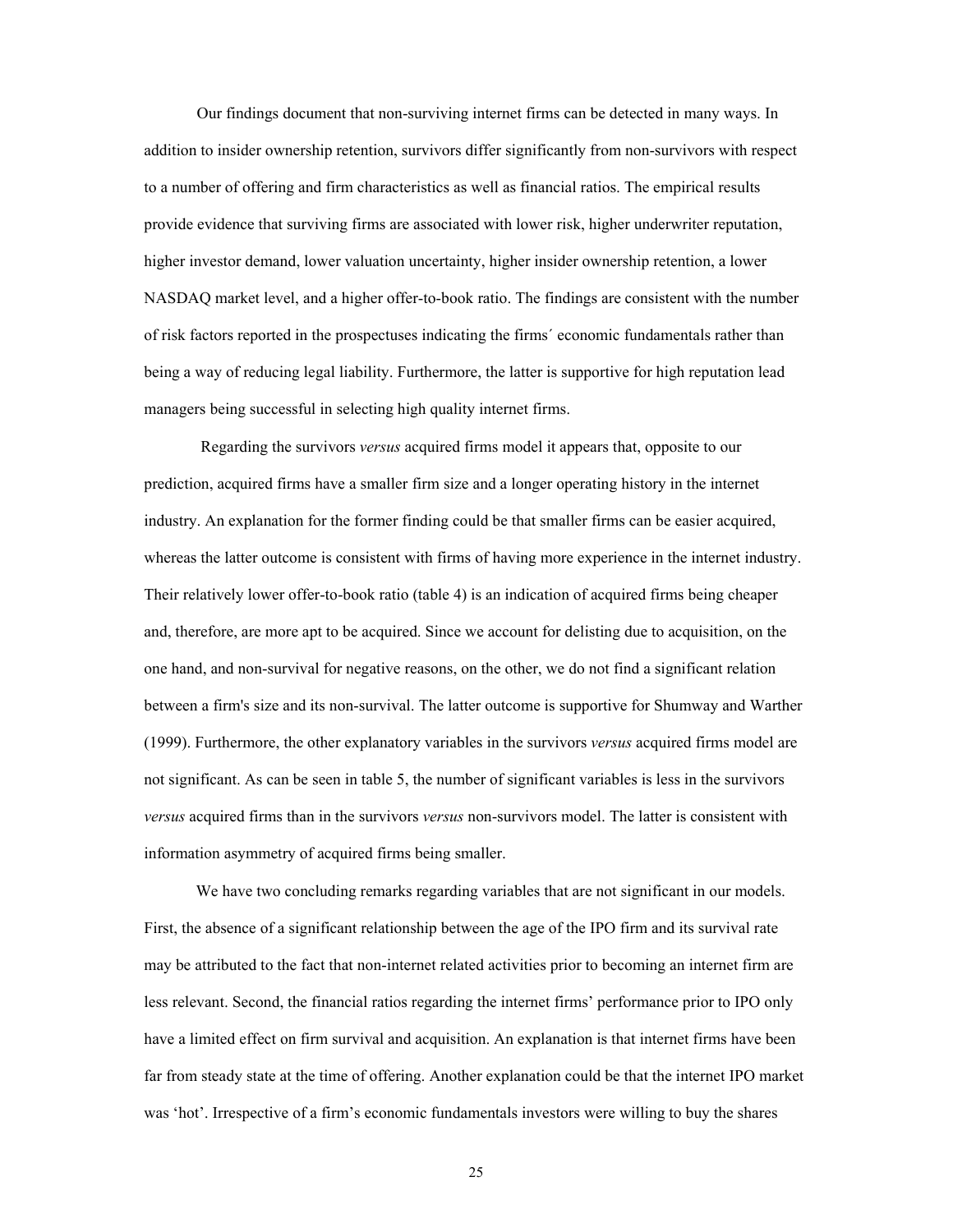from the offering. As a consequence, accounting variables played a minor role regarding a firm's future performance.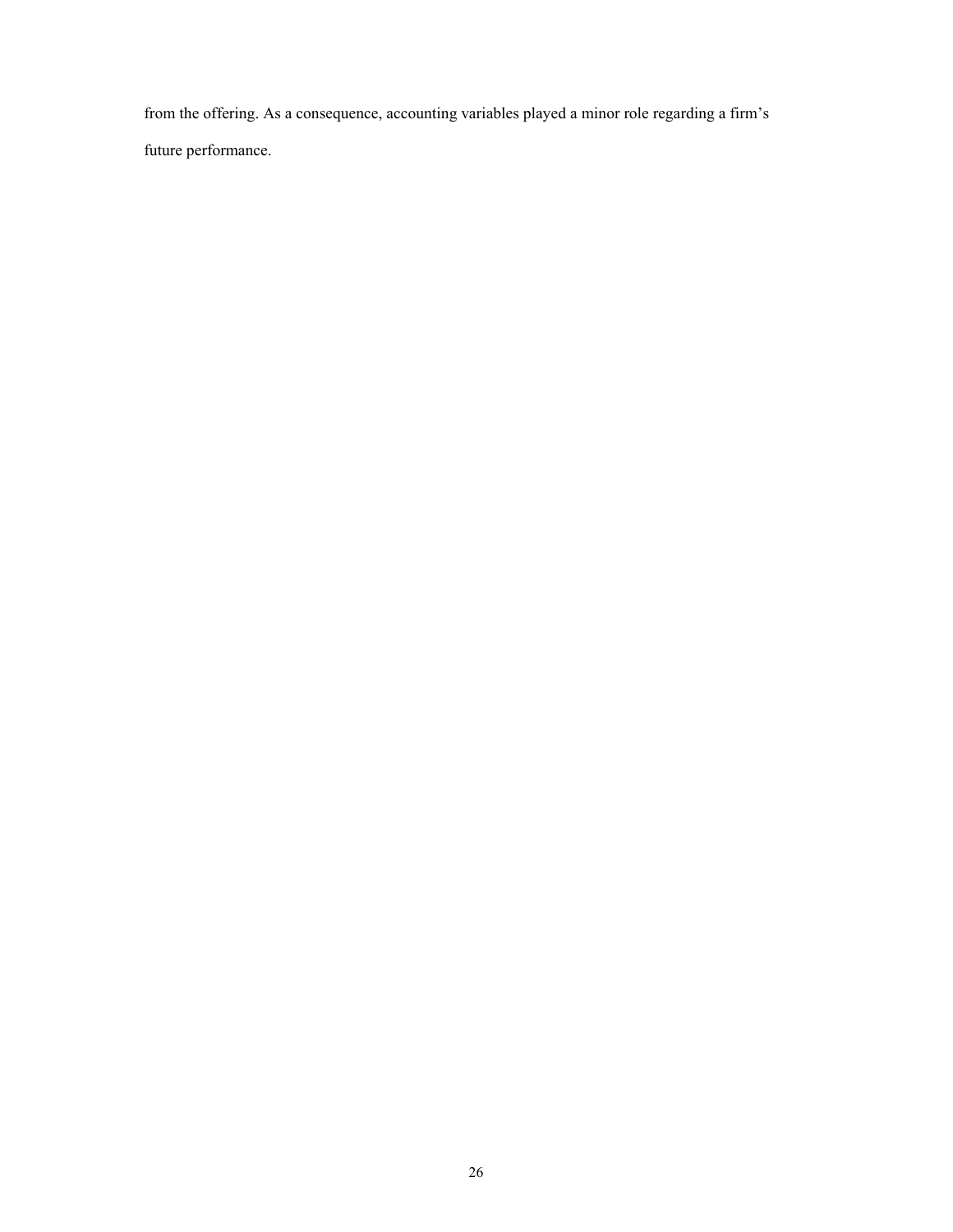#### **References**

- Aggarwal, R. (2000) "Stabilization activities by underwriters after initial public offerings", *Journal of Finance* 55, 1075-1103.
- Andrews, A.O. and T. Welbourne (1996) "Predicting the performance of initial public offering firms: Should HRM be in the equation?", *Academy of Management Journal* 39, 891-919.
- Bartov, E., P. Mohanram and C. Seethamraju (2002) "Valuation of internet stocks An IPO perspective", *Journal of Accounting Research* 40, 321-346.
- Banz, R.W. (1981), The relationship between return and market value of common stocks, *Journal of Fiancial Economics 9,* 103-126.
- Beatty, R. and I. Welch (1996) "Legal liability and issuer expenses in initial public offerings", *Journal of Law and Economics* 39, 545-603.
- Bhabra, H.S. and R.H. Pettway (2002) "IPO prospectus information and subsequent performance", unpublished Concordia University working paper.
- Botman, M., P. Roosenboom and T. van der Goot (2004), "Valuing internet stocks at the initial public offering", in *The Rise and Fall of Europe's New Stock Markets*, Elsevier Publishers, *forthcoming*.
- Breslow, N.E. (1974) "Covariance analysis of censored survival data", *Biometrics* 30, 89-100.
- Carter, R.B. and S. Manaster (1990) "Initial public offerings and underwriter reputation", *Journal of Finance* 45, 1045-1067.
- Carter, R.B., F.H. Dark and A.K. Singh (1998) "Underwriter reputation, initial returns, and the long-run performance of IPO stocks", *Journal of Finance* 53, 285-311.
- Cox, D.R. (1972) "Regression models and life tables" (with discussion), *Journal of the Royal Statistical Society* 34, 187-220.
- Demers, E.A. and K. Lewellen (2003) "The marketing role of IPOs", *Journal of Financial Economics* 68, 413-437.
- Demers, E., and B. Lev (2001) "A rude awakening: Internet Shakeout in 2000", *Review of Accounting Studies* 6, 331-359.
- Efron, B. (1977), "The Efficiency of Cox's Likelihood Function for Censored Data", *Journal of the American Statistical Association* 72, 557-565.
- Field, L.C. (1998) "The IPO as the first stage in the sale of the firm", unpublished Pennsylvania State University working paper.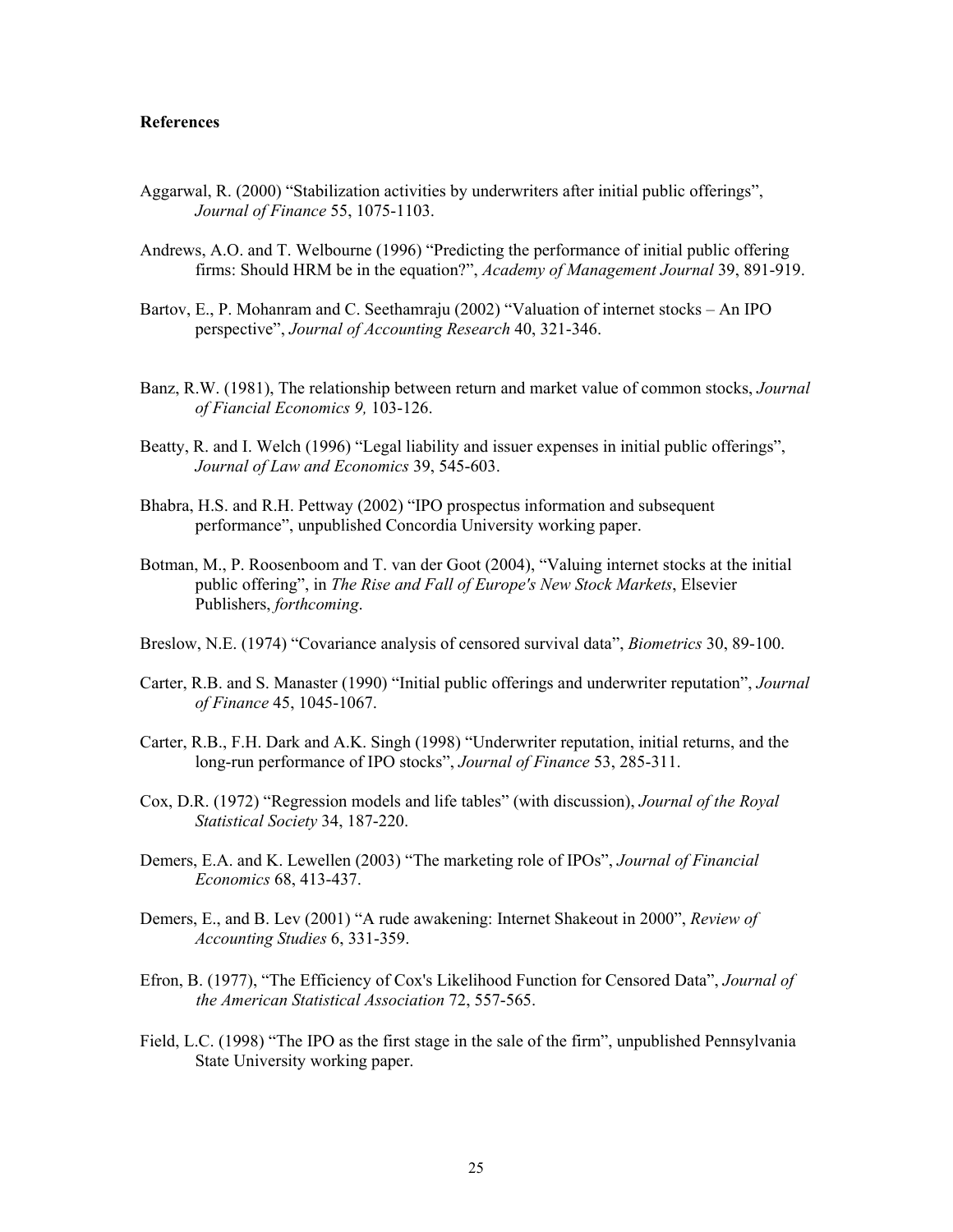- Hand, J.R.M. (2000) "Profits, loses and the non-linear pricing of internet stocks", unpublished University of North Carolina working paper.
- Hand, J.R.M. (2001) "The role of book income, web traffic, and supply and demand in the pricing of U.S. internet stocks", *European Finance Review* 5, 295-314.
- Hanley, K.W. (1993) "The underpricing of initial public offerings and the partial adjustment phenomenon", *Journal of Financial Economics* 34, 231-250.
- Hansen, R.S. and P. Torregrosa (1992) "Underwriter compensation and corporate monitoring", *Journal of Finance* 47, 1537-1555.
- Hensler, D.A., R.C. Rutherford and T.M. Springer (1997) "The survival of initial public offerings in the aftermarket", *Journal of Financial Research* 20, 93-110.
- Jain, B.A. and O. Kini (1994) "The post-issue operating performance of IPO firms", *Journal of Finance* 49, 1699-1726.
- Jain, B.A. and O. Kini (1999a) "On investment banker monitoring in the new issues market", *Journal of Banking and Finance* 23, 49-84.
- Jain, B.A. and O. Kini (1999b) "The life cycle of initial public offering firms", *Journal of Business Finance & Accounting* 26, 1281-1307.
- Jain, B.A. and O. Kini (2000) "Does the presence of venture capitalists improve the survival profile of IPO firms?", *Journal of Business Finance & Accounting* 27, 1139-1176.
- Jegadeesh, N.M., M. Weinstein and I. Welch (1993) "Initial public offerings and subsequent equity offerings", *Journal of Financial Economics* 34, 153-175.
- Jensen, M.C. and W.H. Meckling (1976) "Theory of the firm: Managerial behavior, agency costs and ownership structure", *Journal of Financial Economics* 3, 305-360.
- Johnston, J. and J. Madura (2002) "The performance of internet firms following their initial public offering", *The Financial Review* 37, 525-550.
- Kalbfleisch, J.D. and R.L. Prentice (1980) "*The statistical analysis of failure time data*", John Wiley & Sons, New York.
- Kaplan, E.L. and P. Meier (1958), "Nonparametric estimation from incomplete observations", *Journal of the American Statistical Association* 53, 457-481.
- Kiefer, N.M. (1988) "Economic duration data and hazard functions", *Journal of Economic Literature* 26, 646-679.
- Knauff, P., P. Roosenboom and T. van der Goot (2003) "Is accounting information relevant to valuing European internet IPOs?", in *New Venture Investment: Choices and Consequences*, Elsevier Publishers, ISBN: 0-444-51239-X , 1-301.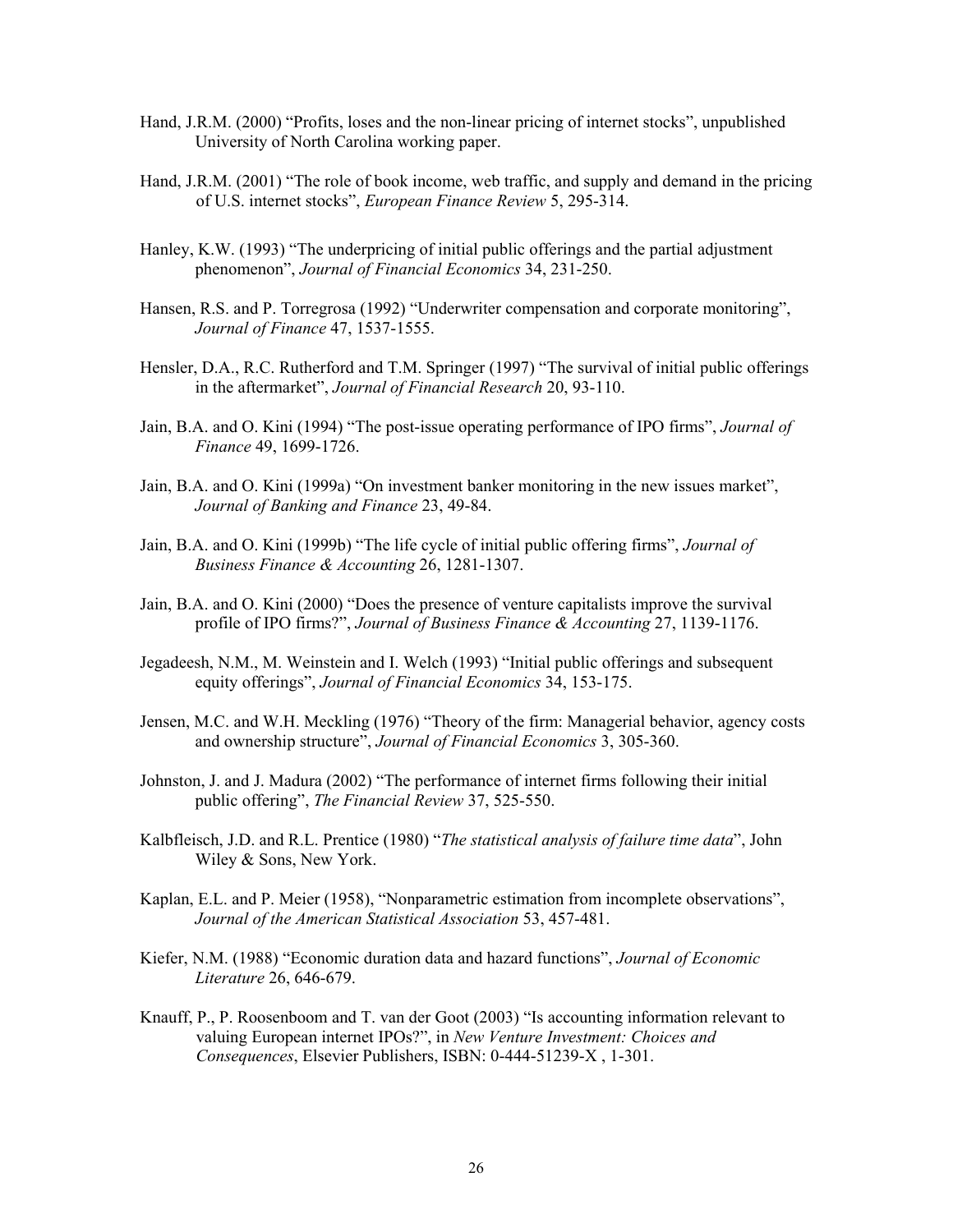- Lancaster, T. (1990) "*The econometric analysis of transition data*", Econometric Society Monographs No. 17, Cambridge University Press, Cambridge.
- Leland H.E. and D.H. Pyle (1977) "Informational asymmetries, financial structure, and financial intermediation", *Journal of Finance* 32, 371-387.
- Loughran, T. and J.R. Ritter (2002) "Why don't issuers get upset about leaving money on the table in IPOs?", *Review of Financial Studies* 15, 413-443.
- Loughran, T. and J.R. Ritter (2003) "Why has IPO underpricing increased over time?", unpublished University of Notre Dame working paper.
- Lowry, M. and G.W. Schwert (2002) "IPO market cycles: Bubbles or sequential learning?", *Journal of Finance* 57, 1171-1200.
- Ljungqvist, A. and W. Wilhelm (2003) "IPO pricing in the dot-com bubble", *Journal of Finance* 58, 723-752.
- Macklin, G.S., A.M. Adlerman and K.Y. Hao (1992) "Going public and the NASDAQ market", in *The NASDAQ Handbook*, Probus Publishing Company, Chicago.
- Rajgopal, S., M. Venkatachalam and S. Kotha (2003) "The Value Relevance of Network Advantages: The Case of E-Commerce Firms", *Journal of Accounting Research* 41, 135- 162.
- Ritter, J.R. (1984) "The ´hot issue´ market of 1980", *Journal of Business* 57, 215-240.
- Ritter, J.R. (1991) "The long-run performance of initial public offerings", *Journal of Finance* 46, 3-28.
- Schultz, P. (1993) "Unit initial public offerings: A form of staged financing", *Journal of Financial Economics* 34, 199-229.
- Schultz, P. and M. Zaman (2001) "Do the individuals closest to internet firms believe they are overvalued?", *Journal of Financial Economics* 59, 347-381.
- Shumway, T. and V.A. Warther (1999) "The delisting bias in CRSP's NASDAQ data and its implications for the size effect", *Journal of Finance* 54, 2361-2379.
- Trueman, B., M.H.F. Wong and X. Zhang (2000) "The eyeballs have it: Searching for the value in internet stocks", *Journal of Accounting Research* 38, 137-162.
- Van der Goot, T. (2003) "Risk, the quality of intermediaries and legal liability in the Netherlands IPO market", *International Review of Law and Economics* 23, 121-140.
- Zingales, L. (1995) "Insider ownership and the decision to go public", *Review of Economic Studies* 62, 425-448.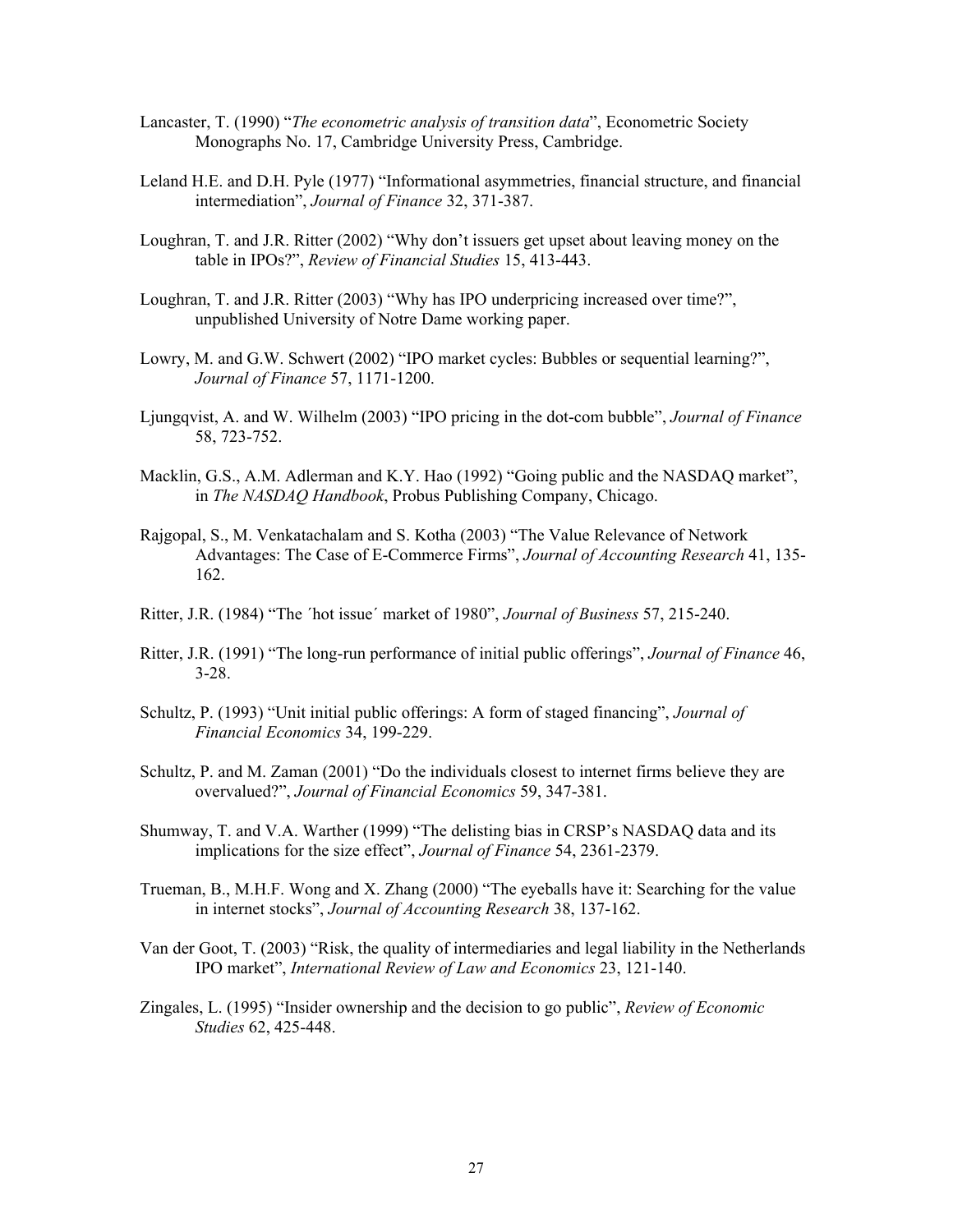# **Appendix**

Pearson correlation matrix of the explanatory variables.

|                                      | ${F_{l m}}_{r l s k}$ | $\begin{aligned} \textit{Underwtrier}\ \textit{reputation}\end{aligned}$ | Firm size | Investor demand | Valuation Uncertainty | Ownership retention | Age $f_{\rm imp}$ | Age internet activities | IPO market level | Net sales over assets | $\label{eq:optimal} Opcrating\ incomp\ over\ as\ erg$ | $\begin{aligned} \label{eq:1} & Nei\,in\textit{opne}\,o_{Ver}\,_{asse}_{ls} \end{aligned}$ | Operating cash flow over assets | Operating cash flow over liabilities | Total liabilites over total assets | Net working capital over assets | Receivables over assets | $\begin{aligned} L_{^{O\!S\!S\!C\!G}} &\phantom{=} of \hspace{.01cm} \alpha_1 \cdot t_0 \cdot b_0 \alpha_k \phantom{.} r_{\!A} \cdot \phantom{.} t_0 \end{aligned}$ | Internet service providers | $_{_{{\it On}t_{e_{nl}}/_{_{\it Po_{tag}}}}}$ | E-commerce - products | services<br>$E\text{-}comm_{\text{cyc}}$ $\text{-}$ $s$ | <i>Vinfrastructure - networks</i> | <i>TT-infrastructure</i> . | $e^{2\pi i p}$<br>Internet software. | $\cdot$ -licenced<br>Internet software - | Portessional internet services<br>$\boldsymbol{o}_{n}$ server | Internet adventising services |
|--------------------------------------|-----------------------|--------------------------------------------------------------------------|-----------|-----------------|-----------------------|---------------------|-------------------|-------------------------|------------------|-----------------------|-------------------------------------------------------|--------------------------------------------------------------------------------------------|---------------------------------|--------------------------------------|------------------------------------|---------------------------------|-------------------------|---------------------------------------------------------------------------------------------------------------------------------------------------------------------|----------------------------|-----------------------------------------------|-----------------------|---------------------------------------------------------|-----------------------------------|----------------------------|--------------------------------------|------------------------------------------|---------------------------------------------------------------|-------------------------------|
| Firm risk                            |                       |                                                                          |           |                 |                       |                     |                   |                         |                  |                       |                                                       |                                                                                            |                                 |                                      |                                    |                                 |                         |                                                                                                                                                                     |                            |                                               |                       |                                                         |                                   |                            |                                      |                                          |                                                               |                               |
| Underwriter reputation               | 0.17                  |                                                                          |           |                 |                       |                     |                   |                         |                  |                       |                                                       |                                                                                            |                                 |                                      |                                    |                                 |                         |                                                                                                                                                                     |                            |                                               |                       |                                                         |                                   |                            |                                      |                                          |                                                               |                               |
| Firm size                            | 0.20                  | 0.27                                                                     |           |                 |                       |                     |                   |                         |                  |                       |                                                       |                                                                                            |                                 |                                      |                                    |                                 |                         |                                                                                                                                                                     |                            |                                               |                       |                                                         |                                   |                            |                                      |                                          |                                                               |                               |
| Investor demand                      | 0.05                  | 0.10                                                                     | 0.44      |                 |                       |                     |                   |                         |                  |                       |                                                       |                                                                                            |                                 |                                      |                                    |                                 |                         |                                                                                                                                                                     |                            |                                               |                       |                                                         |                                   |                            |                                      |                                          |                                                               |                               |
| Valuation Uncertainty                | 0.07                  | $-0.04$                                                                  | $-0.17$   | 0.06            |                       |                     |                   |                         |                  |                       |                                                       |                                                                                            |                                 |                                      |                                    |                                 |                         |                                                                                                                                                                     |                            |                                               |                       |                                                         |                                   |                            |                                      |                                          |                                                               |                               |
| Ownership retention                  | 0.16                  | 0.41                                                                     | 0.27      | 0.15            | $-0.07$               |                     |                   |                         |                  |                       |                                                       |                                                                                            |                                 |                                      |                                    |                                 |                         |                                                                                                                                                                     |                            |                                               |                       |                                                         |                                   |                            |                                      |                                          |                                                               |                               |
| Age firm                             | $-0.19$               | $-0.04$                                                                  | $-0.05$   | $-0.08$         | $-0.06$               | $-0.10$             |                   |                         |                  |                       |                                                       |                                                                                            |                                 |                                      |                                    |                                 |                         |                                                                                                                                                                     |                            |                                               |                       |                                                         |                                   |                            |                                      |                                          |                                                               |                               |
| Age internet activities              | $-0.05$               | $-0.03$                                                                  | $-0.04$   | $-0.08$         | $-0.09$               | $-0.06$             | 0.22              |                         |                  |                       |                                                       |                                                                                            |                                 |                                      |                                    |                                 |                         |                                                                                                                                                                     |                            |                                               |                       |                                                         |                                   |                            |                                      |                                          |                                                               |                               |
| IPO market level                     | 0.20                  | 0.08                                                                     | 0.26      | 0.13            | 0.01                  | 0.12                | 0.12              | 0.08                    |                  |                       |                                                       |                                                                                            |                                 |                                      |                                    |                                 |                         |                                                                                                                                                                     |                            |                                               |                       |                                                         |                                   |                            |                                      |                                          |                                                               |                               |
| Net sales over assets                | $-0.12$               | $-0.16$                                                                  | $-0.14$   | $-0.07$         | $-0.02$               | $-0.13$             | 0.26              | 0.09                    | $-0.10$          |                       |                                                       |                                                                                            |                                 |                                      |                                    |                                 |                         |                                                                                                                                                                     |                            |                                               |                       |                                                         |                                   |                            |                                      |                                          |                                                               |                               |
| Operating income over assets         | $-0.07$               | 0.02                                                                     | 0.02      | 0.05            | $-0.14$               | 0.16                | 0.10              | 0.15                    | 0.05             | $-0.22$               |                                                       |                                                                                            |                                 |                                      |                                    |                                 |                         |                                                                                                                                                                     |                            |                                               |                       |                                                         |                                   |                            |                                      |                                          |                                                               |                               |
| Net income over assets               | $-0.07$               | 0.02                                                                     | 0.02      | 0.05            | $-0.15$               | 0.17                | 0.10              | 0.14                    | 0.05             | $-0.23$               | 1.00                                                  |                                                                                            |                                 |                                      |                                    |                                 |                         |                                                                                                                                                                     |                            |                                               |                       |                                                         |                                   |                            |                                      |                                          |                                                               |                               |
| Operating cash flow over assets      | $-0.05$               | 0.04                                                                     | 0.01      | 0.03            | $-0.12$               | 0.13                | 0.10              | 0.14                    | 0.04             | $-0.04$               | 0.94                                                  | 0.93                                                                                       |                                 |                                      |                                    |                                 |                         |                                                                                                                                                                     |                            |                                               |                       |                                                         |                                   |                            |                                      |                                          |                                                               |                               |
| Operating cash flow over liabilities | $-0.17$               | $-0.06$                                                                  | 0.06      | 0.00            | $-0.10$               | $-0.07$             | 0.25              | 0.19                    | 0.03             | 0.27                  | 0.17                                                  | 0.16                                                                                       | 0.26                            |                                      |                                    |                                 |                         |                                                                                                                                                                     |                            |                                               |                       |                                                         |                                   |                            |                                      |                                          |                                                               |                               |
| Total liabilites over total assets   | $-0.03$               | $-0.14$                                                                  | $-0.08$   | $-0.10$         | 0.05                  | $-0.28$             | 0.04              | $-0.02$                 | $-0.06$          | 0.61                  | $-0.67$                                               | -0.69                                                                                      | $-0.49$                         | 0.22                                 |                                    |                                 |                         |                                                                                                                                                                     |                            |                                               |                       |                                                         |                                   |                            |                                      |                                          |                                                               |                               |
| Net working capital over assets      | 0.02                  | 0.11                                                                     | 0.04      | 0.09            | $-0.08$               | 0.24                | $-0.05$           | 0.03                    | 0.06             | $-0.60$               | 0.68                                                  | 0.70                                                                                       | 0.50                            | $-0.20$                              | $-0.96$                            |                                 |                         |                                                                                                                                                                     |                            |                                               |                       |                                                         |                                   |                            |                                      |                                          |                                                               |                               |
| Receivables over assets              | $-0.11$               | $-0.04$                                                                  | $-0.05$   | 0.08            | 0.00                  | $-0.04$             | 0.22              | 0.07                    | 0.03             | 0.23                  | 0.01                                                  | 0.01                                                                                       | 0.00                            | 0.13                                 | 0.10                               | $-0.09$                         |                         |                                                                                                                                                                     |                            |                                               |                       |                                                         |                                   |                            |                                      |                                          |                                                               |                               |
| Logged offer-to-book ratio           | 0.08                  | 0.11                                                                     | 0.10      | 0.14            | 0.00                  | 0.20                | $-0.10$           | $-0.06$                 | 0.05             | $-0.21$               | 0.24                                                  | 0.26                                                                                       | 0.20                            | $-0.19$                              | $-0.48$                            | 0.42                            | $-0.10$                 |                                                                                                                                                                     |                            |                                               |                       |                                                         |                                   |                            |                                      |                                          |                                                               |                               |
| Internet service providers           | $-0.02$               | $-0.06$                                                                  | 0.26      | $-0.03$         | $-0.09$               | $-0.09$             | $-0.03$           | 0.20                    | $-0.08$          | $-0.05$               | 0.02                                                  | 0.02                                                                                       | 0.01                            | 0.11                                 | 0.05                               | $-0.06$                         | $-0.12$                 | $-0.12$                                                                                                                                                             |                            |                                               |                       |                                                         |                                   |                            |                                      |                                          |                                                               |                               |
| Content / portals                    | 0.17                  | 0.07                                                                     | $-0.08$   | $-0.06$         | 0.13                  | $-0.05$             | $-0.09$           | 0.03                    | $-0.09$          | $-0.12$               | $-0.14$                                               | $-0.15$                                                                                    | $-0.16$                         | $-0.25$                              | $-0.03$                            | 0.01                            | $-0.11$                 | $-0.05$                                                                                                                                                             | $-0.10$                    |                                               |                       |                                                         |                                   |                            |                                      |                                          |                                                               |                               |
| E-commerce - products                | 0.13                  | $-0.11$                                                                  | 0.04      | 0.01            | 0.08                  | $-0.02$             | $-0.08$           | $-0.11$                 | $-0.07$          | 0.13                  | $-0.02$                                               | $-0.02$                                                                                    | $-0.02$                         | $-0.10$                              | $-0.01$                            | 0.01                            | $-0.02$                 | 0.05                                                                                                                                                                | $-0.13$                    | $-0.13$                                       |                       |                                                         |                                   |                            |                                      |                                          |                                                               |                               |
| E-commerce - services                | 0.03                  | $-0.08$                                                                  | $-0.08$   | $-0.09$         | $-0.02$               | $-0.15$             | 0.01              | 0.05                    | 0.00             | 0.08                  | $-0.02$                                               | $-0.02$                                                                                    | 0.03                            | 0.10                                 | 0.13                               | $-0.10$                         | $-0.03$                 | $-0.15$                                                                                                                                                             | $-0.12$                    | $-0.11$                                       | $-0.15$               |                                                         |                                   |                            |                                      |                                          |                                                               |                               |
| IT-infrastructure - networks         | $-0.04$               | 0.03                                                                     | 0.16      | $-0.02$         | $-0.04$               | 0.02                | $-0.10$           | $-0.11$                 | 0.01             | $-0.10$               | 0.06                                                  | 0.06                                                                                       | 0.06                            | $-0.04$                              | $-0.07$                            | 0.04                            | $-0.11$                 | 0.05                                                                                                                                                                | $-0.07$                    | $-0.07$                                       | $-0.09$               | $-0.08$                                                 |                                   |                            |                                      |                                          |                                                               |                               |
| IT-infrastructure - equipment        | $-0.03$               | 0.09                                                                     | 0.11      | 0.11            | $-0.20$               | 0.15                | 0.01              | $-0.13$                 | $-0.05$          | 0.00                  | 0.03                                                  | 0.04                                                                                       | 0.02                            | $-0.04$                              | $-0.05$                            | 0.07                            | 0.02                    | 0.09                                                                                                                                                                | $-0.08$                    | $-0.08$                                       | $-0.11$               | $-0.10$                                                 | $-0.06$                           |                            |                                      |                                          |                                                               |                               |
| Internet software - licenced         | $-0.11$               | 0.06                                                                     | $-0.12$   | 0.09            | 0.08                  | 0.10                | 0.16              | $-0.04$                 | 0.09             | $-0.03$               | 0.01                                                  | 0.01                                                                                       | $-0.02$                         | 0.03                                 | $-0.01$                            | 0.03                            | 0.18                    | 0.03                                                                                                                                                                | $-0.18$                    | $-0.17$                                       | $-0.23$               | $-0.21$                                                 | $-0.12$                           | $-0.15$                    |                                      |                                          |                                                               |                               |
| Internet software - on server        | 0.03                  | 0.00                                                                     | $-0.11$   | $-0.02$         | 0.02                  | 0.00                | $-0.05$           | $-0.01$                 | 0.07             | $-0.03$               | $-0.02$                                               | 0.02                                                                                       | $-0.02$                         | $-0.03$                              | $-0.01$                            | 0.01                            | $-0.06$                 | 0.07                                                                                                                                                                | $-0.09$                    | $-0.09$                                       | $-0.12$               | $-0.11$                                                 | $-0.07$                           | $-0.08$                    | $-0.17$                              |                                          |                                                               |                               |
| Porfessional internet services       | $-0.18$               | 0.05                                                                     | $-0.02$   | 0.03            | $-0.08$               | 0.09                | 0.13              | 0.18                    | 0.12             | 0.03                  | 0.10                                                  | 0.10                                                                                       | 0.11                            | 0.16                                 | $-0.05$                            | 0.04                            | 0.09                    | 0.07                                                                                                                                                                | $-0.08$                    | $-0.08$                                       | $-0.10$               | $-0.09$                                                 | $-0.05$                           | $-0.07$                    | $-0.14$                              | $-0.07$                                  |                                                               |                               |
| Internet advertising services        | $-0.01$               | $-0.02$                                                                  | $-0.06$   | 0.00            | 0.03                  | $-0.05$             | $-0.01$           | $-0.04$                 | 0.00             | 0.05                  | 0.03                                                  | 0.03                                                                                       | 0.05                            | 0.09                                 | 0.01                               | $-0.01$                         | 0.07                    | $-0.01$                                                                                                                                                             | $-0.08$                    | $-0.08$                                       | $-0.11$               | $-0.10$                                                 | $-0.06$                           | $-0.07$                    | $-0.15$                              | $-0.08$                                  | $-0.07$                                                       |                               |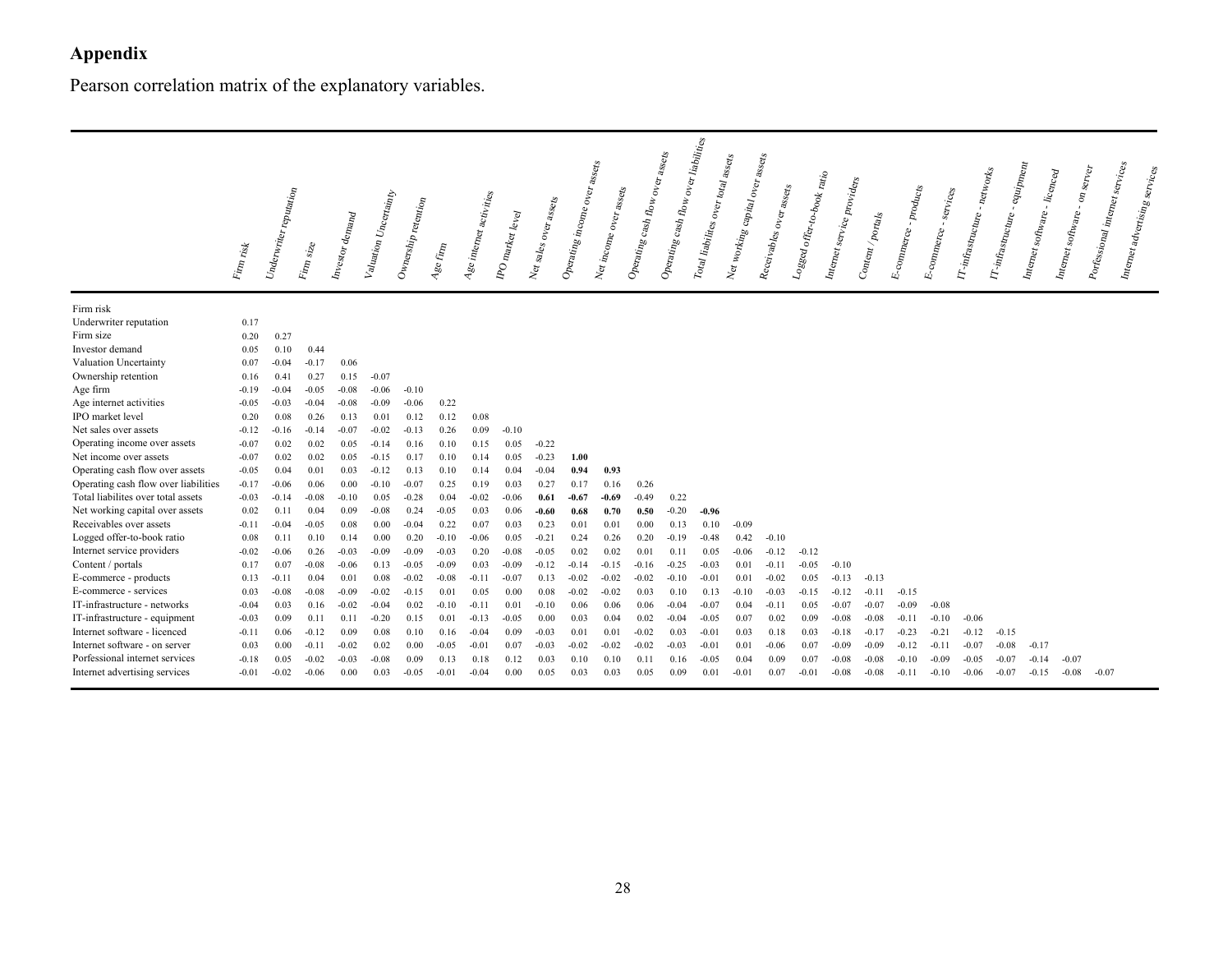

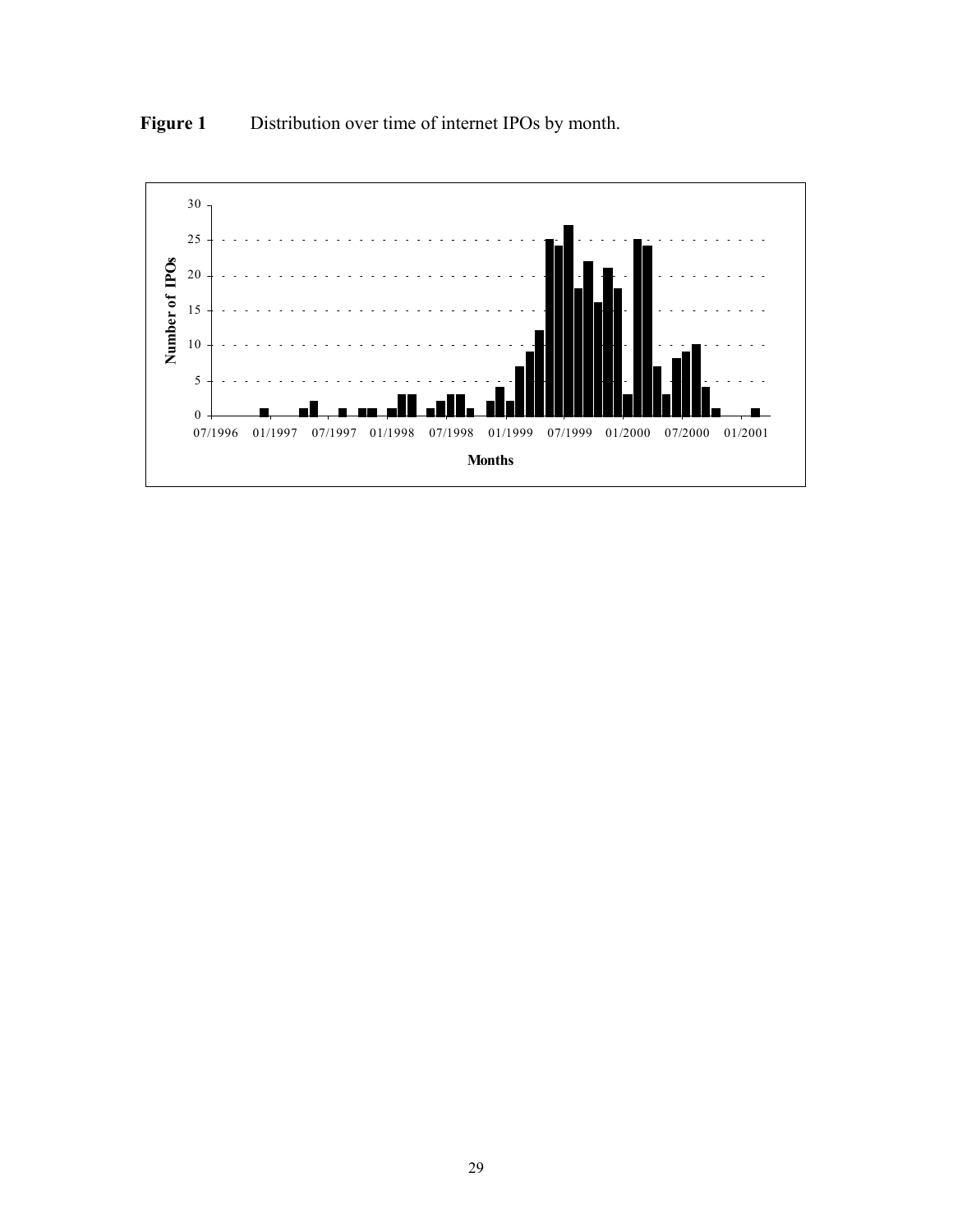

**Figure 2** Distribution over time of delisted and acquired internet firms by quarter.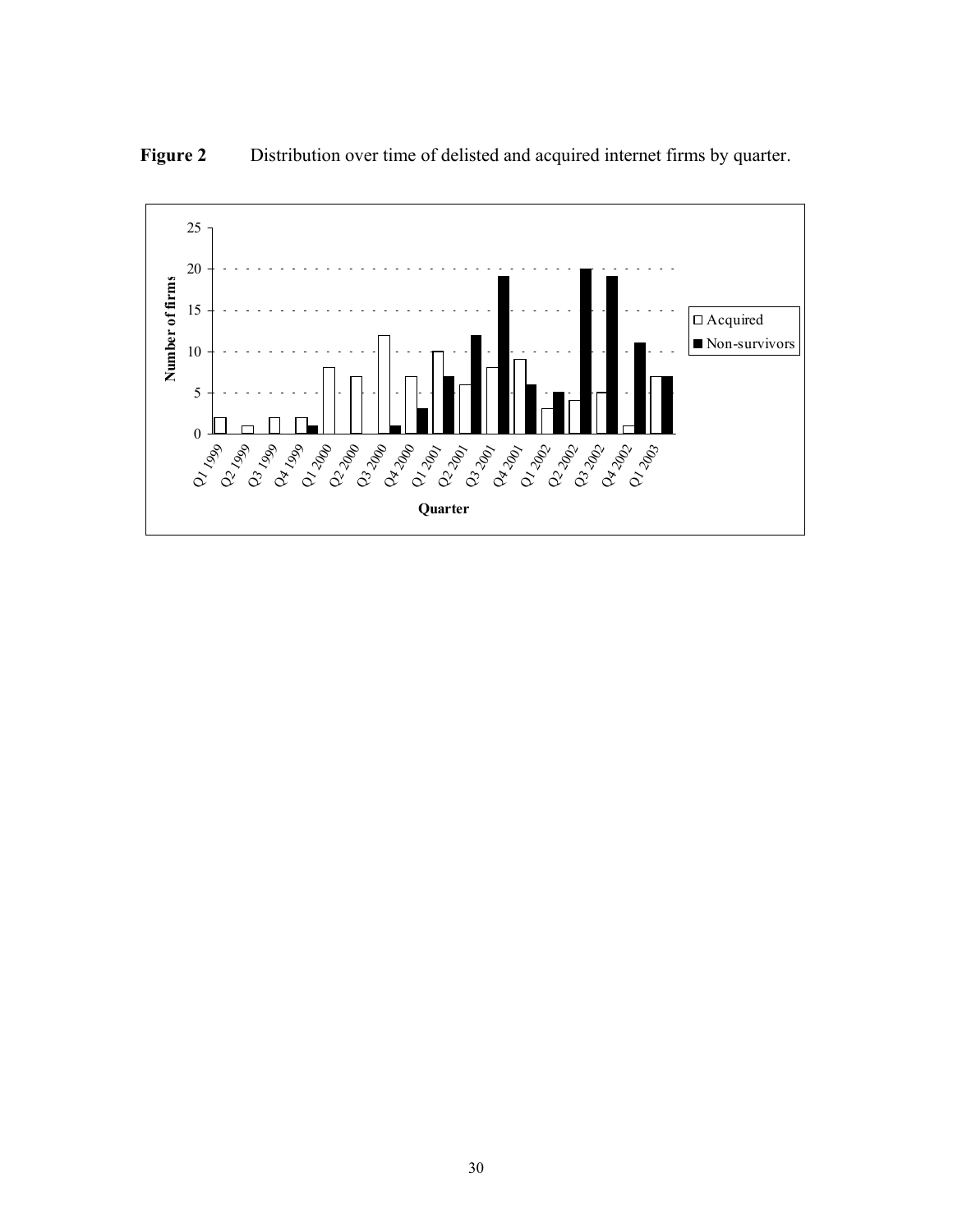#### **Figure 3** Distribution of aftermarket IPO status by year of issuance

In order to include all firms in this figure, one IPO from December 1996 is added to the column for 1997 and one IPO from February 2001 is included in the column for 2000. The number of firms per segment is given in the columns.

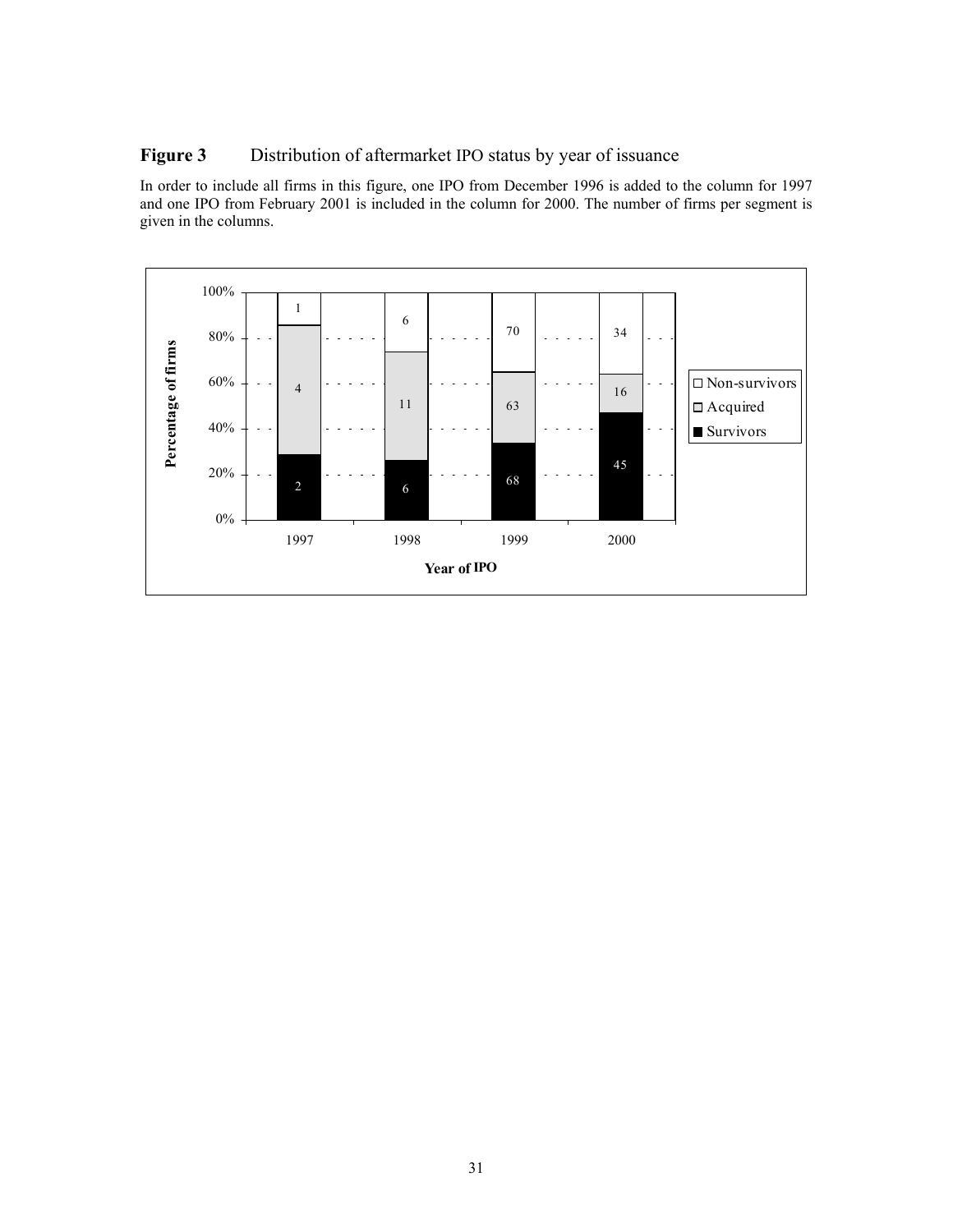### **Figure 4** Examples of Durations.



The durations A, B, C and D in the figure can be described as follows:

A) Censored observation, a firm that issued in 1996 and still trades at the  $22<sup>nd</sup>$  of April 2003

B) Censored observation, a firm that issued in 2000 and still trades at the  $22<sup>nd</sup>$  of April 2003

C) Uncensored observation, a firm that issued in 1997 and has been acquired or delisted in 1999

D) Uncensored observation, a firm that issued in 1999 and has been acquired or delisted in 2002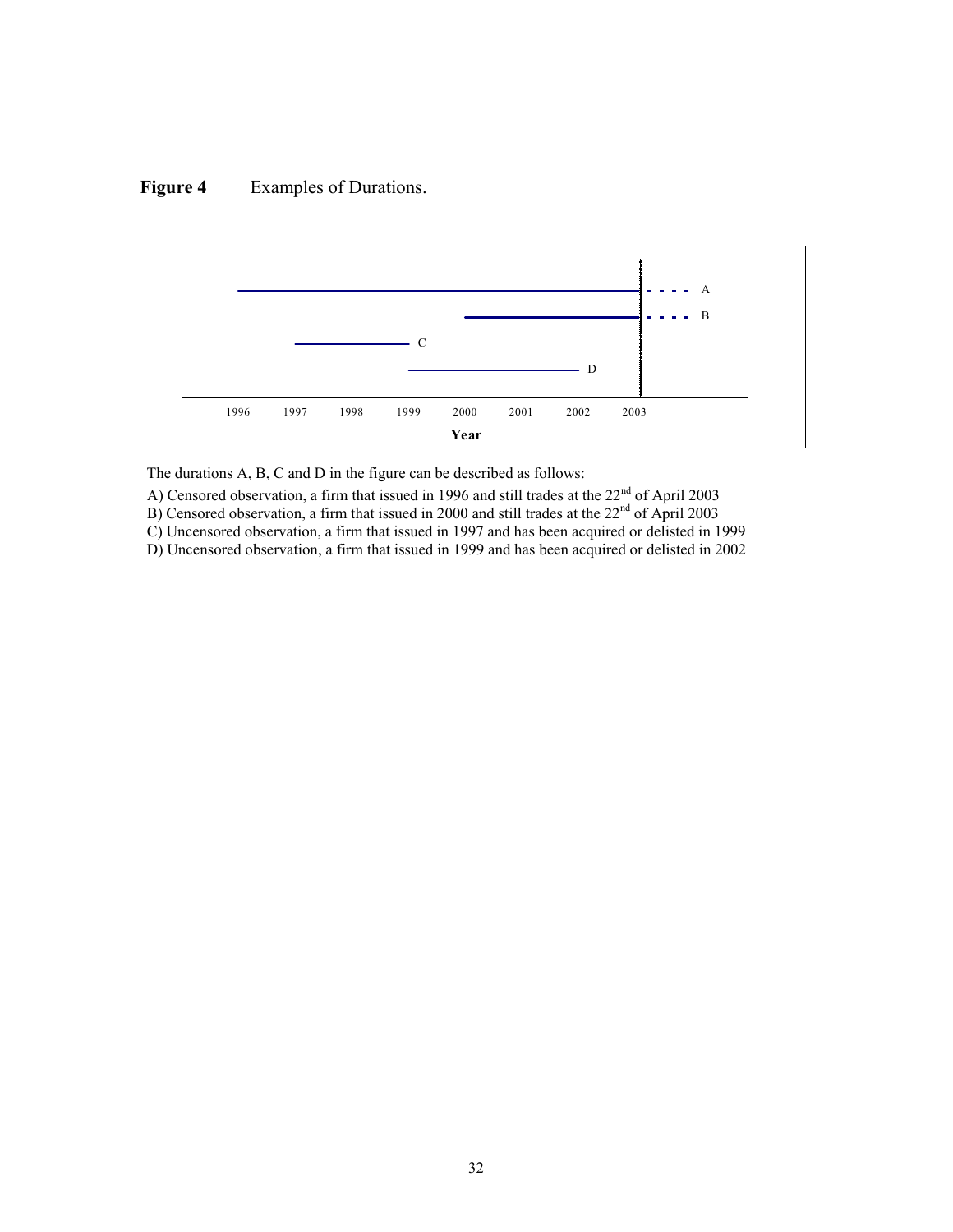### **Figure 5** Smoothed hazard function using Kaplan-Meier estimate.

The estimated nonparametric hazard curve (the thin line) is highly volatile due to the limited number of completed durations in our sample. Therefore, the curve has been smoothed using a polynomial regression (the thick line).

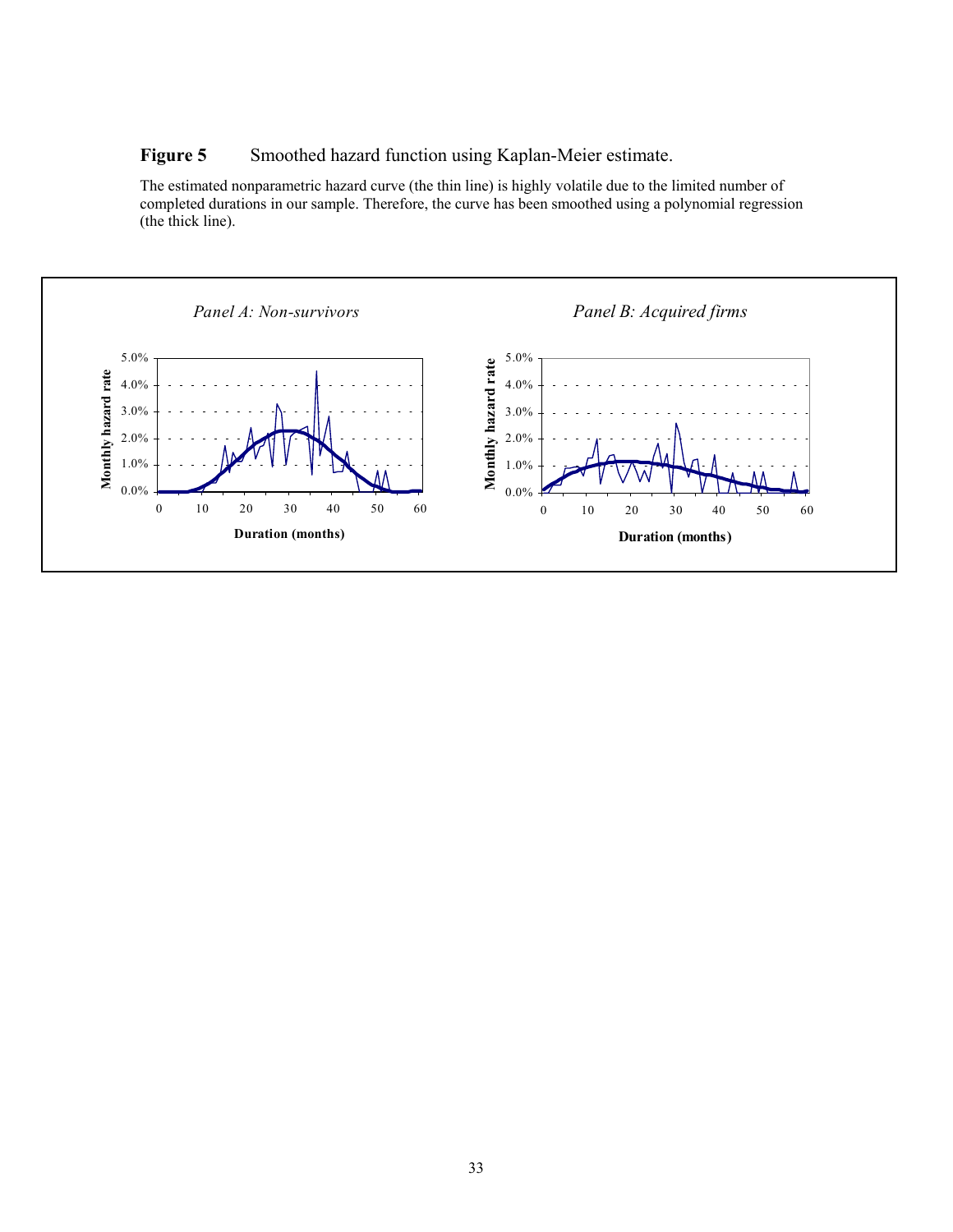#### **Figure 6** Estimated survivor functions.

The triangle curve is obtained by setting the values of the explanatory variables (*i.e. x*) equal to the means of these variables for all non-survivor firms issued before the year 2000, while the dotted curve is obtained by setting *x* equal to the means of the explanatory variables for all non-survivor firms issued in the year 2000.

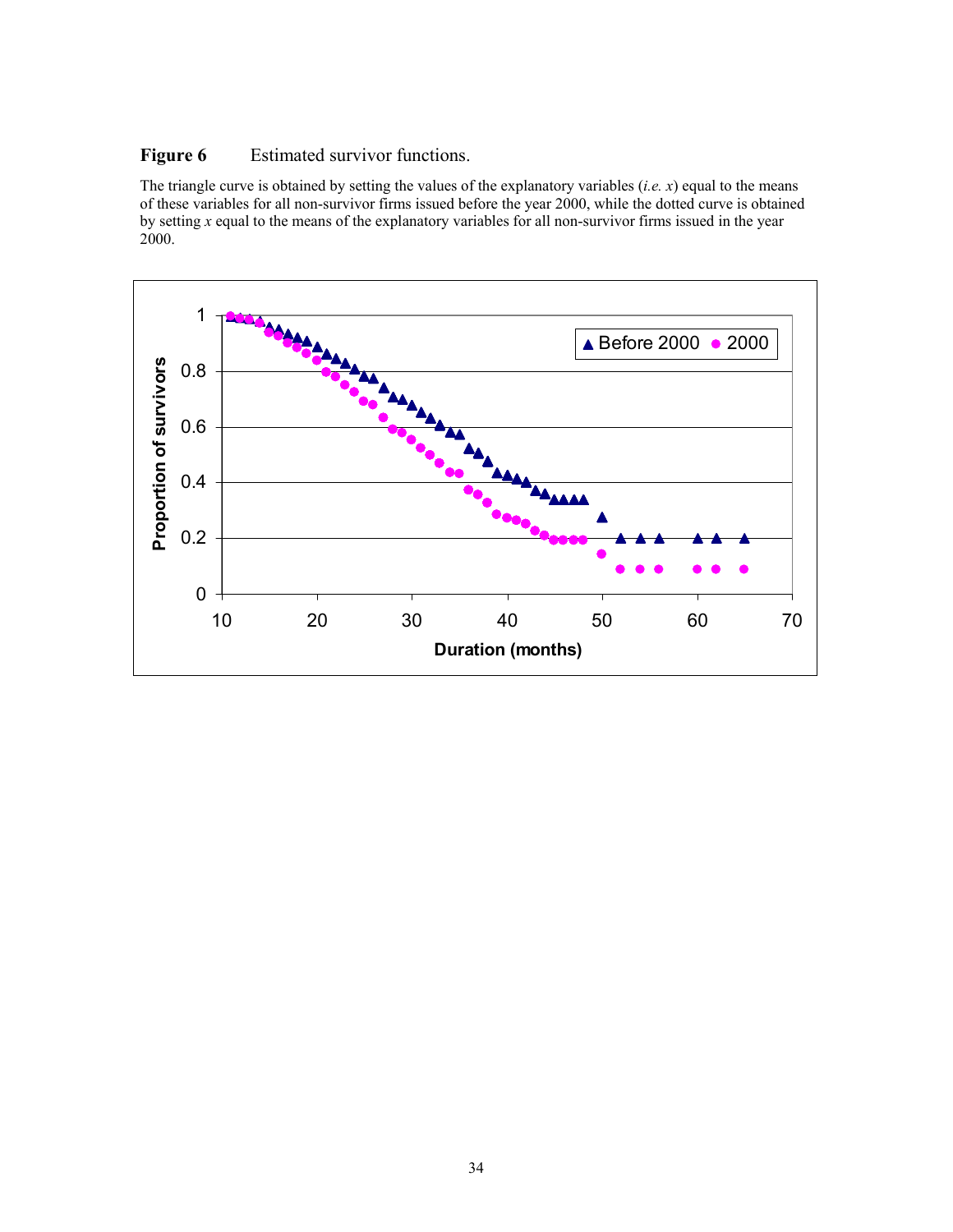| Industry                       | Number (percentage) of IPO aftermarket states | split by sub-sector |              | Percentage of<br>total number<br>of firms by<br>sub-sector |                      |     |         |
|--------------------------------|-----------------------------------------------|---------------------|--------------|------------------------------------------------------------|----------------------|-----|---------|
|                                | <i>Survivors</i>                              |                     | Acquired     |                                                            | <i>Non-survivors</i> | N   |         |
| <b>ISPs</b>                    | 4 $(13.8\%)$                                  |                     | $8(27.6\%)$  |                                                            | $17(58.6\%)$         | 29  | 8.9%    |
| Content / portals              | $7(25.0\%)$                                   | 8                   | $(28.6\%)$   | 13                                                         | $(46.4\%)$           | 28  | 8.6%    |
| E-commerce - products          | $12(25.5\%)$                                  |                     | 13(27.7%)    |                                                            | 22 $(46.8\%)$        | 47  | 14.4%   |
| E-commerce - services          | $19(48.7\%)$                                  | 13                  | $(33.3\%)$   |                                                            | $7(18.0\%)$          | 39  | 12.0%   |
| IT-infrastructure - network    | 3 $(20.0\%)$                                  |                     | 3 $(20.0\%)$ |                                                            | $9(60.0\%)$          | 15  | $4.6\%$ |
| IT-infrastructure - equipment  | $13(59.1\%)$                                  |                     | 6(27.3%)     |                                                            | 3 $(13.6\%)$         | 22  | $6.8\%$ |
| Internet software - licensed   | 36 (46.2%)                                    |                     | $20(25.6\%)$ |                                                            | $22(28.2\%)$         | 78  | 23.9%   |
| Internet software - server     | $15(55.6\%)$                                  |                     | 5 $(18.5\%)$ | 7                                                          | $(25.9\%)$           | 27  | 8.3%    |
| Professional internet services | 4 $(21.1\%)$                                  |                     | $8(42.1\%)$  |                                                            | $7(36.8\%)$          | 19  | 5.8%    |
| Internet advertising services  | $8(36.4\%)$                                   |                     | $10(45.5\%)$ |                                                            | 4 $(18.2\%)$         | 22  | $6.8\%$ |
| Total                          | $121(37.1\%)$                                 |                     | 94 (28.8%)   |                                                            | 111 $(34.1\%)$       | 326 | 100.0%  |

# **Table 1** Aftermarket status of internet firms segmented by sub-sector.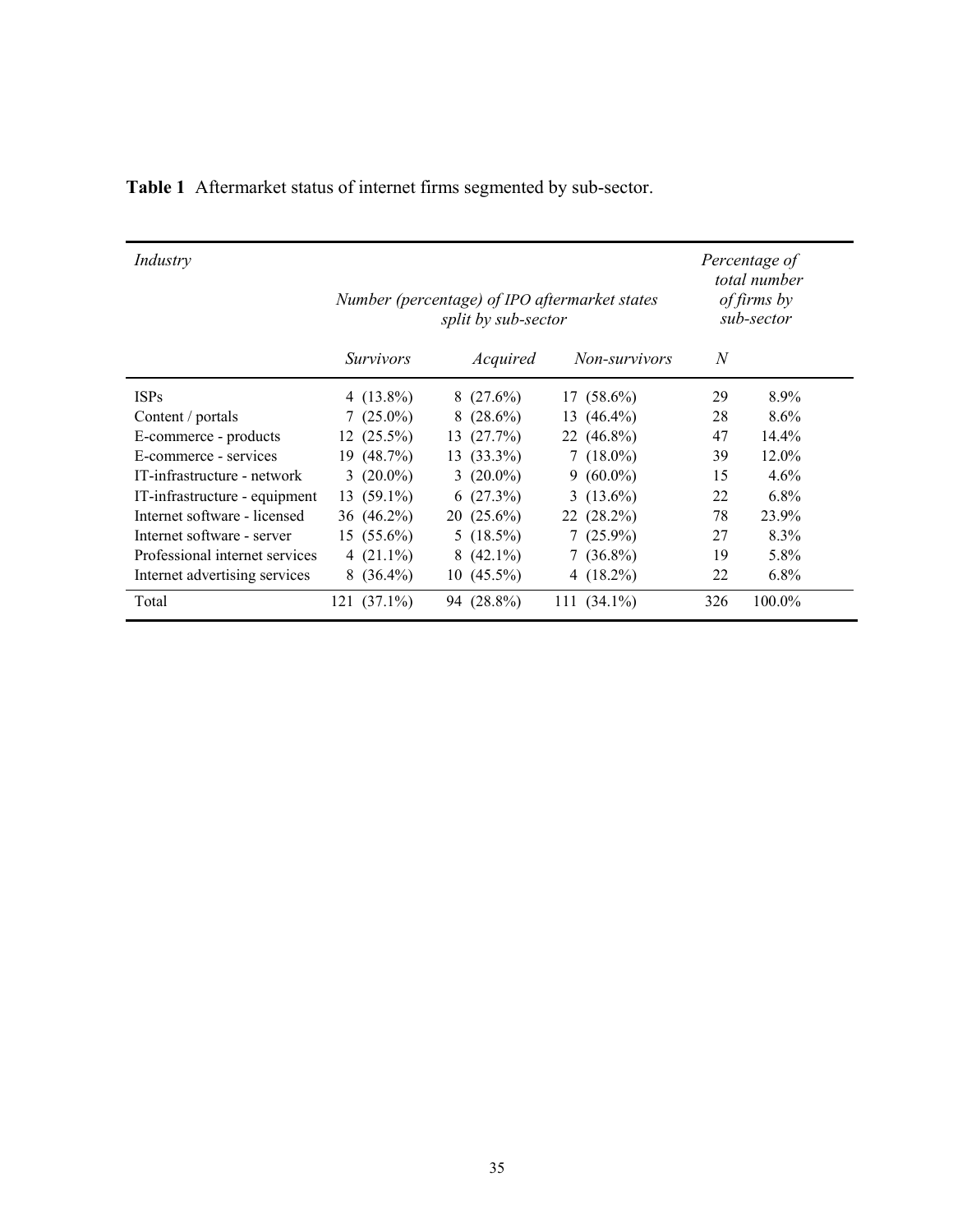| Description                              | Measure                                                               |  |  |  |  |  |  |  |  |
|------------------------------------------|-----------------------------------------------------------------------|--|--|--|--|--|--|--|--|
| <b>Offering and Firm Characteristics</b> |                                                                       |  |  |  |  |  |  |  |  |
| Firm risk                                | Number of risk factors listed in prospectus                           |  |  |  |  |  |  |  |  |
| Underwriter reputation                   | Binary: 1 if underwriter reputation scale 8 or 9; 0 otherwise         |  |  |  |  |  |  |  |  |
| Firm size                                | Log of gross dollar offering proceeds at the offering price           |  |  |  |  |  |  |  |  |
| Investor demand                          | (Offer price - average value price range) / average value price range |  |  |  |  |  |  |  |  |
| Valuation uncertainty                    | (Price range spread / average value of price range) x 100             |  |  |  |  |  |  |  |  |
| Insider ownership retention              | Percentage of firm ownership retained by insiders after the offering  |  |  |  |  |  |  |  |  |
| Age of IPO firm                          | Number of months from firm foundation to its IPO                      |  |  |  |  |  |  |  |  |
| Age of internet activities               | Number of months from start of internet activities to its IPO         |  |  |  |  |  |  |  |  |
| IPO market level                         | Average NASDAQ Composite Index in offering month                      |  |  |  |  |  |  |  |  |
| Log of offer-to-book ratio               | Log of (Firm value at offer price / book value of equity)             |  |  |  |  |  |  |  |  |
| <b>Financial Ratios</b>                  |                                                                       |  |  |  |  |  |  |  |  |
| Net sales over assets                    | Net sales / total assets                                              |  |  |  |  |  |  |  |  |
| Operating income over assets             | Operating income / total assets                                       |  |  |  |  |  |  |  |  |
| Operating cash flow over liabilities     | Operating cash flow / total liabilities                               |  |  |  |  |  |  |  |  |
| Receivables over total assets            | Accounts receivable / total assets                                    |  |  |  |  |  |  |  |  |
| <b>Sub-sectors of Internet Industry</b>  |                                                                       |  |  |  |  |  |  |  |  |
| Internet service providers               | Binary: 1 if element of sub-sector; 0 otherwise                       |  |  |  |  |  |  |  |  |
| Content / portals                        | Binary: 1 if element of sub-sector; 0 otherwise                       |  |  |  |  |  |  |  |  |
| E-commerce - products                    | Binary: 1 if element of sub-sector; 0 otherwise                       |  |  |  |  |  |  |  |  |
| E-commerce - services                    | Binary: 1 if element of sub-sector; 0 otherwise                       |  |  |  |  |  |  |  |  |
| IT-infrastructure - networks             | Binary: 1 if element of sub-sector; 0 otherwise                       |  |  |  |  |  |  |  |  |
| IT-infrastructure - equipment            | Binary: 1 if element of sub-sector; 0 otherwise                       |  |  |  |  |  |  |  |  |
| Internet software - licensed             | Binary: 1 if element of sub-sector; 0 otherwise                       |  |  |  |  |  |  |  |  |
| Internet software - on server            | Binary: 1 if element of sub-sector; 0 otherwise                       |  |  |  |  |  |  |  |  |
| Professional internet services           | Binary: 1 if element of sub-sector; 0 otherwise                       |  |  |  |  |  |  |  |  |
| Internet advertising services            | Binary: 1 if element of sub-sector; 0 otherwise                       |  |  |  |  |  |  |  |  |

**Table 2** Description of explanatory variables.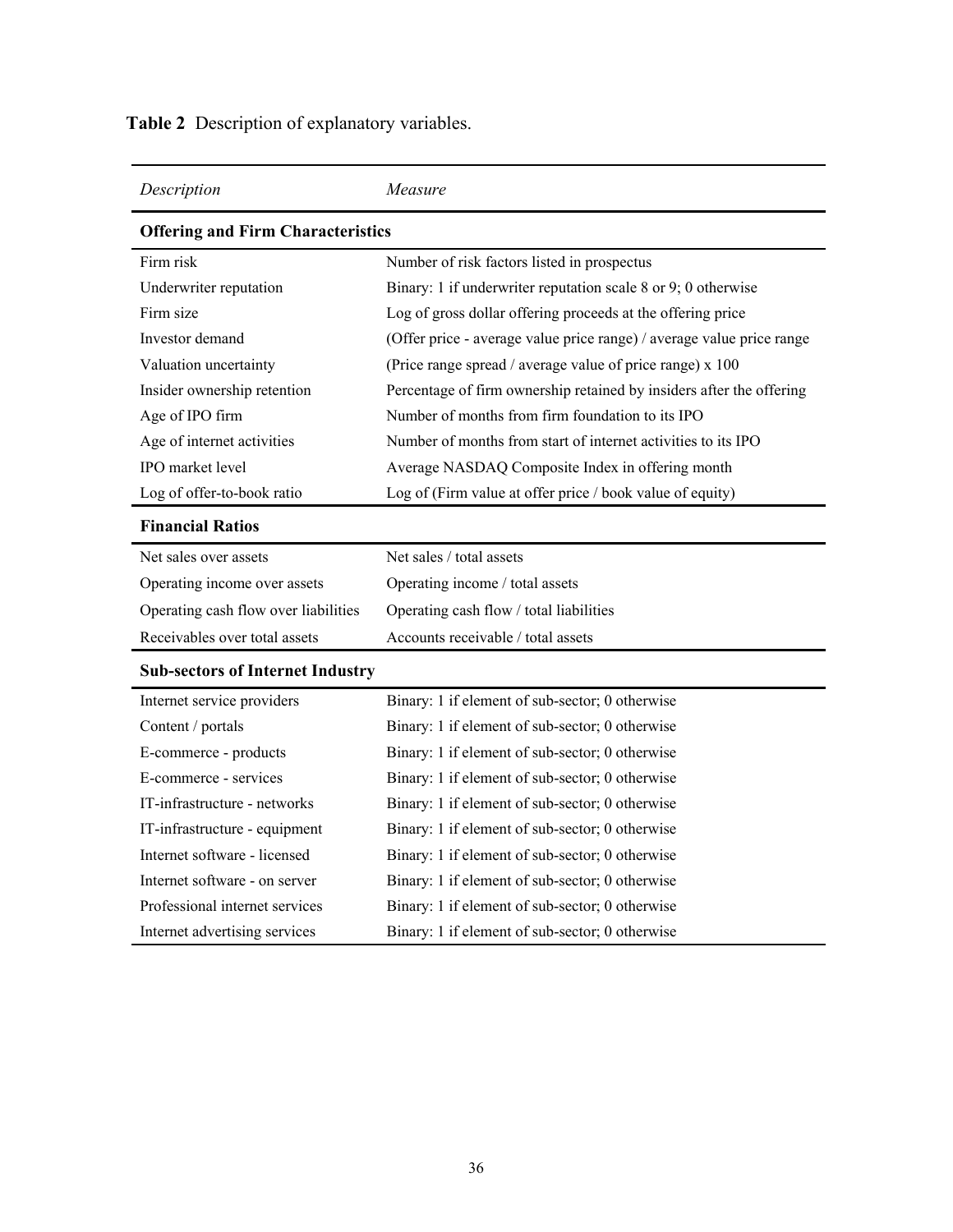# Table 3 Summary statistics of explanatory variables.

| Independent variable $N = 326$           | Mean     | <i>Std. Dev.</i> | Median   | Minimum Maximum |         |
|------------------------------------------|----------|------------------|----------|-----------------|---------|
| <b>Offering and Firm Characteristics</b> |          |                  |          |                 |         |
| Firm risk                                | 31.448   | 6.446            | 31.000   | 11.000          | 50.000  |
| Underwriter reputation $\frac{1}{1}$ )   | 0.890    |                  |          |                 |         |
| Firm size                                | 18.032   | 0.584            | 17.974   | 16.524          | 21.372  |
| Investor demand                          | 0.257    | 0.374            | 0.231    | $-0.494$        | 2.000   |
| Valuation uncertainty                    | 17.282   | 3.364            | 17.267   | 0.000           | 35.290  |
| Insider ownership retention              | 0.806    | 0.072            | 0.816    | 0.512           | 0.946   |
| Age of IPO firm                          | 53.226   | 48.616           | 37.500   | 5.100           | 354.700 |
| Age of internet activities               | 29.290   | 15.090           | 28.300   | 0.300           | 115.100 |
| IPO market level (in thousands)          | 3.115    | 0.869            | 2.808    | 1.225           | 4.803   |
| Log of offer-to-book ratio               | 2.029    | 3.851            | 3.427    | $-9.016$        | 11.990  |
| <b>Financial Ratios</b>                  |          |                  |          |                 |         |
| Net sales over assets                    | 0.948    | 1.506            | 0.529    | 0.000           | 16.078  |
| Operating income over assets             | $-0.870$ | 1.621            | $-0.601$ | $-23.992$       | 0.718   |
| Operating cash flow over liabilities     | $-1.185$ | 1.455            | $-0.774$ | $-11.497$       | 1.135   |
| Receivables over total assets            | 0.183    | 0.176            | 0.118    | 0.000           | 0.863   |

<sup>1</sup>) Because Underwriter reputation is a binary variable we present the value of its mean only.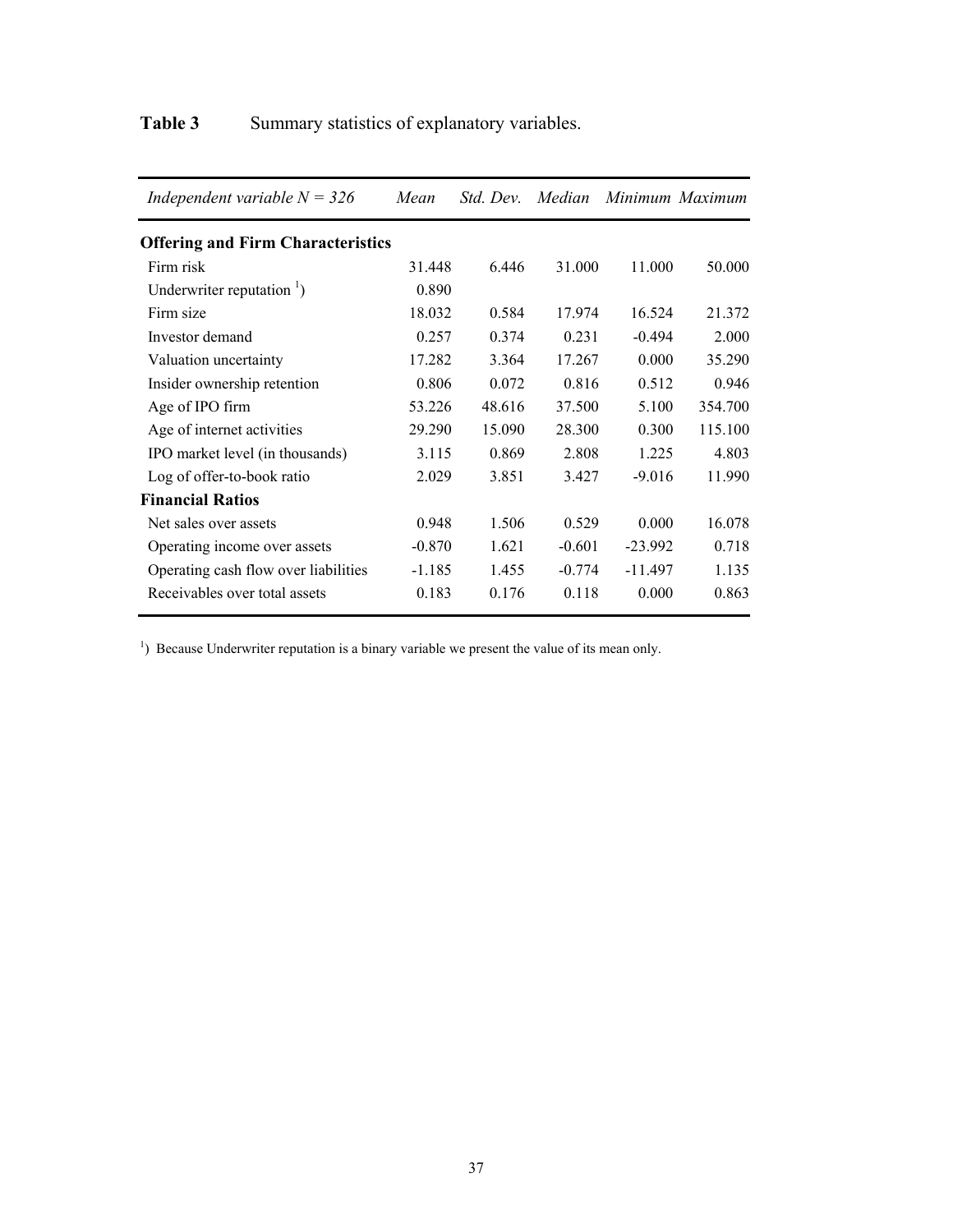| Independent variables                    | Survivors<br>$(121 \text{ firms})$ | Acquired Non-surv.<br>$(94 \, \text{firms})$ | (111<br>firms) | Surv. vs.<br>Non-surv.  | Surv. vs.<br>Acquired   | Acquired vs.<br>Non-surv. |
|------------------------------------------|------------------------------------|----------------------------------------------|----------------|-------------------------|-------------------------|---------------------------|
|                                          | Mean                               | Mean                                         | Mean           | T-test of<br>difference | T-test of<br>difference | T-test of<br>difference   |
| <b>Offering and Firm Characteristics</b> |                                    |                                              |                |                         |                         |                           |
| Firm risk                                | 31.835                             | 30.255                                       | 32.036         | (0.236)                 | $(1.806)^*$             | $(1.983)$ **              |
| Underwriter reputation                   | 0.967                              | 0.872                                        | 0.820          | $(3.667)$ ***           | $(2.473)$ **            | (1.042)                   |
| Firm size                                | 18.133                             | 17.894                                       | 18.038         | (1.148)                 | $(3.576)$ ***           | $(1.755)^*$               |
| Investor demand                          | 0.366                              | 0.215                                        | 0.173          | $(3.898)$ ***           | $(2.884)$ ***           | (0.886)                   |
| Valuation uncertainty                    | 17.035                             | 16.978                                       | 17.802         | $(1.654)$ <sup>*</sup>  | (0.138)                 | $(1.753)^*$               |
| Insider ownership retention              | 0.826                              | 0.793                                        | 0.794          | $(3.360)$ ***           | $(3.320)$ ***           | (0.118)                   |
| Age of IPO firm                          | 55.274                             | 55.801                                       | 48.814         | (0.977)                 | (0.076)                 | (1.213)                   |
| Age of internet activities               | 27.484                             | 30.767                                       | 30.007         | (1.254)                 | $(1.689)^*$             | (0.343)                   |
| IPO market level (in thousands)          | 3.242                              | 2.874                                        | 3.179          | (0.553)                 | $(3.098)$ ***           | $(2.613)$ ***             |
| Log of offer-to-book ratio               | 2.631                              | 1.541                                        | 1.787          | $(1.717)^*$             | $(2.079)$ **            | (0.430)                   |
| <b>Financial Ratios</b>                  |                                    |                                              |                |                         |                         |                           |
| Net sales over assets                    | 0.905                              | 1.186                                        | 0.792          | (0.613)                 | (1.215)                 | $(1.924)^*$               |
| Operating income over assets             | 0.787                              | 0.832                                        | 0.993          | (0.847)                 | (0.309)                 | (0.630)                   |
| Operating cash flow over liabilities     | 1.099                              | 1.133                                        | 1.324          | (1.238)                 | (0.173)                 | (0.865)                   |
| Receivables over total assets            | 0.191                              | 0.205                                        | 0.154          | $(1.693)^*$             | (0.578)                 | $(2.055)$ **              |
| <b>Sub-sectors of Internet Industry</b>  |                                    |                                              |                |                         |                         |                           |
| Internet service providers               | 0.033                              | 0.085                                        | 0.153          | $(3.159)$ ***           | (1.567)                 | (1.515)                   |
| Content / portals                        | 0.058                              | 0.085                                        | 0.117          | (1.587)                 | (0.776)                 | (0.751)                   |
| E-commerce - products                    | 0.099                              | 0.138                                        | 0.198          | $(2.116)$ <sup>**</sup> | (0.869)                 | (1.147)                   |
| E-commerce - services                    | 0.157                              | 0.138                                        | 0.063          | $(2.320)$ **            | (0.381)                 | $(1.764)^*$               |
| IT-infrastructure - networks             | 0.025                              | 0.032                                        | 0.081          | $(1.899)^*$             | (0.313)                 | (1.547)                   |
| IT-infrastructure - equipment            | 0.107                              | 0.064                                        | 0.027          | $(2.496)$ **            | (1.149)                 | (1.239)                   |
| Internet software - licensed             | 0.298                              | 0.213                                        | 0.198          | $(1.760)^*$             | (1.424)                 | (0.256)                   |
| Internet software - on server            | 0.124                              | 0.053                                        | 0.063          | (1.604)                 | $(1.861)^*$             | (0.299)                   |
| Professional internet services           | 0.033                              | 0.085                                        | 0.063          | (1.059)                 | (1.567)                 | (0.601)                   |
| Internet advertising services            | 0.066                              | 0.106                                        | 0.036          | (1.044)                 | (1.027)                 | $(1.923)^*$               |

# **Table 4** Mean differences of explanatory variables.

The t-statistic in parentheses is calculated as the ratio of the coefficient estimate to its standard error; all t-tests are two-tailed.

\* Significant at the 10% level, \*\* Significant at the 5% level, \*\*\* Significant at the 1% level .